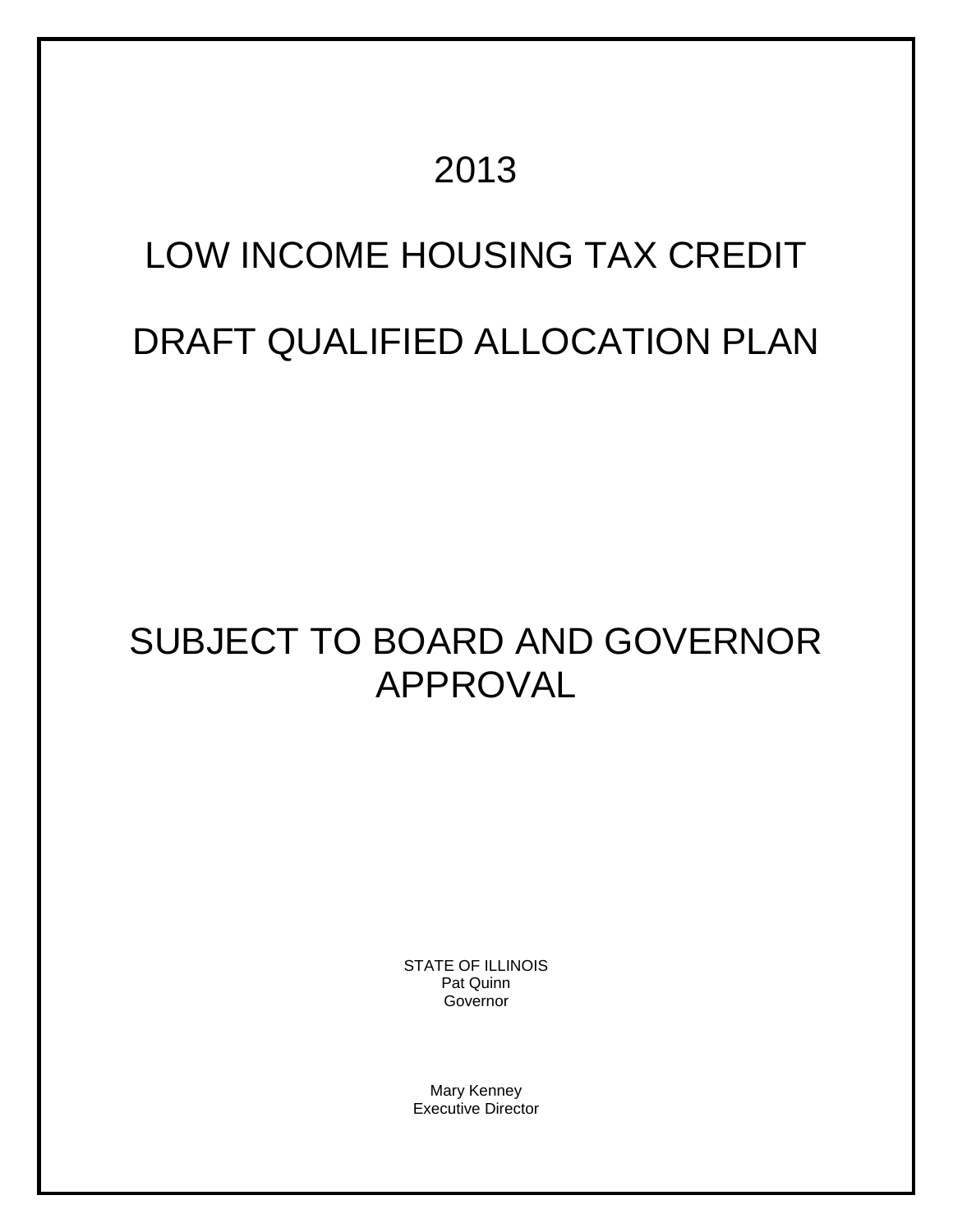# **Table of Contents**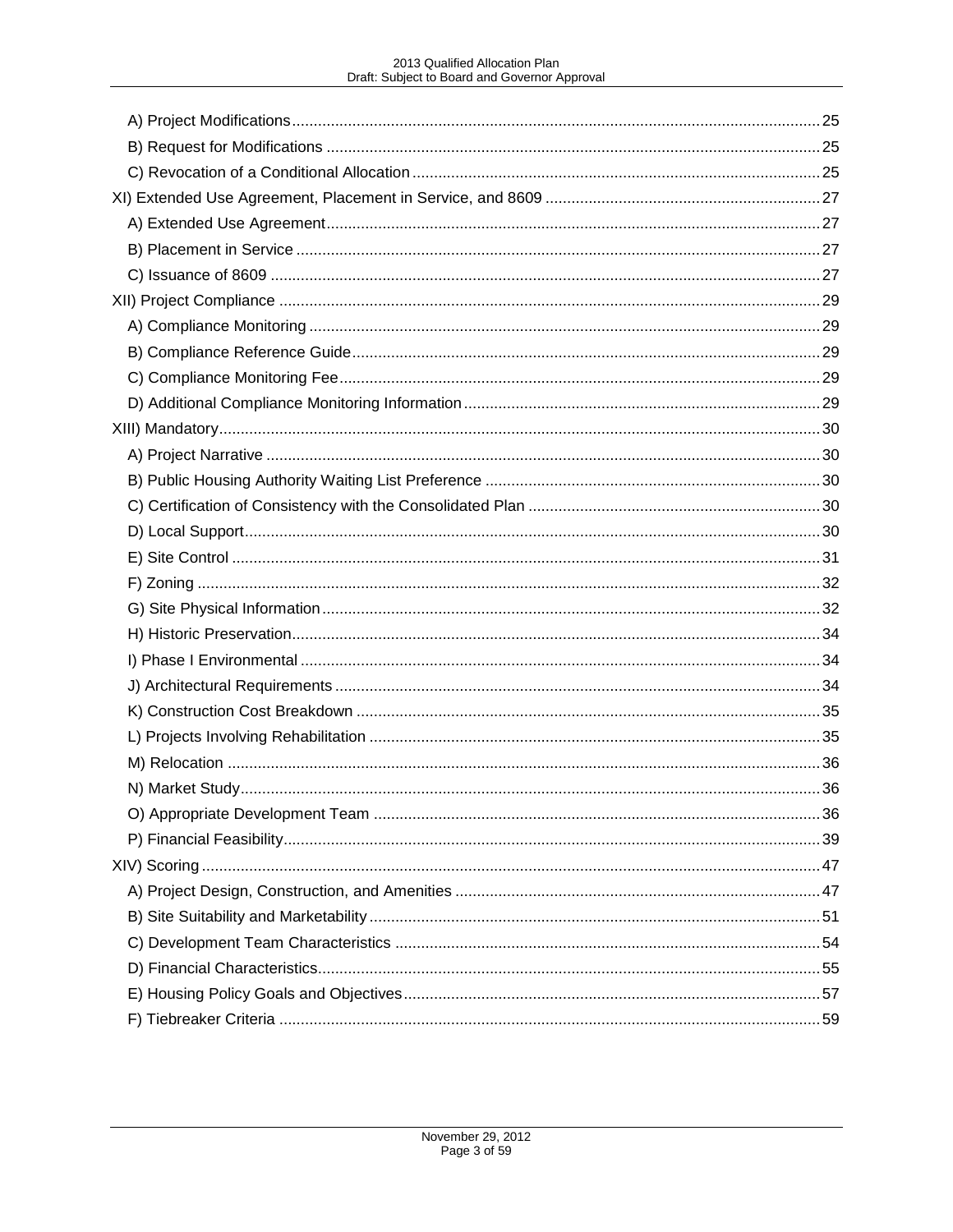# <span id="page-3-0"></span>**I) Definitions**

The following capitalized terms used in this QAP shall have the following definitions:

**"42(m) Letter"** shall mean the letter from the Authority to an Owner evidencing that a Project being financed with the proceeds of tax-exempt bonds satisfies the requirements of the QAP and Section 42(m)(1)D of the Code.

**"8609"** shall mean IRS Form 8609.

**"Allocation"** shall mean the award of Tax Credits to a Project pursuant to Section 42. An Allocation may be made pursuant to a Carryover Allocation Letter or the issuance of IRS Form(s) 8609.

**"Abandoned and Foreclosed"** shall mean a property:

- In which the mortgage or tax payments are at least 90 days delinquent, or
- For which a code enforcement inspection has determined that the property is not habitable and the owner has taken no corrective actions within 90 days of notifications of the deficiencies, or
- That is subject to a court-ordered receivership or nuisance abatement related to abandonment pursuant to state or local law, or
- For which foreclosure proceedings have been initiated, or
- For which foreclosure proceedings have been completed and title transferred to an intermediary aggregator or servicer that is not an end user.

**"Area Median Income" or "AMI"** shall mean the median income of the County in which the Project is located, or the metropolitan statistical area of Chicago, or the metropolitan statistical area of St. Louis, adjusted for family size, as such adjusted income and median income for the area are determined from time to time by HUD for purposes of Section 8 of the United States Housing Act of 1937.

**"Application"** shall mean an entire set of required and requested documents, in paper and electronic form, as prescribed in this QAP and submitted by a Sponsor to the Authority.

**"Authority"** shall mean the Illinois Housing Development Authority.

**"Board"** shall mean the Members of the Authority.

**"Boost"** shall mean up to a thirty percent (30%) boost to the eligible basis of the Project.

**"Carryover Allocation"** shall mean the Allocation for a Project which is not expected to be Placed in Service in the year of the initial Allocation, made pursuant to the provisions of Section 42(h)(1)(E) of the Code.

**"Carryover Allocation Letter"** shall mean the written documentation from the Authority to an Owner making a Carryover Allocation for that Owner's Project.

**"Cash Flow after Debt Service"** shall mean the difference of the Project's net operating income and total debt service exclusive of cash flow notes.

**"Code"** shall mean the Internal Revenue Code of 1986, as amended, and the regulations, notices, revenue rulings and other official pronouncements promulgated under it, all as they may be amended from time to time.

**"Common Application"** shall mean the electronic document of the same name published by the Authority and used in the collection and analysis of information regarding the Project.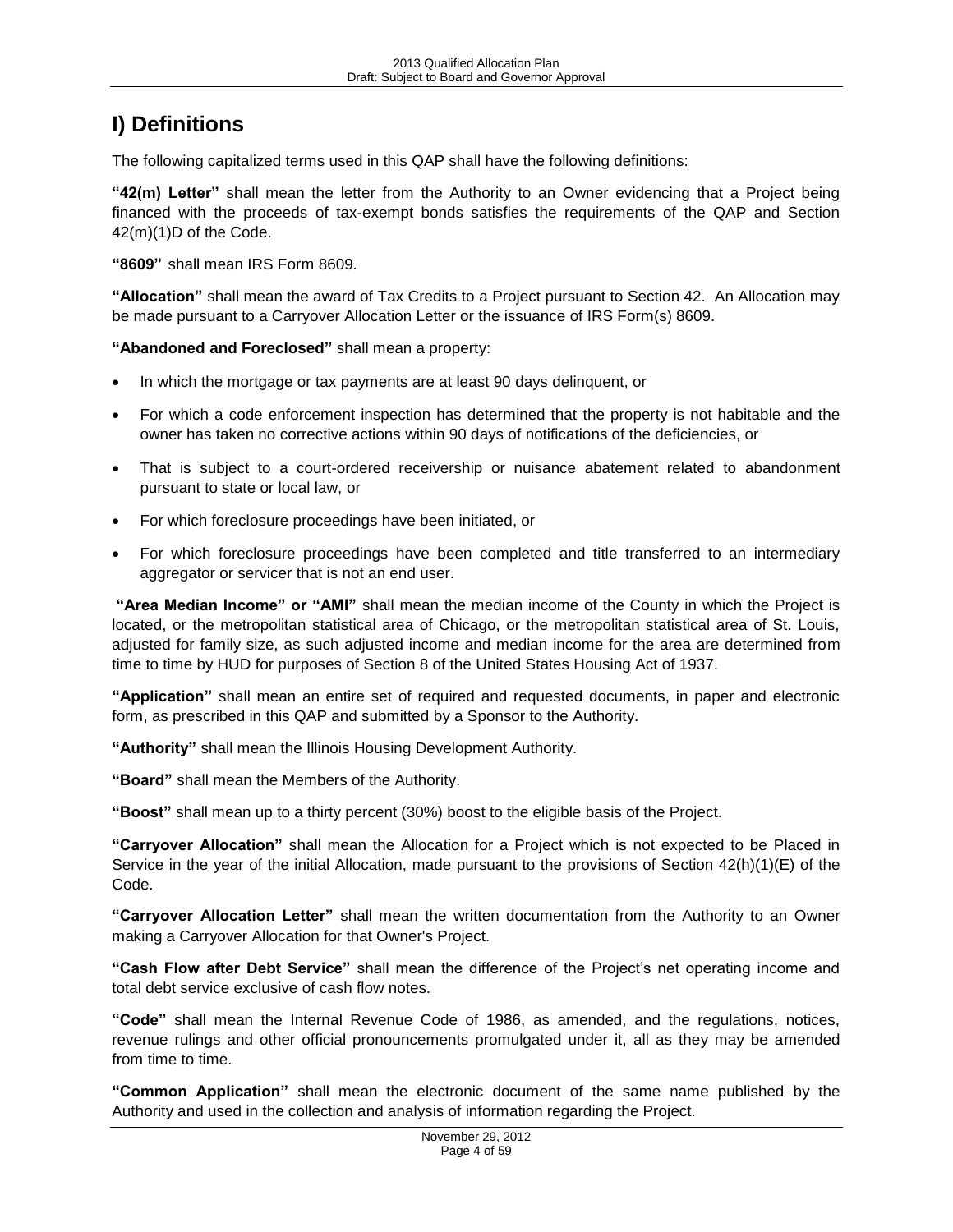**"Compliance Period"** (notwithstanding Section 42(i)(1) of the Code) means the period of 15 consecutive taxable years beginning with the first taxable year of the Credit Period.

**"Conditional Allocation"** shall mean an Allocation of Tax Credits to a Project that remains subject to conditions prior to the issuance of IRS Form(s) 8609.

**"Consolidated Plan"** shall mean a HUD approved 3- to 5-year plan describing the jurisdiction's community development priorities and multiyear goals based on an assessment of housing and community development needs, an analysis of housing and economic market conditions and available resources.

**"Credit Ceiling"** shall mean the amount of Tax Credits available for Allocation by the Authority for any calendar year, as provided in Section 42.

**"Credit Period"** shall mean with respect to any building in a Project, the period of ten taxable years beginning with the taxable year in which such building is Placed In Service or, at the election of the Owner, the following taxable year.

**"Debt Service Coverage Ratio"** shall mean the quotient of the Project's net operating income and total debt service exclusive of cash flow notes.

**"Determination"** shall mean the specific amount of Tax Credits determined for a Project, as evidenced by a Determination Letter, which the Authority may allocate to the Project.

**"Determination Letter"** shall mean the letter from the Authority to an Owner evidencing that a Project applying for a 42(m) Letter satisfies the requirements of the QAP and Section 42(m)(1)D of the Code, if undertaken in the manner stated in the Application, and outlining the requirements which must be met in order to receive a 42(m) Letter.

**"Elderly"** shall mean housing (i) intended for, and solely occupied by, persons age 62 or older; or (ii) intended and operated for occupancy by at least one person age 55 years or older per unit, and at least 80% of units within the Project are so occupied, when such housing also provides Elderly Services, as defined herein; or (iii) provided for under any state or federal program that HUD has determined is specifically designed and operated to assist elderly persons (as defined in the state or federal program).

**"Elderly Services"** shall mean two or more of the following: social and recreational programs, continuing education, information and counseling, recreation, homemaker, outside maintenance and referral services, an accessible physical environment, emergency and preventive health care programs, congregate dining facilities, transportation to facilitate access to social services and facilities available to them.

**"Extended Use Agreement"** shall mean the agreement executed by and between the Authority and the Owner, which is binding upon the Owner and all successors to the Owner, and which requires that the Project comply with the requirements of Section 42, the QAP, the Application and the Authority.

**"Extended Use Period"** means the period beginning with the first day of the Compliance Period and ending on the date which is 15 years after the end of the Compliance Period unless otherwise indicated in the Extended Use Agreement or unless terminated in accordance with the Extended Use Agreement.

**"Extremely Low Income"** shall mean a household income that falls between fifteen percent (15%) and thirty percent (30%) of the AMI for the area in which a Project is located.

**"HUD"** shall mean the United States Department of Housing and Urban Development

**"Identity of Interest"** shall mean the existence of any of the following conditions: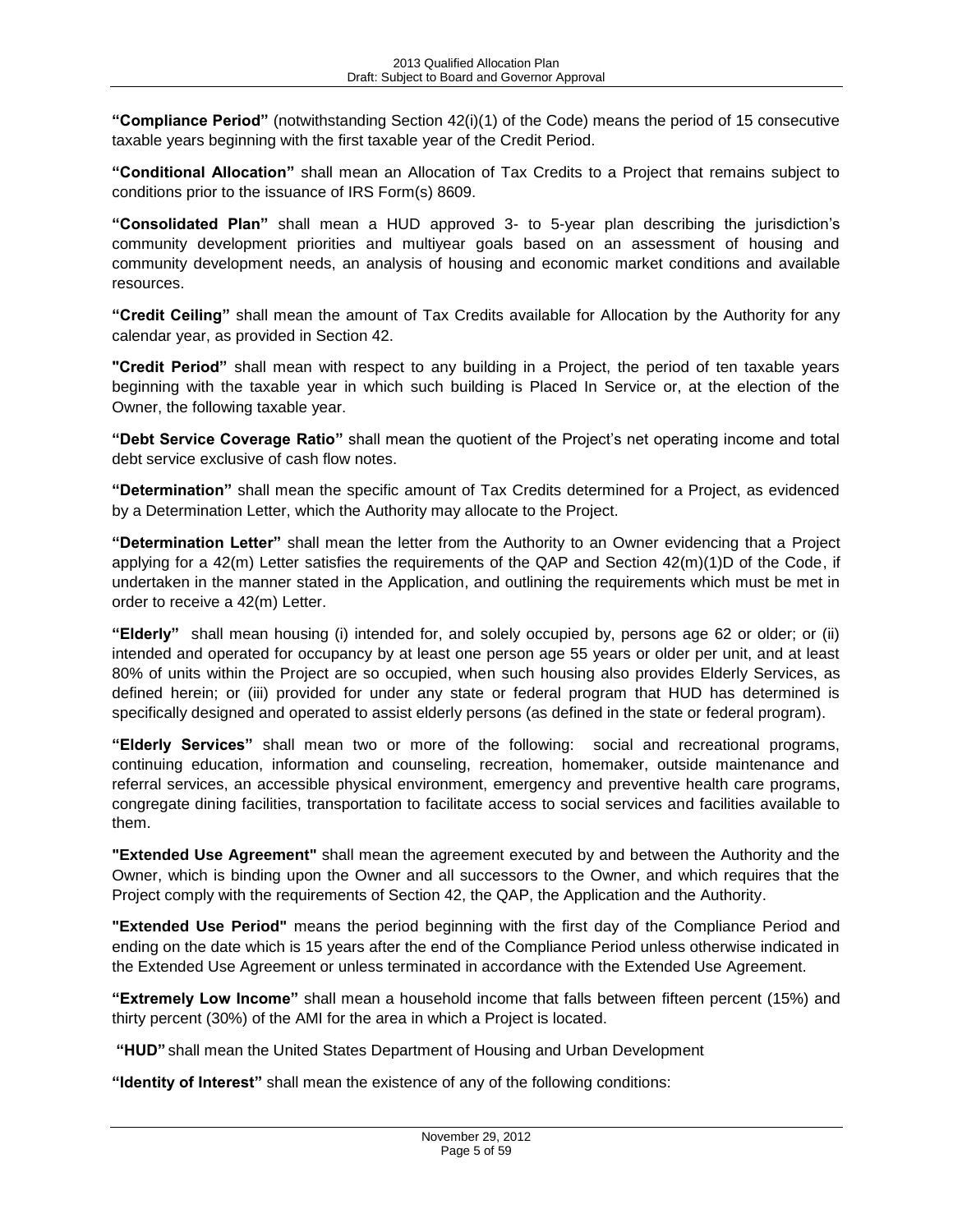- When one or more of the officers, directors, stockholders, members, or partners of the Owner is also an officer, director, stockholder, member, or partner of any other Participant;
- When any officer, director, stockholder, member or partner of the Owner has any financial interest whatsoever in any other Participant;
- When any Participant advances any funds to the Owner;
- When any Participant provides and pays, on behalf of the Owner, the cost of any architectural services or engineering services other than those of a surveyor, general superintendent, or engineer employed by any other Participant in connection with its obligations under its contract with the Owner;
- When any Participant takes stock or any interest in the Owner entity as part of the consideration to be paid him/her;
- **"IRS"** shall mean the Internal Revenue Service

**"Low Income"** shall mean a household income that is less than or equal to 60% of the AMI for the area in which a Project is located.

**"Material Participation"** shall mean the regular, continuous and substantial involvement in the operation of the development throughout the Compliance Period, as defined in Section 469(h) of the Code and the regulations promulgated under the Code, codified at 26 CFR § 1.469-5T.

**"Owner"** shall mean the single purpose entity, organized under the laws of the State of Illinois, or any other state, that is awarded Tax Credits for a Project pursuant to this QAP and which owns or will own the Project. The Owner shall be owned or controlled by the Sponsors.

**"Participants"** shall mean the members of the development team, including Sponsor, Owner, general contractor, architect, property manager, consultants, and syndicators proposed to be involved with the Project.

**"Permanent Supportive Housing"** shall mean a Project with a preference or restriction for Supportive Housing Populations, that includes supportive services, appropriate to the needs and preferences of residents, either on-site or closely integrated with the housing, acceptance of which is not a condition of tenancy, that helps people live stable, successful lives.

**"Placed in Service"** shall have the following meaning, based on the Project type:

- New construction Projects: A building is determined to be Placed in Service when the first unit is ready for occupancy.
- Rehabilitation Projects: The Placed in Service date for a rehabilitation building is the date established by the Owner at the end of any 24-month period within which the Tax Credit rehabilitation expenditure threshold (the greater of \$3,000 per Low Income unit or ten percent of acquisition cost) has been satisfied.
- Acquisition Projects: An existing building is normally Placed in Service upon acquisition. However, if the building is not in habitable condition, it will not be Placed in Service until restored. Note, however, that even though an occupied building is Placed in Service when it is acquired, its Credit Period cannot begin until the beginning of the Credit Period for the related rehabilitation expenditures.

**"Preliminary Project Assessment"** shall mean an entire set of required and requested documents for a site, market and project review, in paper and electronic form, as prescribed in this QAP and submitted to the Authority.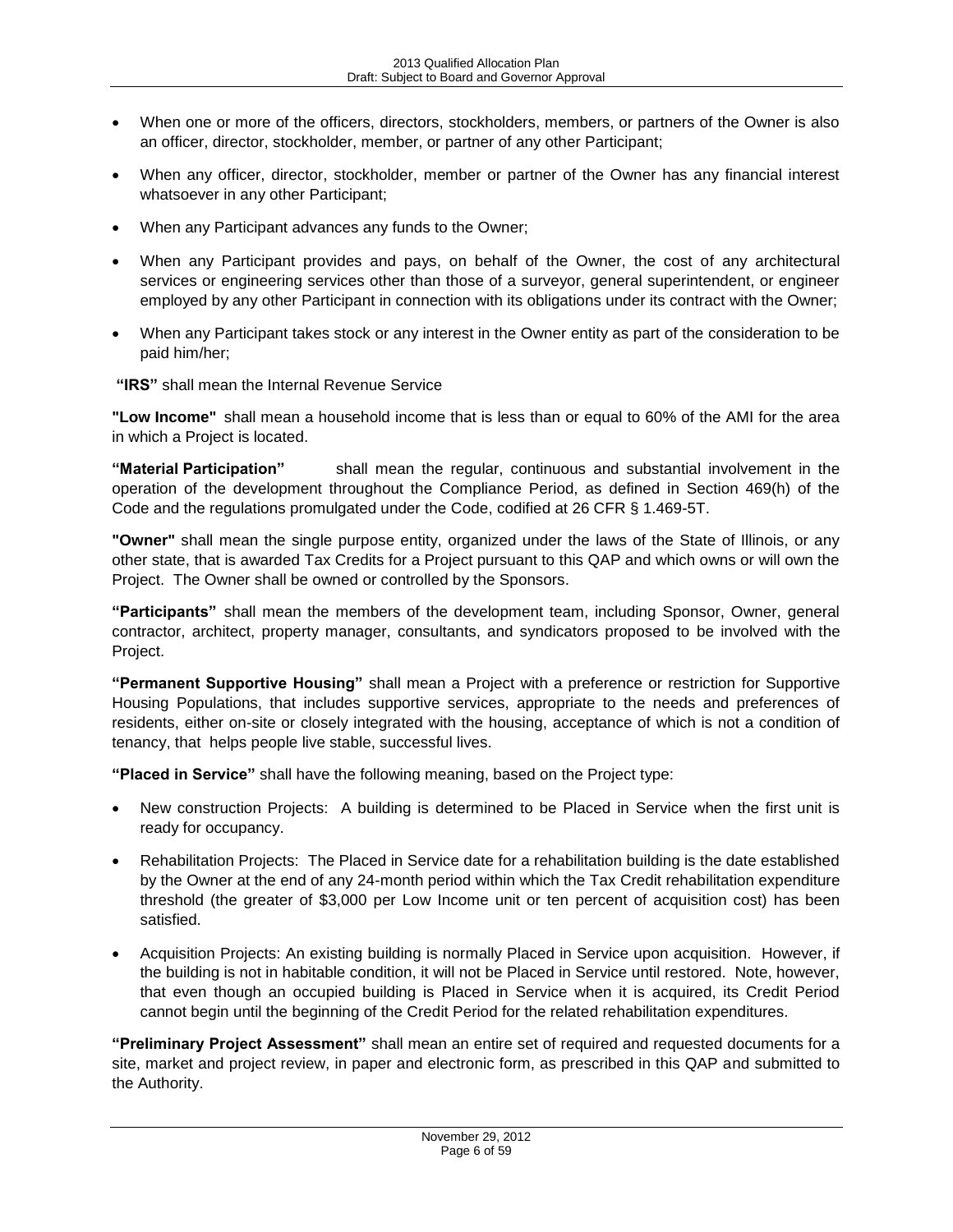**"PHA"** shall mean the Public Housing Authority whose jurisdiction includes the Project.

**"Project"** shall mean an existing or proposed qualified Low Income housing project, as defined in Section 42, that satisfies, or will satisfy, all of the requirements of the QAP and the Authority.

**"QAP"** shall mean this Low Income Housing Tax Credit Qualified Allocation Plan, as required under Section 42.

**"Qualified Non-Profit Corporation"** shall mean a corporation which is not affiliated with or controlled by a for-profit corporation, has an ownership interest in the Project either directly or through a wholly-owned subsidiary, and has as one of its exempt purposes the fostering of low-income housing within the meaning of Section 42(h)(5)(C)

**"Reservation"** shall mean the specific amount of Tax Credits reserved for a Project, as evidenced by a Reservation Letter, which the Authority may allocate to the Project.

**"Reservation Letter"** shall mean the letter from the Authority to an Owner conditionally binding the Authority to make an Allocation of Tax Credits in a specific amount for that Owner's Project.

**"Section 42"** shall mean Section 42 of the Code and the regulations and revenue rulings promulgated under it, all as they may be amended from time to time.

**"Single-Family Housing"** shall mean a single structure containing from one (1) to six (6) connected units under a common roof.

**"Supportive Living Facility" or "SLF"** shall mean a residential setting that meets the requirements of Subpart B of 89 Illinois Administrative Code 146.

**"Sponsor"** A duly formed, validly existing entity, organized under the laws of the State of Illinois, or any other state, that is applying for Tax Credits for a Project pursuant to this QAP. The Sponsor shall control the Owner of the Project and shall not be a single purpose entity. Project consultants and other like professionals shall not be considered as Sponsors.

**"State"** shall mean the State of Illinois.

**"State Referral Network Units"** shall mean Permanent Supportive Housing units which are vacant at the time of Application, remain vacant through the construction period, are not subject to an existing waiting list, and are for households earning at or below 30% of Area Median Income (AMI) which are referred through a State referral network, represented by an assigned lead referral agency.

**"Supportive Housing Populations"** shall mean households headed by person(s) with any type of disability, households that are homeless or at-risk of homelessness, or households that need access to supportive services in order to maintain housing.

**"Tax Credits"** shall mean federal low income housing tax credits, as authorized by Section 42.

**"Ten Percent Test"** shall mean ten percent (10%) of the reasonably expected basis, as defined in Section 42.

**"Website"** shall mean http://www.ihda.org/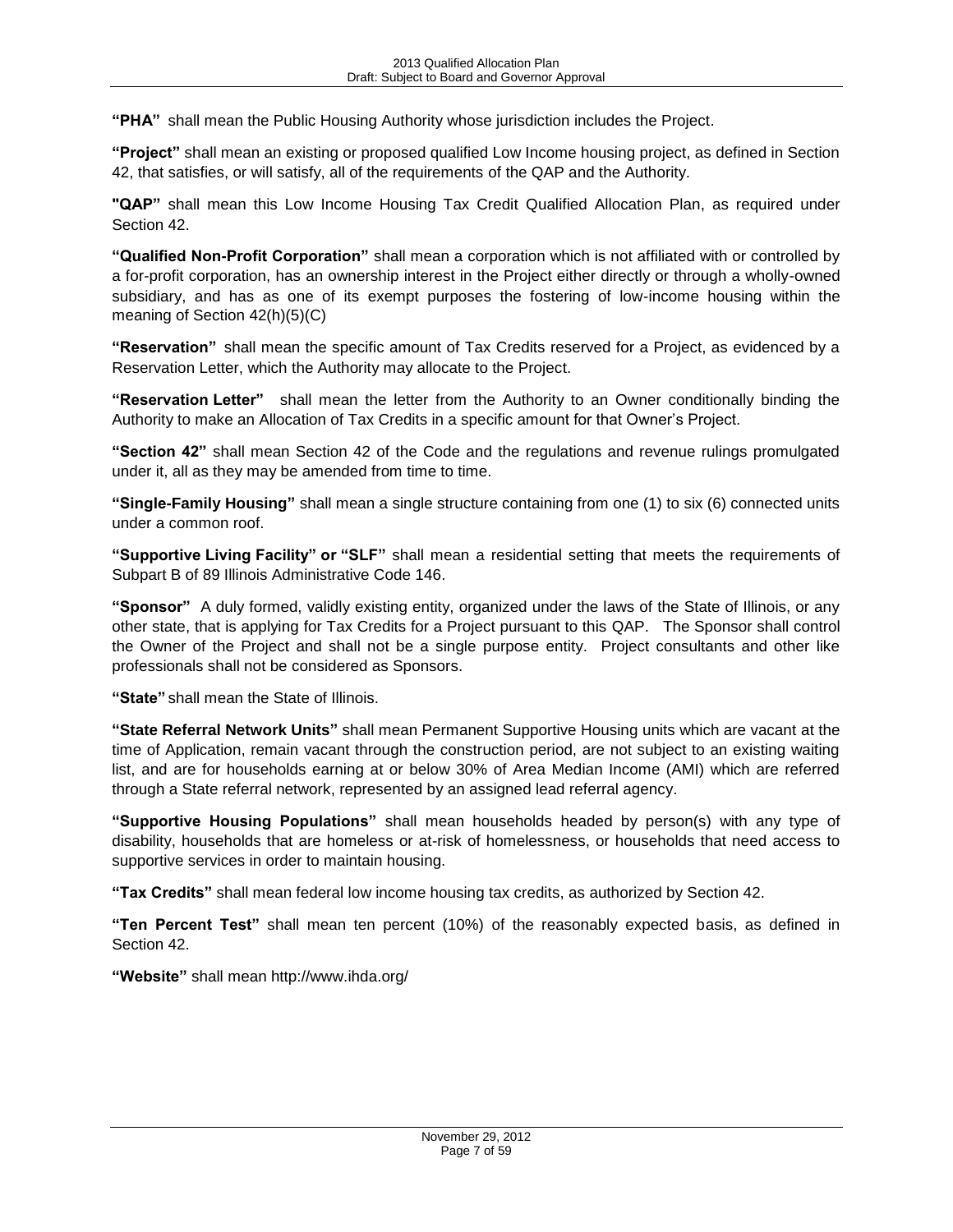# <span id="page-7-0"></span>**II) General Provisions**

# <span id="page-7-1"></span>**A) Changes to QAP**

The Authority reserves the right to amend, modify, withdraw or update provisions of the QAP, including attachments, at any time to administer the Tax Credit program.

If any part of this QAP is determined not to be in compliance with Section 42 or any other applicable codes or statutes, only that non-compliant part shall be considered as being out of compliance with Section 42 and the remainder of the QAP shall remain in effect.

# <span id="page-7-2"></span>**B) Authority Rights**

The Authority reserves the right to limit the number of Projects recommended for Tax Credits in any Set-Aside.

The Authority reserves the right to limit the number of Projects recommended for Tax Credits for any given Sponsor.

The Authority reserves the right to limit the number of Projects recommended for Tax Credits in any area where the Authority has previously allocated resources.

The Authority reserves the right to make Tax Credit Reservations from the upcoming calendar year Credit Ceiling (a "Forward Reservation") under this QAP.

The Authority reserves the right to verify any information submitted in an Application.

In keeping with the State's Comprehensive Housing Planning Act (310 ILCS 110), the Authority may issue a Reservation to a Project(s) selected by the Authority in response to a Notice of Funding Availability (NOFA) issued by the Interagency Subcommittee of the Illinois Housing Task Force. The amount reserved will not exceed ten percent (10%) of the total Authority Credit Ceiling. Any Project recommended by the Interagency Subcommittee must meet the requirements of this QAP, excluding the Scoring Categories section.

# <span id="page-7-3"></span>**C) Authority Limitations**

The Tax Credit program is a regulated and highly complex program. Final interpretations of certain rules and regulations governing various aspects of the program have not been issued. As such, additional requirements or conditions applying to the Tax Credit program may be forthcoming.

It is the responsibility of the Owner to be knowledgeable of Section 42 of the Code, regulations and administrative documents (rulings, notices, and procedures), and all relevant materials published by the IRS.

It is strongly suggested that prospective Owners interested in the Tax Credit program contact their tax accountant and/or attorney prior to the development of Projects under the Tax Credit program. While the Authority will assist those applying for an Allocation of Tax Credits, the Authority will not provide tax or legal advice.

The Authority's review of an Application is solely for its own purposes, and the Owner of a Project may not rely upon the Authority's review as evidence of such Project's compliance with federal or State law. The Authority's Allocation of Tax Credits for a Project shall not constitute a representation or warranty that the Project complies with Section 42 or any other laws and regulations governing Tax Credits. The Owner is responsible to ensure that the Project complies with all such laws and regulations.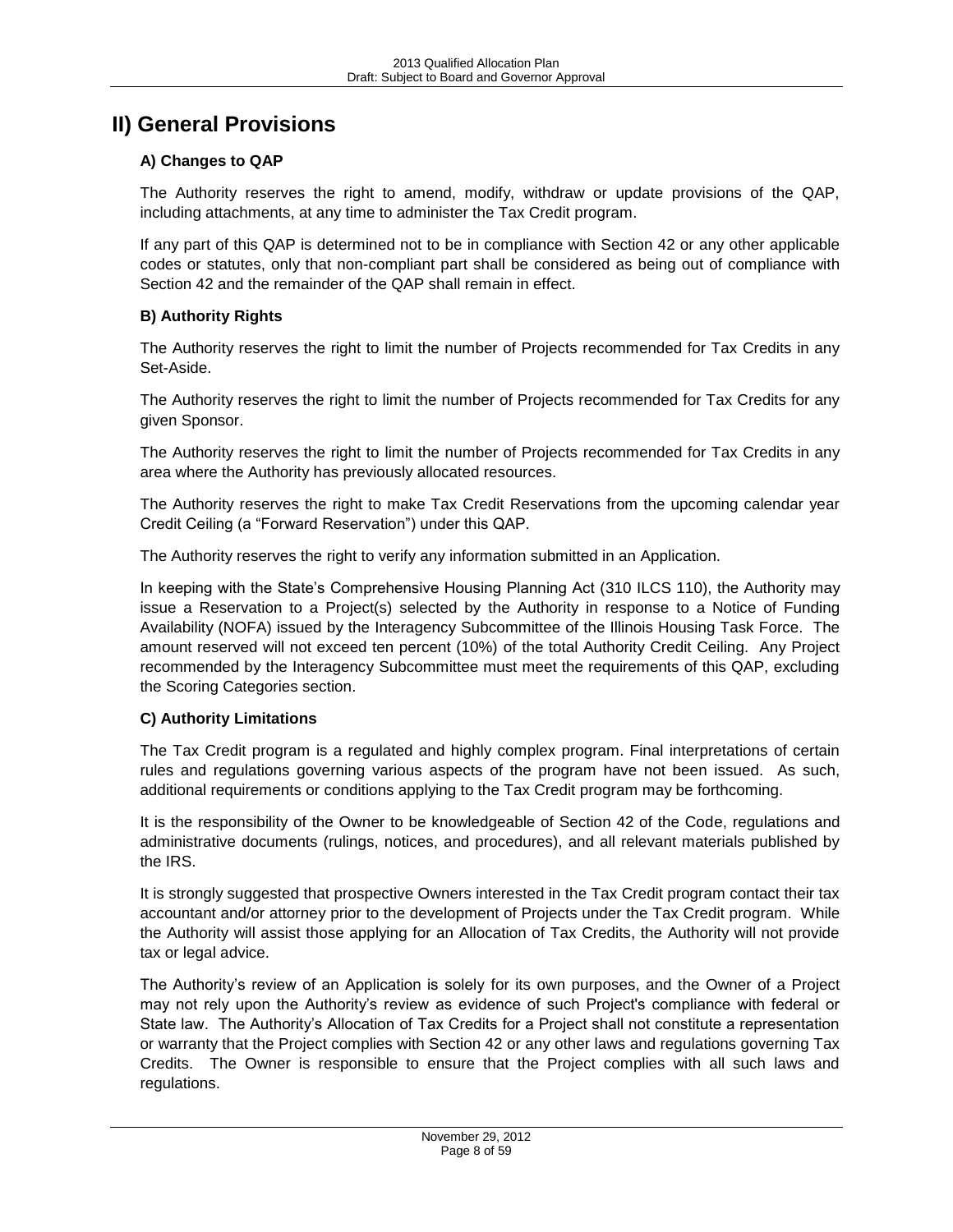# <span id="page-8-0"></span>**D) Title VIII of the Civil Rights Act of 1968**

Title VIII of the Civil Rights Act of 1968, as amended (Fair Housing Act), prohibits discrimination in the sale, rental, or financing of dwellings and in other housing-related activities on the basis of race, color, religion, sex, disability, familial status, or national origin.

HUD, to which Congress gave the authority and responsibility for administering the Fair Housing Act and the power to make rules implementing the Fair Housing Act, has long interpreted the Fair Housing Act to prohibit housing practices with a discriminatory effect, even where there has been no intent to discriminate.

Applications for Projects determined to have a discriminatory effect in violation of the Fair Housing Act will be denied. Furthermore, the Authority reserves the right to waive any provision or requirement of the QAP in order to affirmatively further fair housing.

### <span id="page-8-1"></span>**E) Application Disclosures**

# **1) Limitation of Acceptance of Submission**

Acceptance of a Preliminary Project Assessment or Application shall not be construed to be a representation or warranty by the Authority as to the feasibility, viability, or lack thereof, of any Project.

# **2) Sharing of Information with Third Parties and Governmental Entities**

The Authority shall have the right at any time without any further consent from, or notice to, the Owner, or any other party, to discuss or communicate and disseminate any information concerning the Owner or the Project with any third party, including, without limitation, any general or limited partner, member, or shareholder of the Owner or any entity or individual comprising any part of Owner's ownership structure, any party providing any funds to or on behalf of the Owner or Project, the IRS, or any other governmental entity.

### **3) Disclosure of Information Pursuant to the Illinois Freedom of Information Act**

The Application is subject to the Illinois Freedom of Information Act (5 ILCS 140) and all or part of such submission may be open to public inspection or copying. Any claim that the information submitted is exempt from disclosure must (i) be made as part of the submission; (ii) identify the information alleged to be exempt; (iii) reference the specific statutory basis for the claimed exemption; and (iv) provide an explanation as to why the information meets the requirements of the exemption. The Authority will determine whether such exemption applies.

### **4) Notification of Elected Officials**

Upon receipt of an Application, the Authority will send notification letters to publicly elected officials and agencies. In the event the notification letters generate questions or comments, the Project Owner may be required to respond.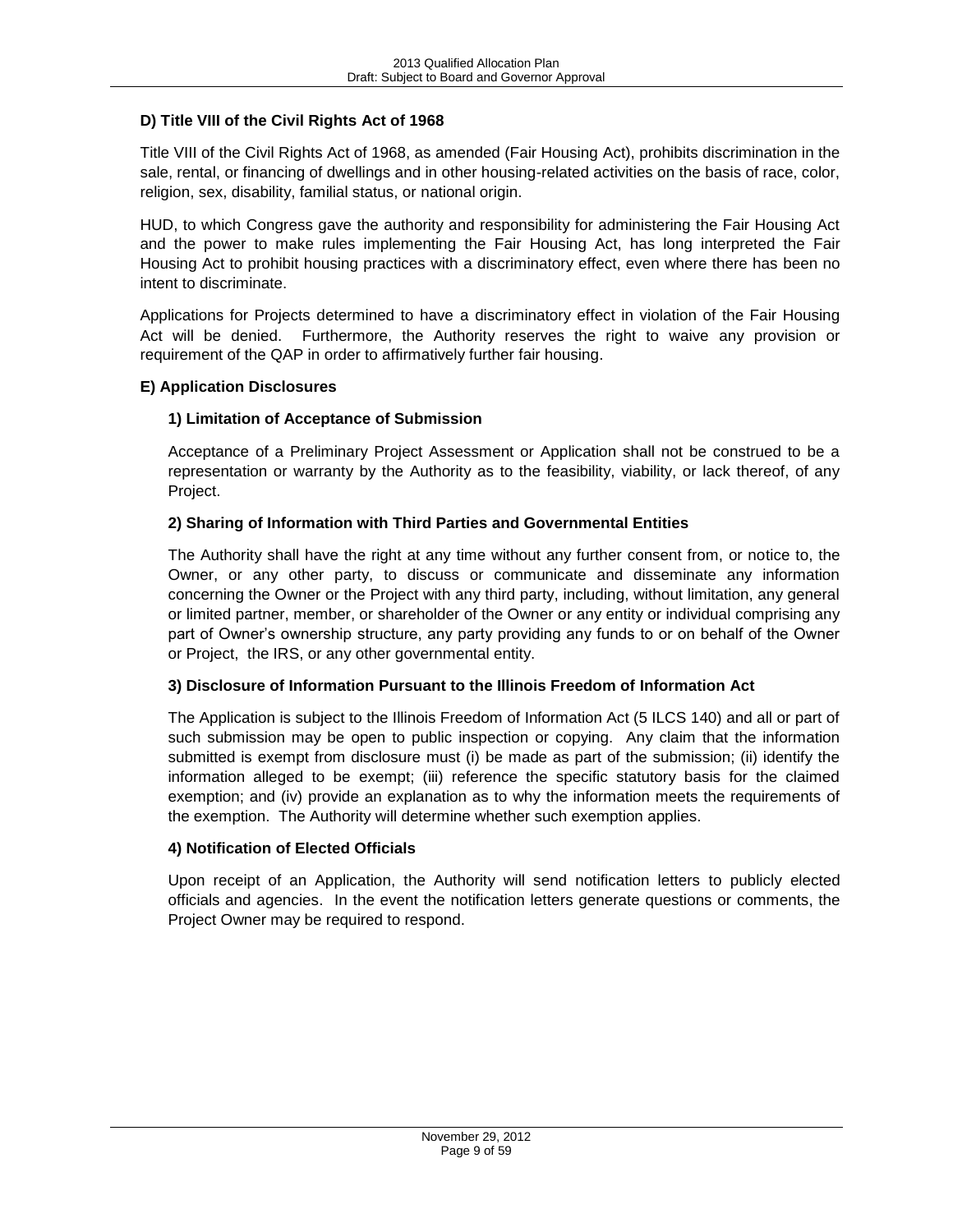# <span id="page-9-0"></span>**III) Introduction**

# <span id="page-9-1"></span>**A) Purpose of the QAP**

The Tax Credit program was created by the United States Congress in 1986 to promote the development of affordable housing for low income individuals and families. The IRS regulations for the Tax Credit program are found under Section 42 of the Code of 1986, as amended.

The Authority is an allocating agency for the Tax Credit program in the State. Pursuant to Section 42 of the Code, the QAP describes criteria the Authority considers in evaluating Projects applying for an Allocation of Tax Credits.

The QAP addresses the process for obtaining Tax Credits either through the issuance of a 42(m) Letter for projects financed through the issuance of tax-exempt bonds (4% Tax Credits) or through the competitive selection process (9% Tax Credits).

### <span id="page-9-2"></span>**B) Code Required Selection Criteria, and Preferences**

Section 42(m) of the Code requires the Authority to include the following Project selection criteria in the QAP:

- Project location
- Housing need characteristics
- Project characteristics, including whether the Project involves the use of existing housing as part of a community revitalization plan
- Sponsor characteristics
- Tenant populations with special housing needs
- Public housing waiting lists
- Tenant populations of individuals with children
- Projects intended for eventual tenant ownership
- The energy efficiency of the Project
- The historic nature of the Project

Section 42(m) of the Code requires the Authority to give preference in allocating Tax Credits to:

- Projects serving the lowest income tenants
- Projects obligated to serve qualified tenants for the longest periods
- Projects which are located in qualified census tracts and the development of which contribute to a concerted community revitalization plan

### <span id="page-9-3"></span>**C) State Comprehensive Housing Planning Act**

The State's Comprehensive Housing Planning Act (310 ILCS 110), established the first statewide comprehensive housing initiative and appointed the Housing Task Force to improve the planning and coordination of the State's housing resources. The following six (6) underserved populations were identified: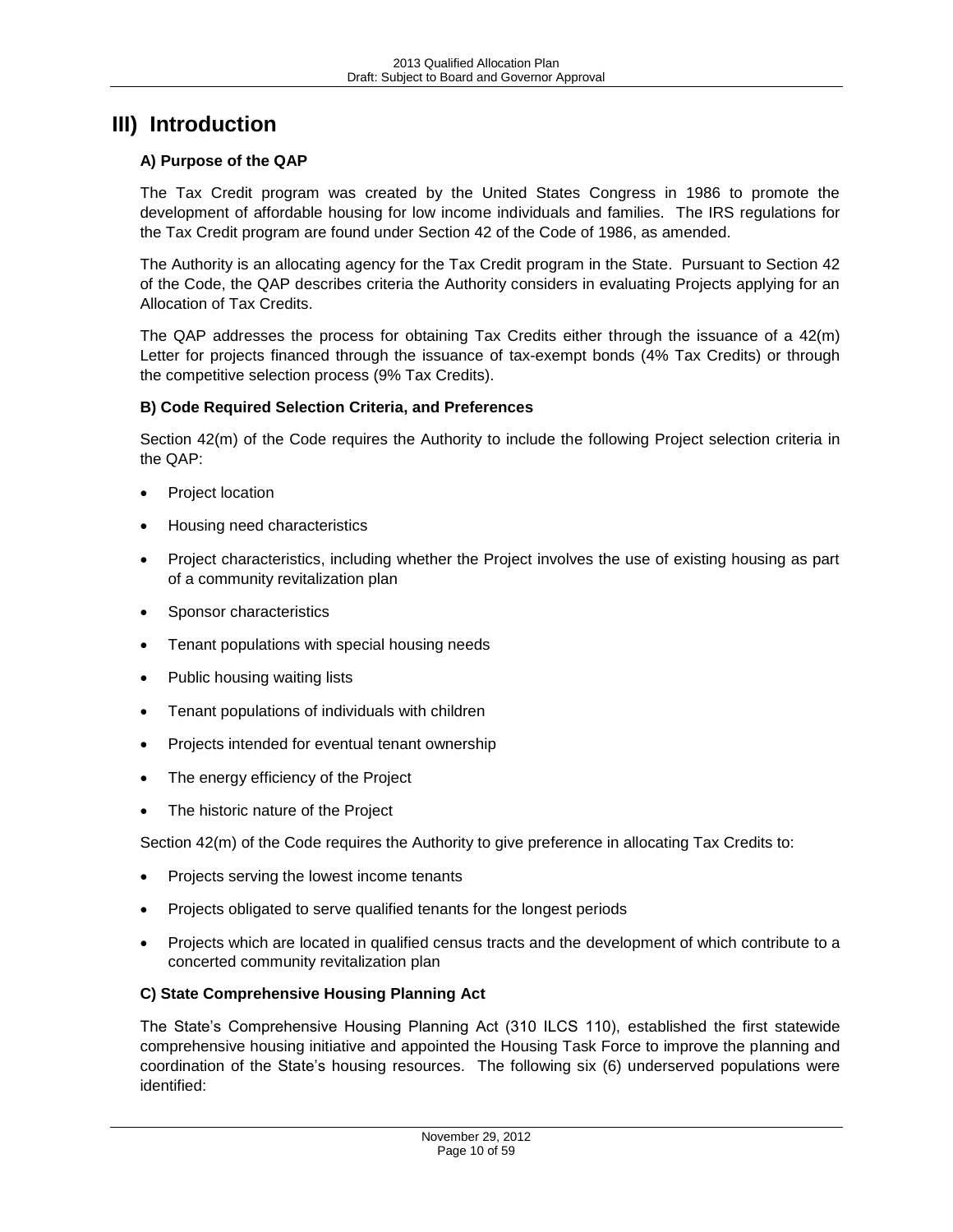- Low-income households (with particular emphasis on households earning below 30% of Area Median Income)
- Low-income seniors
- Low-income persons with disabilities
- Homeless persons and persons at-risk of homelessness
- Low- and moderate- income persons unable to afford housing near work or transportation
- Low-income persons residing in existing affordable housing that is in danger of being lost or becoming unaffordable

## <span id="page-10-0"></span>**D) Authority Priorities**

The mission of the Authority is to finance the creation and the preservation of affordable housing throughout the State in order to increase the supply of decent and safe places for people of low or moderate means to live.

Multiple Authority priorities are contained within the scoring criteria set forth in the XIV Scoring section of this QAP.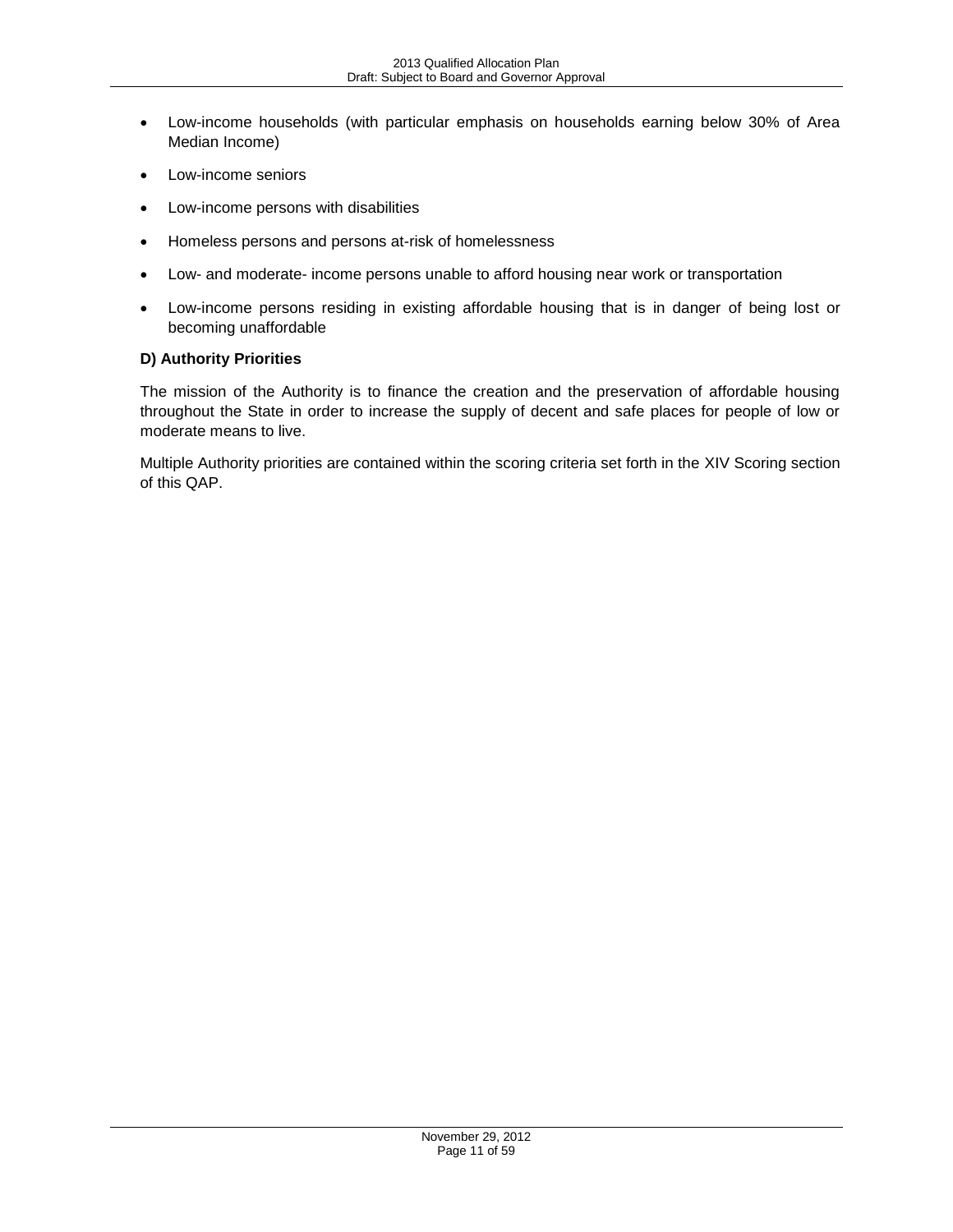# <span id="page-11-0"></span>**IV) Tax Credit Information**

# <span id="page-11-1"></span>**A) Tax Credit Calculation**

Section 42(m) of the Code requires the Authority to ensure the amount of Tax Credits allocated to a Project does not exceed the amount necessary to assure Project feasibility.

The Authority will review the amount of Tax Credits a Project is eligible to receive using both the qualified basis method and equity gap method.

See Sample Calculation of Both Methods on the Website for an example.

The Authority review of the amount of Tax Credits will be ongoing from Application through the issuance of 8609 and may result in a reduction to the amount of Tax Credits the Project receives.

### <span id="page-11-2"></span>**B) Applicable Percentage**

The applicable percentage for Tax Credit Projects is subject to adjustment based on the nine percent (9%) and four percent (4%) applicable federal percentages, which are reported monthly by the IRS.

The applicable percentage rate can be locked on the date of Reservation, or the date of Placed in Service for the Project.

Under the Housing and Economic Recovery Act of 2008, the applicable percentage rate for 9% Tax Credit Projects Placed in Service between July 30, 2008 and December 31, 2013 will be fixed at nine percent (9%).

The applicable percentage rate for any nine percent (9%) Project that has an anticipated Placed in Service date after December 31, 2013 may be less than nine percent (9%), as determined by the applicable federal percentage at the time of Reservation or Carryover Allocation.

The applicable percentage rate for federally-subsidized buildings, including those financed through the issuance of tax-exempt bonds (4% Tax Credits), was not affected by the Housing and Economic Recovery Act of 2008 and is not fixed.

### <span id="page-11-3"></span>**C) Code Provided Eligible Basis Boost**

Projects that meet one of the following criteria below are eligible for a Boost under the Code:

#### **1) 9% Tax Credit Projects**

#### (a) Qualified Census Tract Projects

Projects located in a Qualified Census Tract are eligible for a Boost.

See the Qualified Census Tracts form on the Website for a listing of the eligible areas.

In no cases can an Application request an Allocation of Tax Credits based on a Boost or in excess of the limits contained in section IV E below.

#### **2) 4% Tax Credit Projects**

#### (a) Qualified Census Tract

Projects located in a Qualified Census Tract are eligible for a Boost.

See "Qualified Census Tracts" form on the Website for a listing of the eligible areas.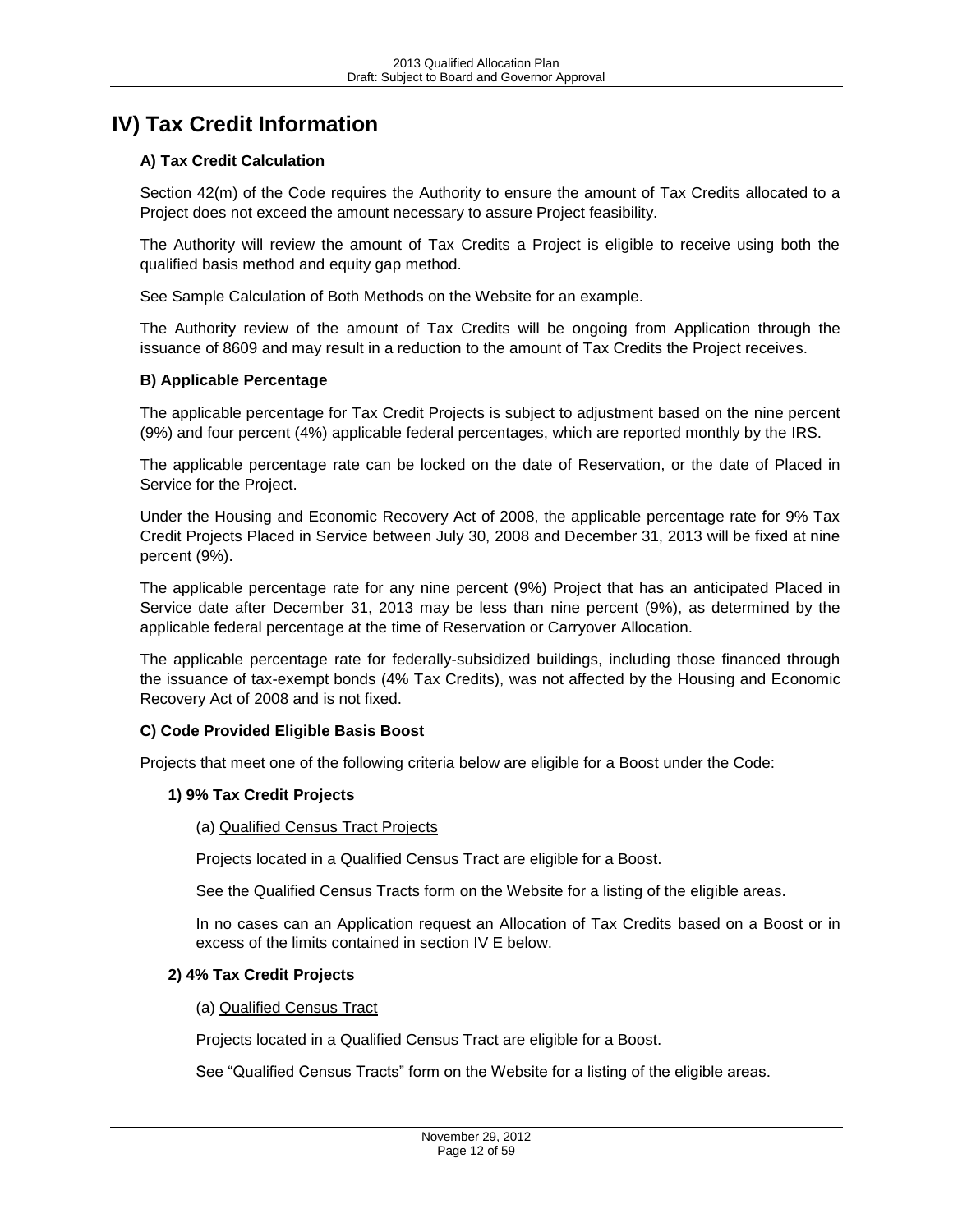# <span id="page-12-0"></span>**D) Discretionary Eligible Basis Boost**

The Authority may provide a discretionary Boost as follows:

### **1) 9% Tax Credit Projects**

(a) Financial Feasibility

The Authority may provide a discretionary Boost and Tax Credit Allocation in order to effectively manage its resources or to make a Project financially feasible.

In no cases can an Application request an Allocation of Tax Credits based on a Boost or in excess of the limits contained in section IV E below.

#### **2) 4% Tax Credit Projects**

#### (a) Not Applicable

The Authority cannot provide a discretionary Boost to 4% Tax Credit Projects

### <span id="page-12-1"></span>**E) Maximum Tax Credit Request**

Regardless of a Project's eligible basis and its eligibility for a Boost under the Code, all Projects are limited to the following maximum Tax Credit requests:

#### **1) 9% Tax Credit Projects**

The maximum amount of Tax Credits for which a Project may apply is the lesser of the following:

- a total Allocation of 1,500,000; or
- 28,500 Tax Credits per unit; or
- the Tax Credit amount supported by the Project's eligible basis net of a Boost; or
- the Tax Credit amount supported through the equity gap method

### **2) 4% Tax Credit Projects**

The maximum amount of Tax Credits for which a Project may apply is the lesser of the following:

- The Tax Credit amount supported by the Project's eligible basis; or
- the Tax Credit amount supported through the equity gap method.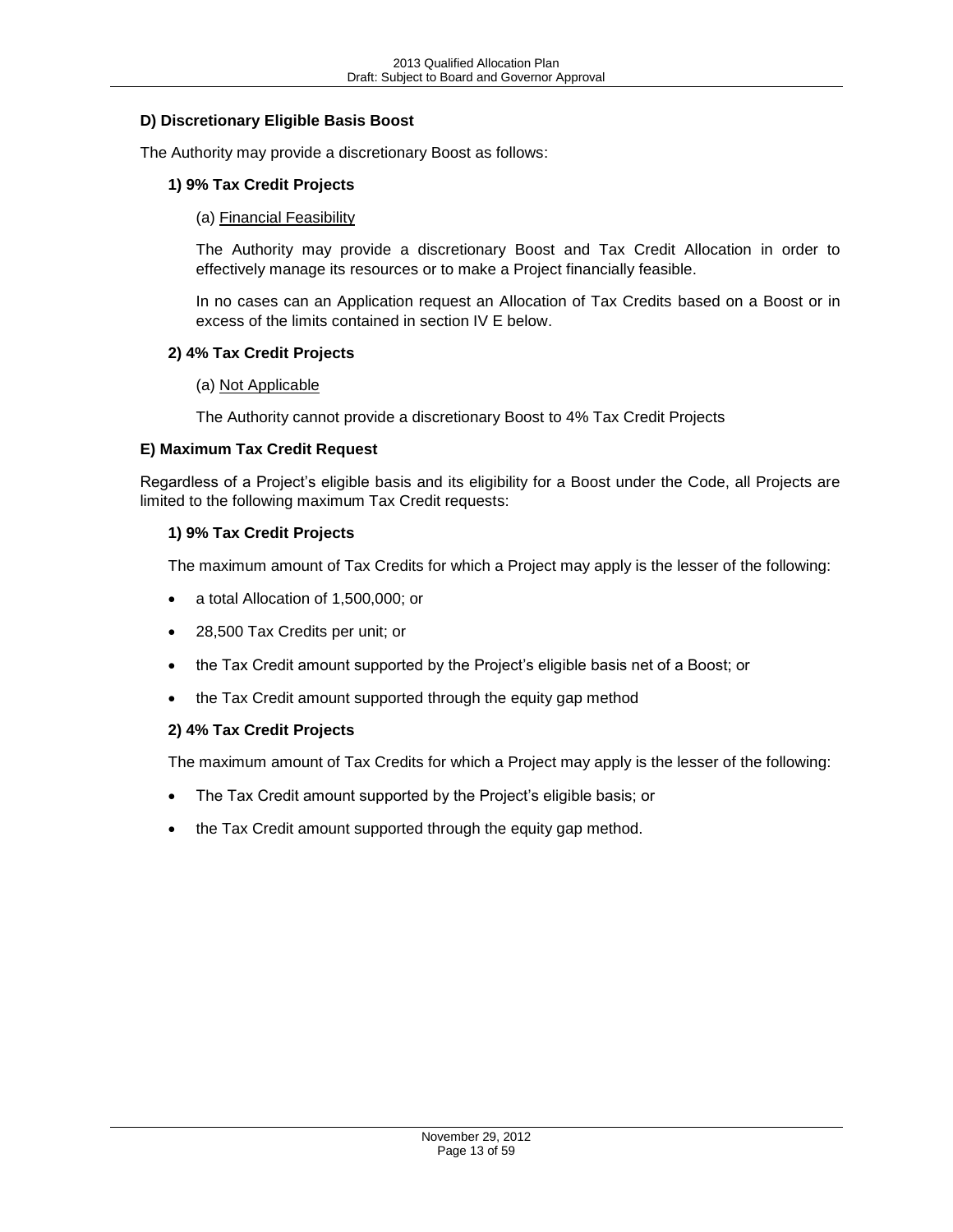# <span id="page-13-0"></span>**V) Credit Ceiling and Set-Asides**

# <span id="page-13-1"></span>**A) Credit Ceiling**

# **1) 9% Tax Credit Projects**

The Authority anticipates approximately 28 million in 9% Tax Credits available for Allocation.

In accordance with Section 42 and Treasury Regulation 1.42 - 14, these Tax Credits consist of:

- Approximately 22 million in per capita Tax Credits allocated to the Authority
- Approximately 6 million in per capita Tax Credits allocated directly to the City of Chicago

The total amount of Tax Credits available for Allocation is subject to change as additional Tax Credits may become available if Projects that received Allocations in prior years return Tax Credits to the Authority or if the Authority receives Tax Credits from the national pool.

# **2) 4% Tax Credit Projects**

The amount of 4% Tax Credits available through the issuance of a 42(m) Letter for Projects financed through the issuance of tax-exempt bonds is determined by a combination of the Project's eligible basis and the amount of tax exempt private activity bonds that are issued for Projects.

# <span id="page-13-2"></span>**B) Set Asides**

Anticipated approximate 9% Tax Credit allocation goals for each set-aside are as follows:

| Set-Aside                                     | <b>Allocation Goal</b> |
|-----------------------------------------------|------------------------|
| City of Chicago (IHDA)                        | 14.2%                  |
| Chicago Metro (AHPAA Opportunity Areas)       | 17.1%                  |
| Chicago Metro (non-AHPAA)                     | 14.9%                  |
| <b>Other Metro</b>                            | 17.4%                  |
| Non-Metro                                     | 20.1%                  |
| Statewide                                     | 16.3%                  |
| Authority Allocated Per-Capita 9% Tax Credits | 100%                   |

Upon evaluating all Projects and determining the most effective use of available Tax Credits, the Authority may choose to modify any of these allocation goals including, but not limited to, limiting the number of Projects or amount of Tax Credits allocated in any set-aside, regardless of the Project's score and how its score relates to all other Projects.

# **1) Geographic Tax Credit Set-Asides**

The City of Chicago geographic set-aside consists of the City of Chicago.

The Chicago Metro (at risk or subject to AHPAA) set-aside consists of the areas within the counties of Lake, DuPage, Kane, McHenry, Will, and Cook, excluding the City of Chicago Chicago, that are at risk or subject to AHPAA. For a list of areas at risk or subject to AHPAA see "AHPAA Municipalities" on the Website.

The Chicago Metro (not at risk or subject to AHPAA) set-aside consists of the areas within the counties of Lake, DuPage, Kane, McHenry, Will, and Cook, excluding the City of Chicago Chicago, that are not at risk or subject to AHPAA.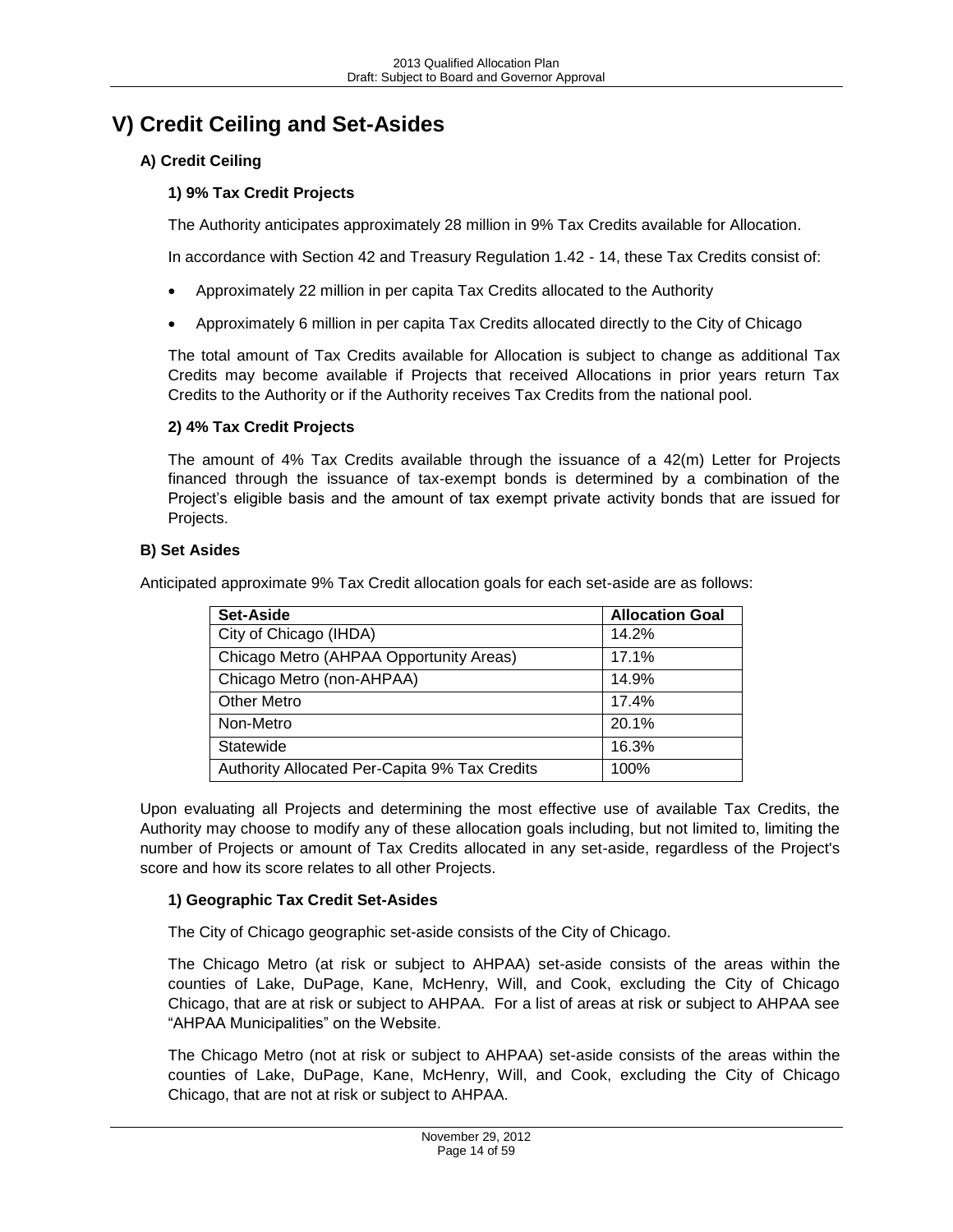The Other Metro set-aside consists of areas identified as Other Metro. For a list of the areas identified as Other Metro, see "Other Metro Municipalities" on the Website.

The Non Metro set-aside consists of all other areas of the state not included in the City of Chicago, Chicago Metro (at risk or subject to AHPAA), Chicago Metro (not at risk or subject to AHPAA), or Other Metro set-asides.

# **2) Statewide Tax Credit Set-Aside**

Applications will be competitively evaluated within the applicable geographic set-aside.

Owners cannot apply for or request an award of Tax Credits under the Statewide set-aside.

The Authority may choose to allocate Tax Credits under the Statewide Set-Aside to (1) Projects that fulfill certain housing policy goals, as designated by the Authority, (2) Projects whose competitive score in a geographic set-aside is such that the Project would not otherwise be awarded Tax Credits, or (3) Projects located in a geographic set-aside where the total amount of Tax Credits available is less than the total amount of Tax Credits requested.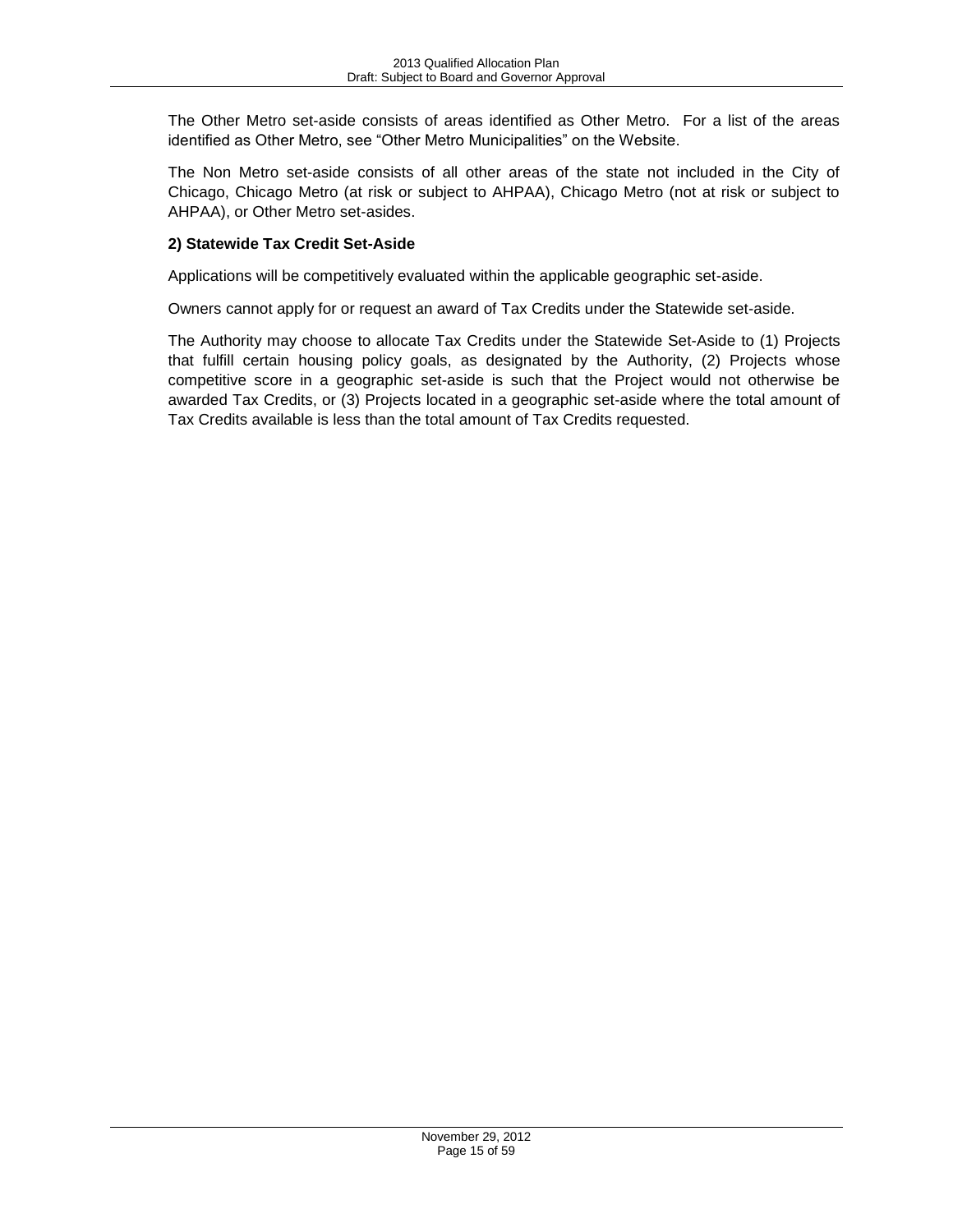# <span id="page-15-0"></span>**VI) Preliminary Project Assessment**

All Projects seeking Tax Credits, either through the issuance of a 42(m) Letter for Projects financed through the issuance of tax-exempt bonds (4% Tax Credits) or through the competitive selection process (9% Tax Credits), must complete a Preliminary Project Assessment, prior to the submission of an Application, as follows:

# <span id="page-15-1"></span>**A) Preliminary Project Assessment**

Prior to submission of an Application, all Projects are subject to a Preliminary Project Assessment ("PPA") process.

Information regarding the PPA is available on the Website. PPA's are due and accepted according to the schedule posted on the "Program Timelines" page of the Website.

### **1) Overview**

PPA documentation contains basic information regarding Project concept and design, location, and the proposed tenant population.

If the PPA is not approved by the Authority, a full Application for the Project will not be accepted by the Authority.

The Authority's determination that the current Project, site, and/or market characteristics are not appropriate should not be construed as a finding that the Project is not feasible or the site is not buildable under any circumstances, or that the market will never be appropriate for a proposed Project.

At the same time, a determination that a Project meets the Authority's PPA review standards does not constitute or guarantee an Allocation of Tax Credits or approval of any other Authority resources.

### **2) Evaluation**

The Authority may take the following into consideration:

Project and Site Characteristics:

- Project scope
- Project design and layout
- Aesthetic compatibility to existing neighborhood
- Availability of and access to appropriate public and community services and amenities
- Potential development concerns located on, adjacent to, or near the Project site
- Consistency with Authority initiatives and objectives.

Project Market:

- Market demand for the Project
- Occupancy levels at existing affordable housing projects
- Impact on existing or approved affordable housing projects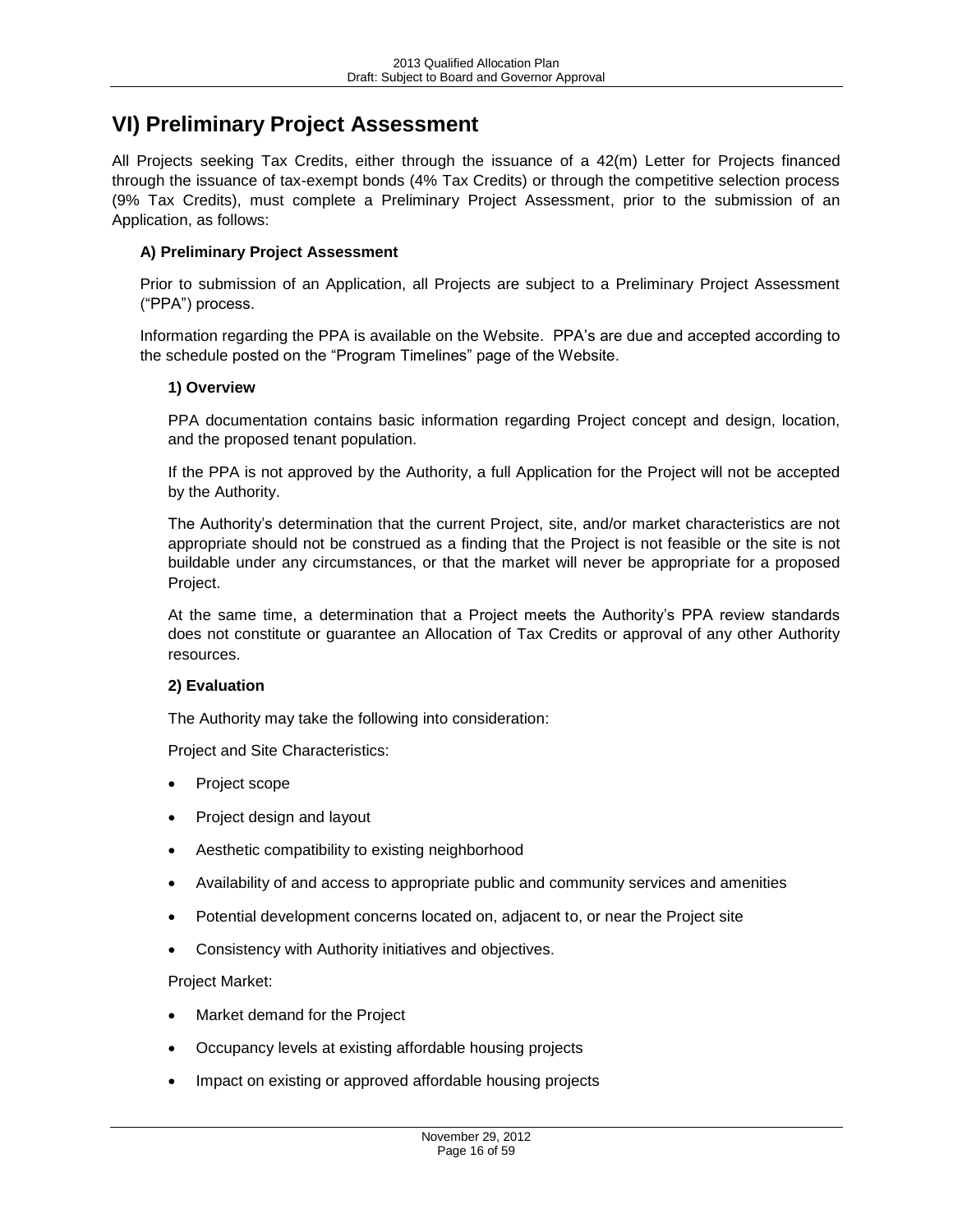Location in a community / municipality where Authority funding is invested in over ten percent (10%) of the rental stock

# **3) Results**

The Authority will issue a PPA approval or denial letter for each Project that submits a PPA.

# **4) Changes between PPA and Application**

The Authority expects the Application for a Project with an approved PPA to be substantially similar to the Project as approved under the PPA.

In no case will a Project which has changes to site(s), population served, or construction type be considered as having an approved PPA.

The Authority recognizes some Project changes may occur after PPA approval and prior to Application, and may consider the following changes permissible:

- Decrease to the total number of units;
- 10% or less increase or decrease to the number of affordable units;
- 10% or less increase or decrease to number of units of any bedroom size;
- Modification of income restrictions to increase the number of units for lower income households;
- Site plan modifications due to local requirements and/or further site assessment;
- Changes requested by the Authority.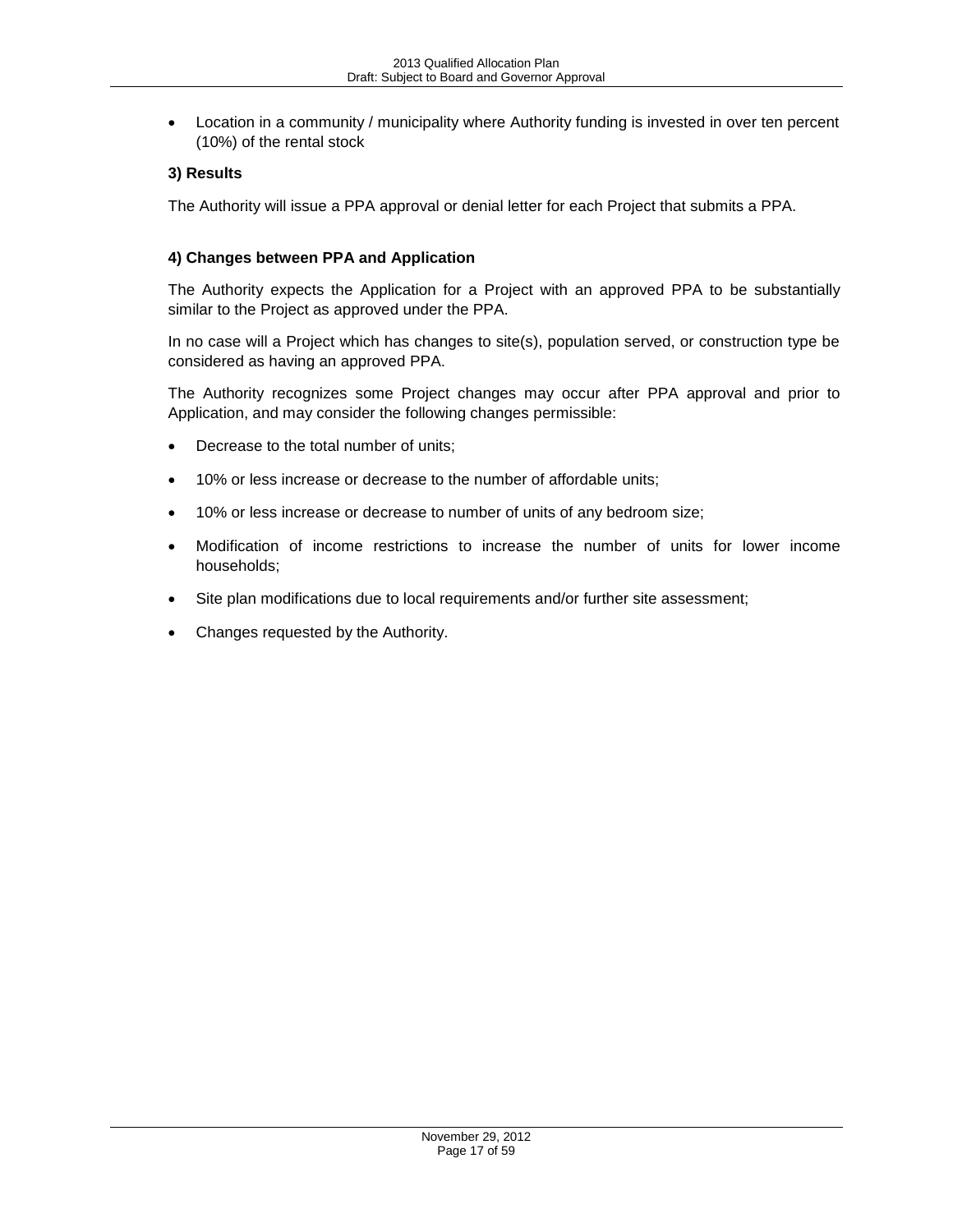# <span id="page-17-0"></span>**VII) Application Process**

All Projects with an approved PPA seeking a Tax Credit Allocation, either through the issuance of a 42(m) Letter for Projects financed through the issuance of tax-exempt bonds (4% Tax Credits) or through the competitive selection process (9% Tax Credits), are subject to the following Application process steps:

# <span id="page-17-1"></span>**A) Application Submission**

Applications are due and accepted according to the schedule posted on the "Program Timelines" page of the Website.

Applications are accepted in person or via delivery service at the following address:

Illinois Housing Development Authority Multifamily Financing Department 401 N. Michigan Ave, Suite 700 Chicago, IL 60611

In order to effectively manage the Tax Credit program, the Authority reserves the right to adjust the deadlines and hold additional Application rounds.

# <span id="page-17-2"></span>**B) Application Checklist**

The Application must include all documentation in the Application Checklist form available on the Website based on the type of request as follows:

| <b>LIHTC Type</b> | <b>Project Type</b>                               | <b>Application Checklist</b> |
|-------------------|---------------------------------------------------|------------------------------|
| 9%                | All 9% LIHTC Requests                             | Full                         |
| 4%                | The Authority is the bond issuer and a lender     | Full                         |
| 4%                | The Authority is the bond issuer but not a lender | Conduit                      |
| 4%                | The Authority is not the bond issuer or a lender  | Conduit                      |

# <span id="page-17-3"></span>**C) Application Materials**

Applications must be clear, unambiguous, and complete, and include all attachments and supporting materials.

Applications must be submitted using current Application forms and documents. Current Application forms and documents are available in the "Frequently Used Forms and Documents" section on the Website.

Unless otherwise indicated, all documentation submitted must be signed and dated within six (6) months of the Application deadline.

Applications must be submitted both paper and electronic formats of the Application, as follows:

# **1) Paper Application**

The paper Application must include printed copies of all documentation required per the QAP and the Application Checklist, including printed copies of all attachments and supporting materials, placed in an adequately sized accordion file folder tabbed to correspond with the enumeration outlined in the Application Checklist.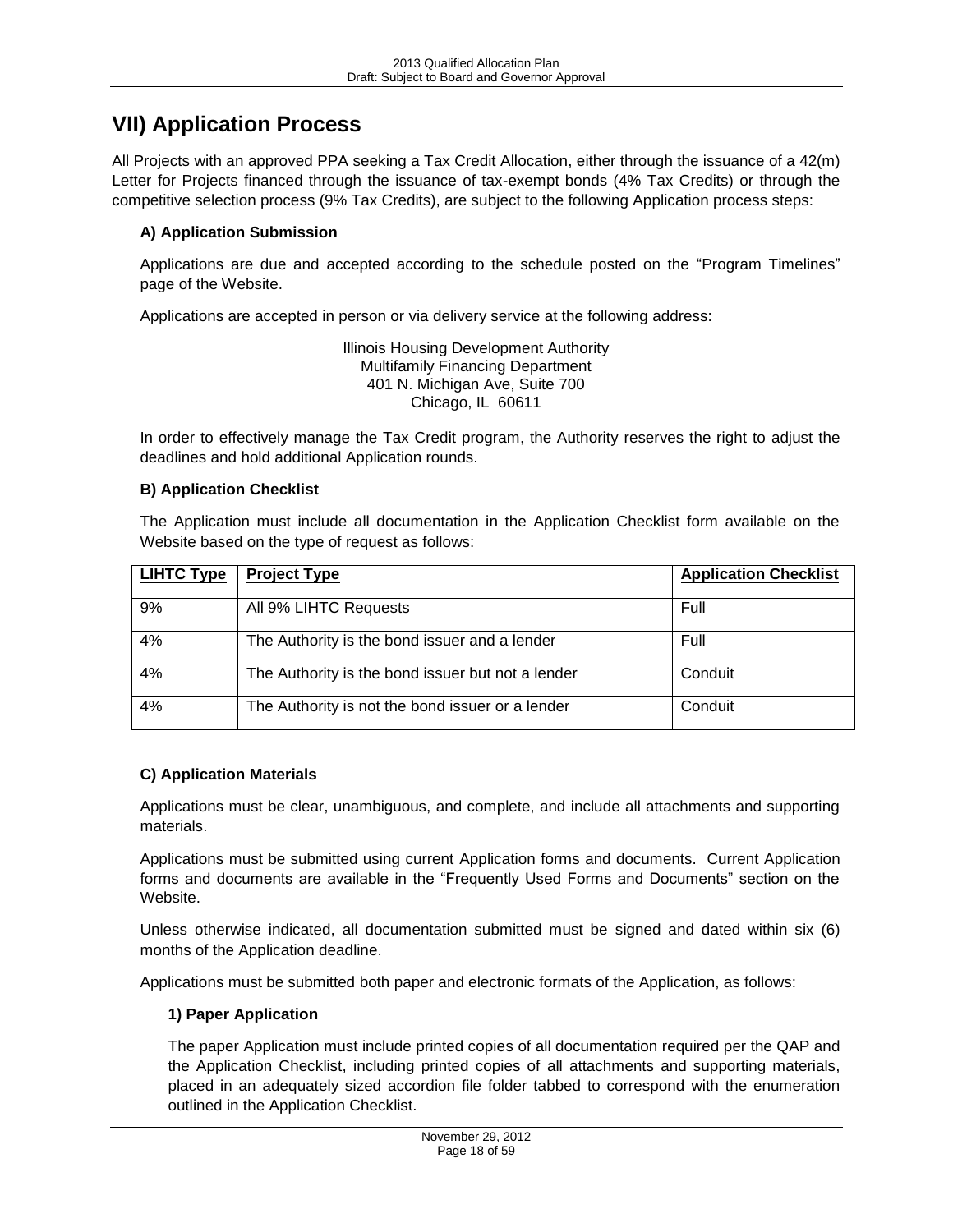# **2) Electronic Application**

The electronic Application must be an identical replica of the entire paper Application in PDF format submitted on a disk or flash drive.

Each tabbed section corresponding with the enumeration outlined in the Application Checklist must be saved as an individual PDF file with a meaningful file name corresponding to the enumeration outlined in the Application Checklist.

In addition, an electronic version of the Common Application in Excel format must also be included on the disk or flash drive

# <span id="page-18-0"></span>**D) Application Evaluation**

Applications will be evaluated as follows:

### **1) Completeness Review**

Projects will be reviewed solely on the basis of the materials contained in the Application. Application materials submitted after the Application deadline or apart from a complete Application as described herein will not be accepted.

If the Applications is not clear, unambiguous, and complete, including all documentation required per the "Application Checklist" and QAP, and all attachments and supporting materials, it may be rejected.

If the Application does not include all applicable fees and the required signatures on all documents it may be rejected.

### **2) Mandatory Review**

Applications will be reviewed to determine if they meet the mandatory requirements set forth in the XIII Mandatory section of this QAP.

If the Authority determines that an Application fails to meet one or more of the mandatory requirements, the Application will be rejected.

### **3) Scoring Review**

Applications for 9% Tax Credits will be ranked and reviewed according to the scoring criteria set forth in the XIV Scoring section of this QAP within each geographic set-aside based on Project location.

### <span id="page-18-1"></span>**E) Conditional Allocation of Tax Credits**

Prior to the issuance of IRS Form 8609, Projects selected for Tax Credits, either through the issuance of a 42(m) Letter for Projects financed through the issuance of tax-exempt bonds (4% Tax Credits), or through the competitive selection process (9% Tax Credits), will be considered to have a Conditional Allocation of Tax Credits.

All Projects receiving a Conditional Allocation of Tax Credits remain subject to the requirements in the QAP, including, "VIII 9% LIHTC Reservations, Carryover, and 10% Test" for 9% Tax Credit Projects, "IX 4% LIHTC Determinations" for 4% Tax Credit Projects, and "X Project Modifications and Revocations", and "XI Extended Use Agreement, Placement in Service, and 8609" for all Projects.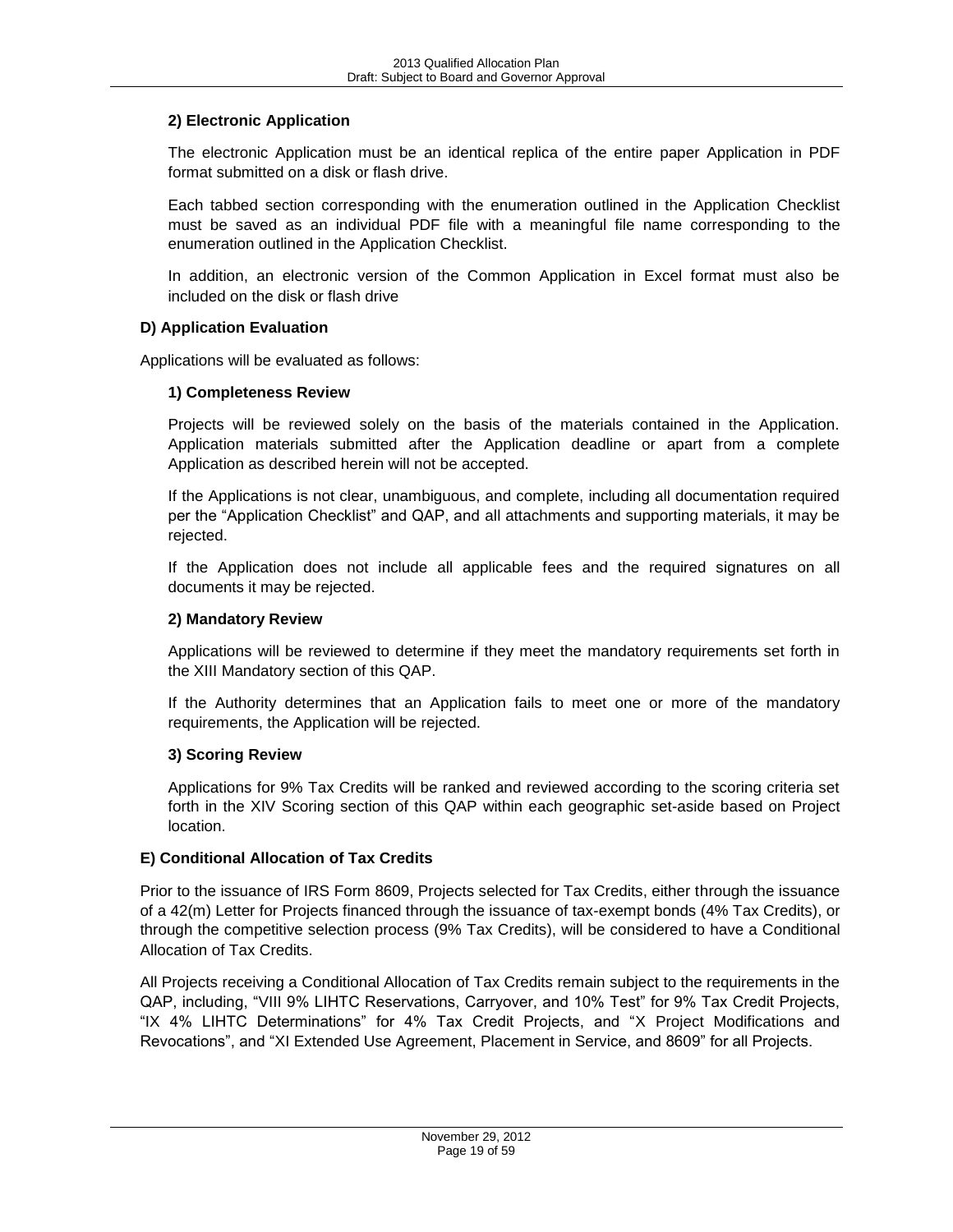# <span id="page-19-0"></span>**VIII) 9% LIHTC Reservations, Carryover, and 10% Test**

All Projects receiving a Conditional Allocation of Tax Credits through the competitive selection process (9% Tax Credits), are subject to the following:

### <span id="page-19-1"></span>**A) 9% LIHTC Reservations**

# **1) Reservation Letter**

An Authority-prepared Reservation Letter will be issued following Board approval stating the amount of the Reservation and specifying the conditions, documentation, and timelines that must be satisfied prior to the issuance of a Carryover Allocation Letter, if applicable, and IRS Form 8609, including payment of a non-refundable Reservation fee. For information regarding the amount of the Reservation fee, see the Multifamily Fee Payment Form.

Required documentation includes, but is not limited to the following from the Website:

- Compliance Monitoring Fee Agreement
- Election of Low Income Housing Tax Credit Rate for LIHTC Projects with Acquisition Rate Credits. (if applicable)

### **2) Request for Extension**

The Authority may extend the time for meeting the conditions set forth in the Reservation Letter.

The Owner must submit a written request and explanation for an extension.

Failure to meet the conditions set forth in the Reservation Letter or to obtain Authority approval for an extension to meet the conditions set forth in the Reservation Letter may result in a revocation of the Conditional Allocation.

### **3) Reservation Late Fee**

Projects approved for an extension to meet the conditions set forth in the Reservation Letter will be subject to late fees.

For information regarding the amount of the late fees, see the "Multifamily Fee Payment Form", found on the Website.

### <span id="page-19-2"></span>**B) 9% LIHTC Carryover Allocations**

A Carryover Allocation is required for all Projects that will not be Placed in Service during the year in which a Reservation Letter is issued.

### **1) Carryover Allocation Letter**

The Authority will issue a Carryover Allocation Letter near the end of the year in which the Project received a Reservation that will specify the conditions, documentation, and timeline to make the Carryover Allocation.

Required documentation includes, but is not limited to, current site control for the Project satisfactory to the Authority in its discretion, and the following available on the Website:

- Carryover Allocation Checklist
- BIN Assignment Form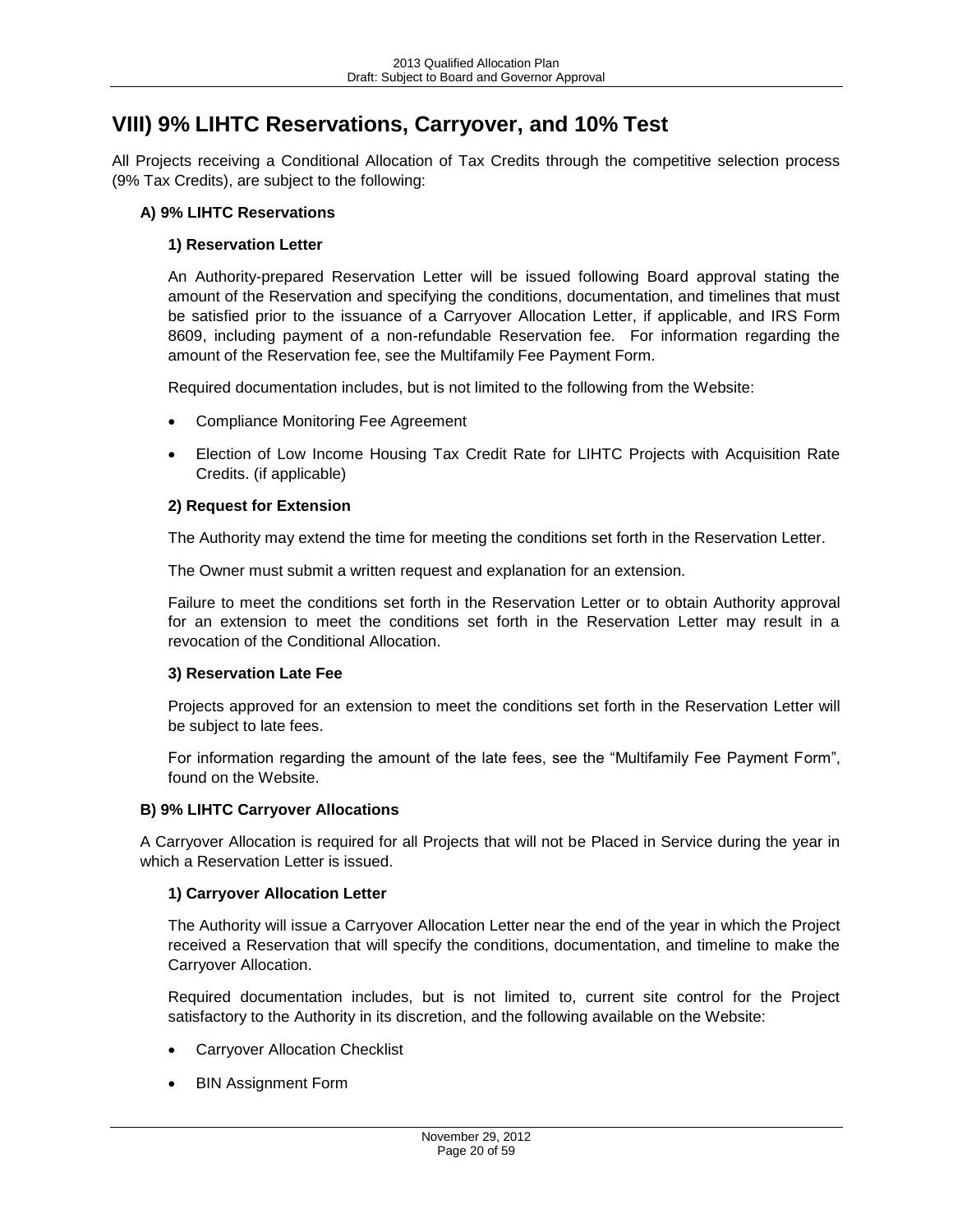- Gross Rent Floor Election Form
- Reasonably Expected Basis Form

#### **2) Request for Extension**

The Authority may extend the time for meeting the conditions set forth in the Carryover Allocation Letter.

The Owner must submit a written request and explanation for an extension.

Failure to meet the conditions set forth in the Carryover Allocation Letter or to obtain Authority approval for an extension to meet the conditions set forth in the Carryover Allocation Letter may result in a revocation of the Conditional Allocation.

#### **3) Carryover Allocation Late Fee**

Projects approved for an extension to meet the conditions set forth in the Carryover Allocation Letter will be subject to late fees.

For information regarding the amount of the late fees, see the Multifamily Fee Payment Form, found on the Website.

#### <span id="page-20-0"></span>**C) 9% LIHTC Ten Percent (10%) Test**

Projects issued a Carryover Allocation must expend more than ten percent (10%) of the Project's reasonably expected basis no later than December 1 of the year following the Carryover Allocation.

#### **1) Ten Percent Test Documentation**

The Authority will issue a Ten Percent Test letter during the year following the Carryover Allocation that will specify the conditions, documentation, and timeline to meet the Ten Percent Test.

Required documentation includes, but is not limited to, current site control for the Project satisfactory to the Authority in its discretion, and the following available on the Website:

- Submission of a completed Project Status Report Form
- Ten Percent Test Checklist
- Ten Percent Test BIN Form
- Ten Percent Test Reasonably Expected Basis Form
- Certification of Costs Incurred for Ten Percent Test

#### **2) Request for Extension**

The Authority may extend the time for meeting the conditions set forth in the Ten Percent Test letter.

The Owner must submit a written request and explanation for an extension.

Failure to meet the conditions set forth in the Ten Percent Test Letter or to obtain Authority approval for an extension to meet the conditions set forth in the Ten Percent Test letter may result in a revocation of the Conditional Allocation.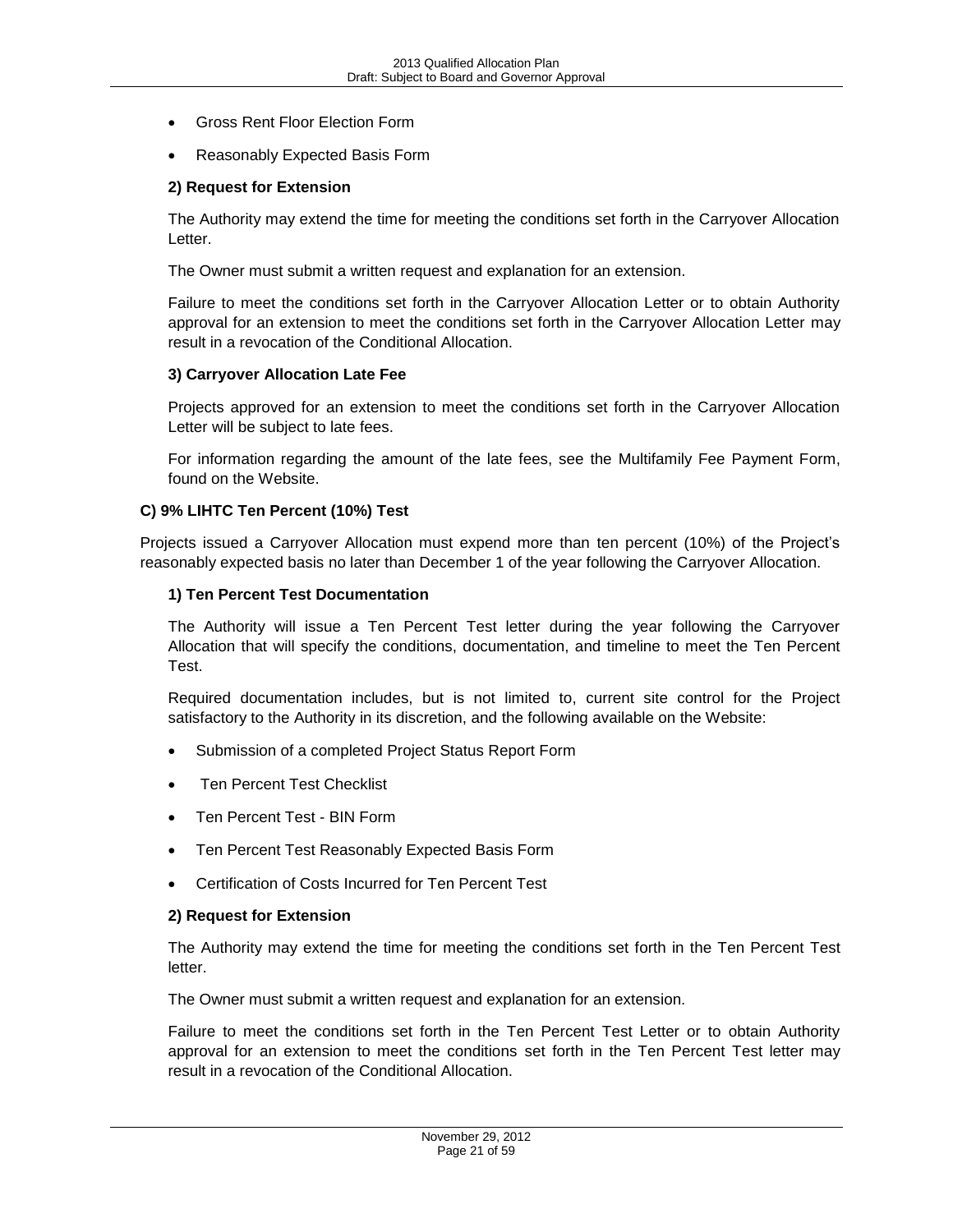# **3) Ten Percent Test Late Fee**

Projects approved for an extension to meet the conditions set forth in the Ten Percent Test letter will be subject to late fees.

For information regarding the amount of the late fees, see the Multifamily Fee Payment Form, found on the Website.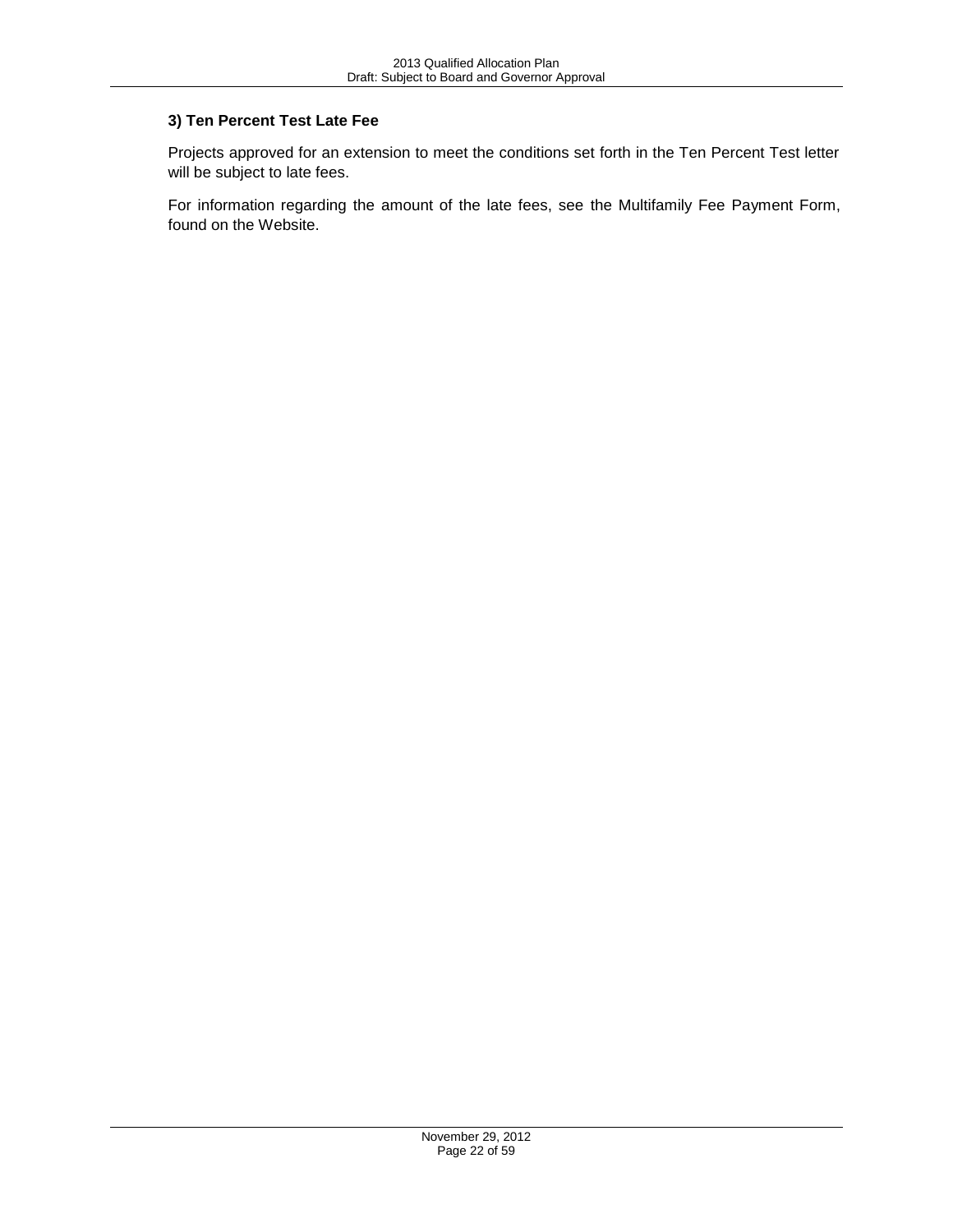# <span id="page-22-0"></span>**IX) 4% LIHTC Determinations**

All Projects receiving a Conditional Allocation of Tax Credits associated with the issuance of tax-exempt bonds (4% Tax Credits), are subject to the following:

### <span id="page-22-1"></span>**A) 4% LIHTC Determinations**

#### **1) Determination Letter**

Upon Authority approval of a Determination of Tax Credits for a Project, the Authority will issue a Determination Letter to the Owner stating the amount of the Determination and the timeframe for completing any conditions that must be satisfied in connection with the Determination prior to the issuance of a 42(m) Letter and IRS Form 8609.

#### **2) Request for Extension**

The Authority may extend the time for meeting the conditions set forth in the Determination Letter.

The Owner must submit a written request and explanation for an extension.

Failure to meet the conditions set forth in the Determination Letter or to obtain Authority approval for an extension to meet the conditions set forth in the Determination Letter may result in a revocation of the Conditional Allocation.

#### **3) Determination Late Fees**

Projects approved for an extension to meet the conditions set forth in the Determination Letter will be subject to late fees.

For information regarding the amount of the late fees, see the Multifamily Fee Payment Form, found on the Website.

#### <span id="page-22-2"></span>**B) 42(m) Letter**

#### **1) 42(m) Letter**

Projects that fulfill the requirements of the Determination Letter, including payment of a nonrefundable Determination fee, information about which is contained in the Multifamily Fee Payment Form found on the Website, will be issued a 42(m) Letter.

Required documentation includes, but is not limited to the following available on the Website:

- Submission of a completed Project Status Report Form
- BIN Assignment Form
- Gross Rent Floor Election Form
- Low Income Housing Tax Credit Rate Election Form for Tax Exempt Projects
- Tenant Selection Plan
- Affirmative Fair Housing Marketing Plan

#### **2) Request for Extension**

The Authority may extend the time for meeting the conditions set forth in the 42(m) Letter.

The Owner must submit a written request and explanation for an extension.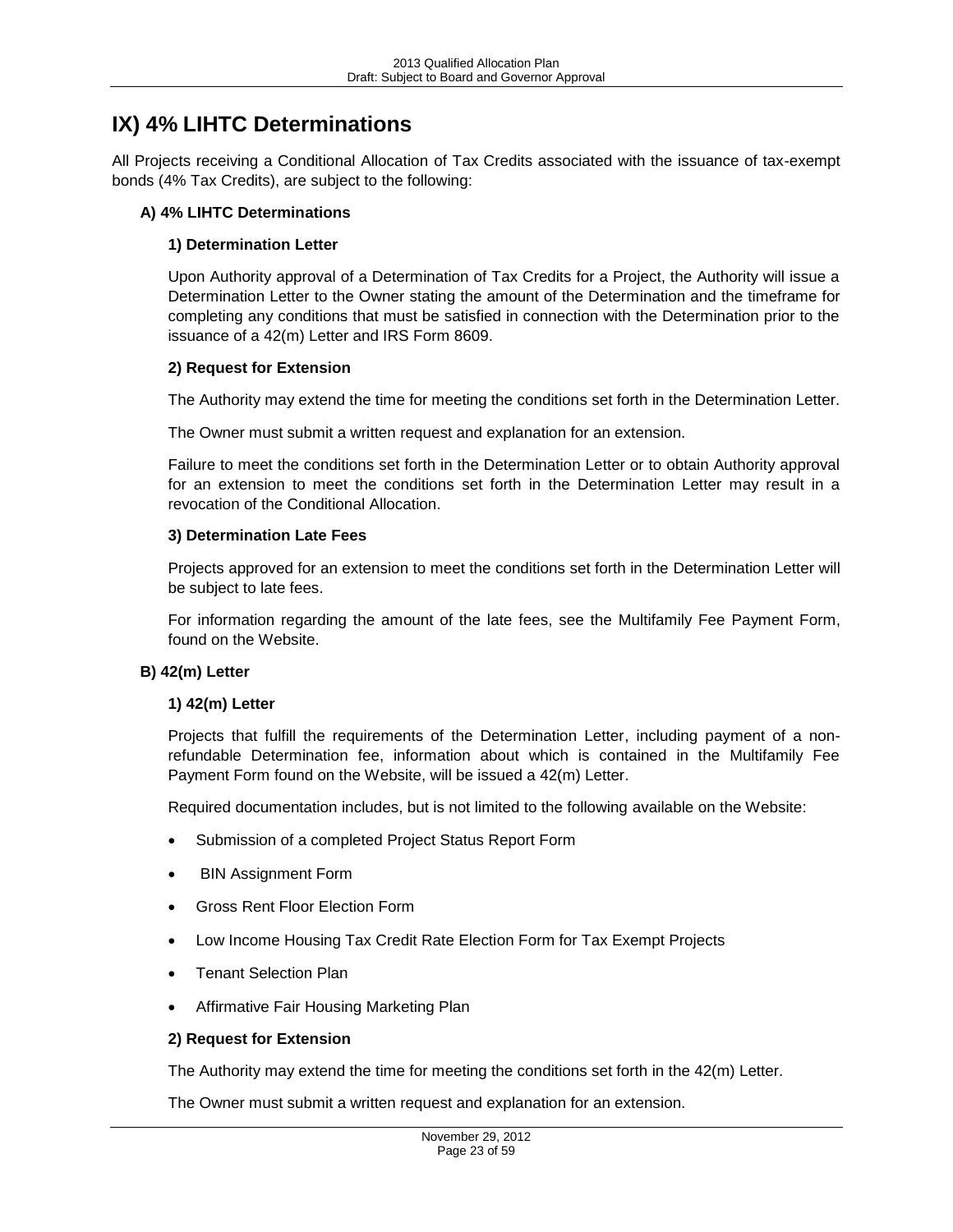Failure to meet the conditions set forth in the 42(m) Letter or to obtain Authority approval for an extension to meet the conditions set forth in the 42(m) Letter may result in a revocation of the Conditional Allocation.

# **3) 42(m) Late Fees**

Projects approved for an extension to meet the conditions set forth in the 42(m) Letter will be subject to late fees.

For information regarding the amount of the late fees, see the Multifamily Fee Payment Form, found on the Website.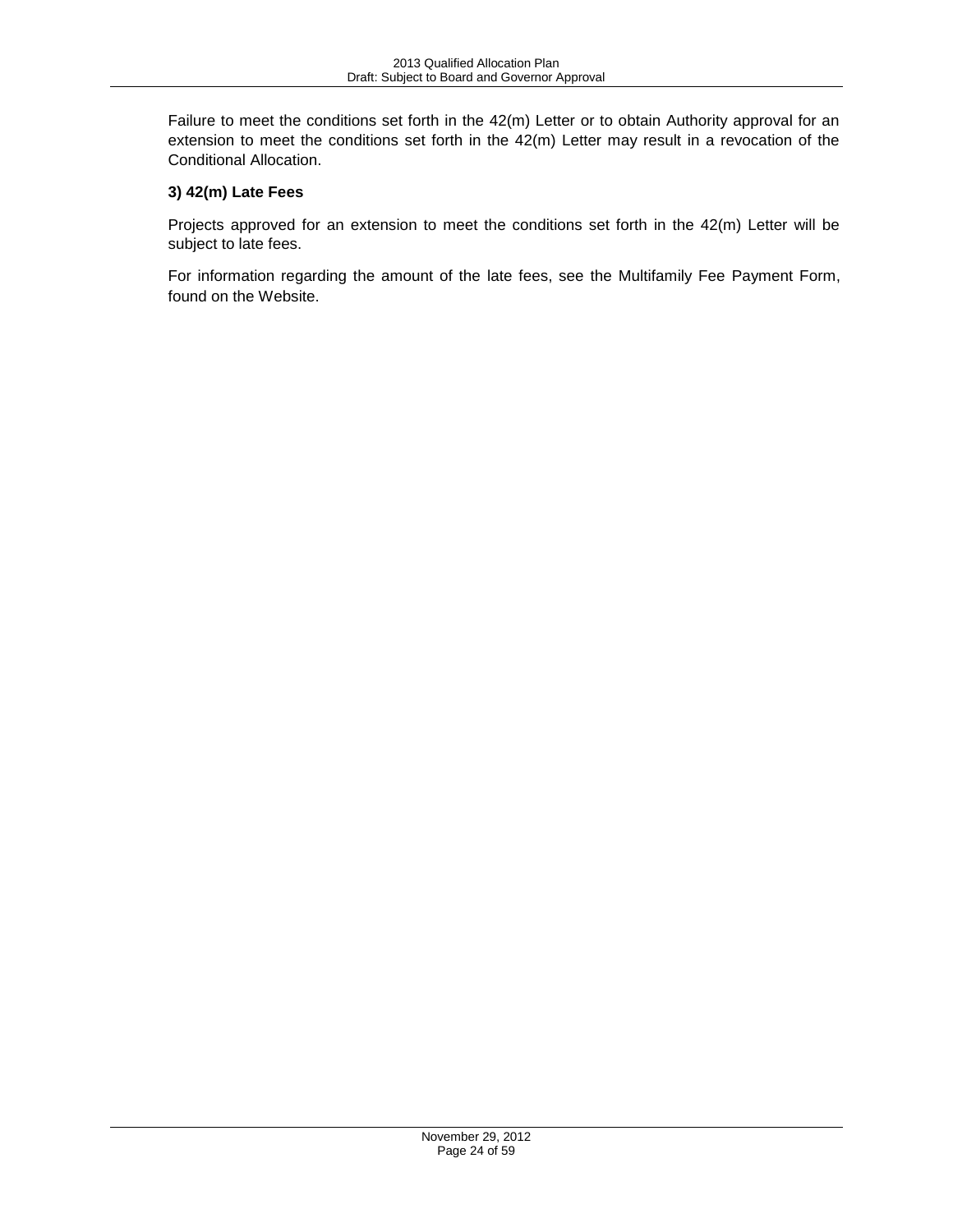# <span id="page-24-0"></span>**X) Project Modifications and Revocations**

<span id="page-24-1"></span>All Projects receiving a Conditional Allocation are subject to the following:

## **A) Project Modifications**

A Conditional Allocation is based on the information provided in the Application.

Project modifications require re-evaluation of the Application and may trigger a change in the Project's score or ranking, loan committee and Board approval, or the revocation of the Conditional Allocation.

Project modifications include, but are not limited to:

- A change of 10% or more in the total Project cost
- A change of 10% or more in any budget line item
- Any changes in the Project Owner, Sponsor(s), or Participants
- Any changes in Project characteristics that were considered in order to meet the requirements of the XIII Mandatory or XIV Scoring sections of this QAP including, but not limited to, the following:
- 1) Any change in the Project's unit mix or unit sizes
- 2) Any change in the Project's rent structure
- 3) Any change to the Project site
- 4) Any change to the Project's construction scope
- Any changes in the Project's financing, including, but not limited to, the following:
- 1) Adding, removing, or substituting sources of Project financing
- 2) A change to the entity providing financing
- 3) A change in financing terms
- 4) A change in Tax-Credit equity pricing

No changes in the Owner and Sponsor(s) in the Project will be permitted between Board approval and the issuance of IRS Form(s) 8609.

#### <span id="page-24-2"></span>**B) Request for Modifications**

The Authority will evaluate and may approve Project modifications.

The Owner must submit a written request and explanation for all Project modifications.

The Authority may require a processing fee in connection with Project modifications, as described in the "Multifamily Fee Payment Form" available on the Website.

#### <span id="page-24-3"></span>**C) Revocation of a Conditional Allocation**

The Authority may revoke a Conditional Allocation for reasons including, but not limited to the following:

Unapproved Project modifications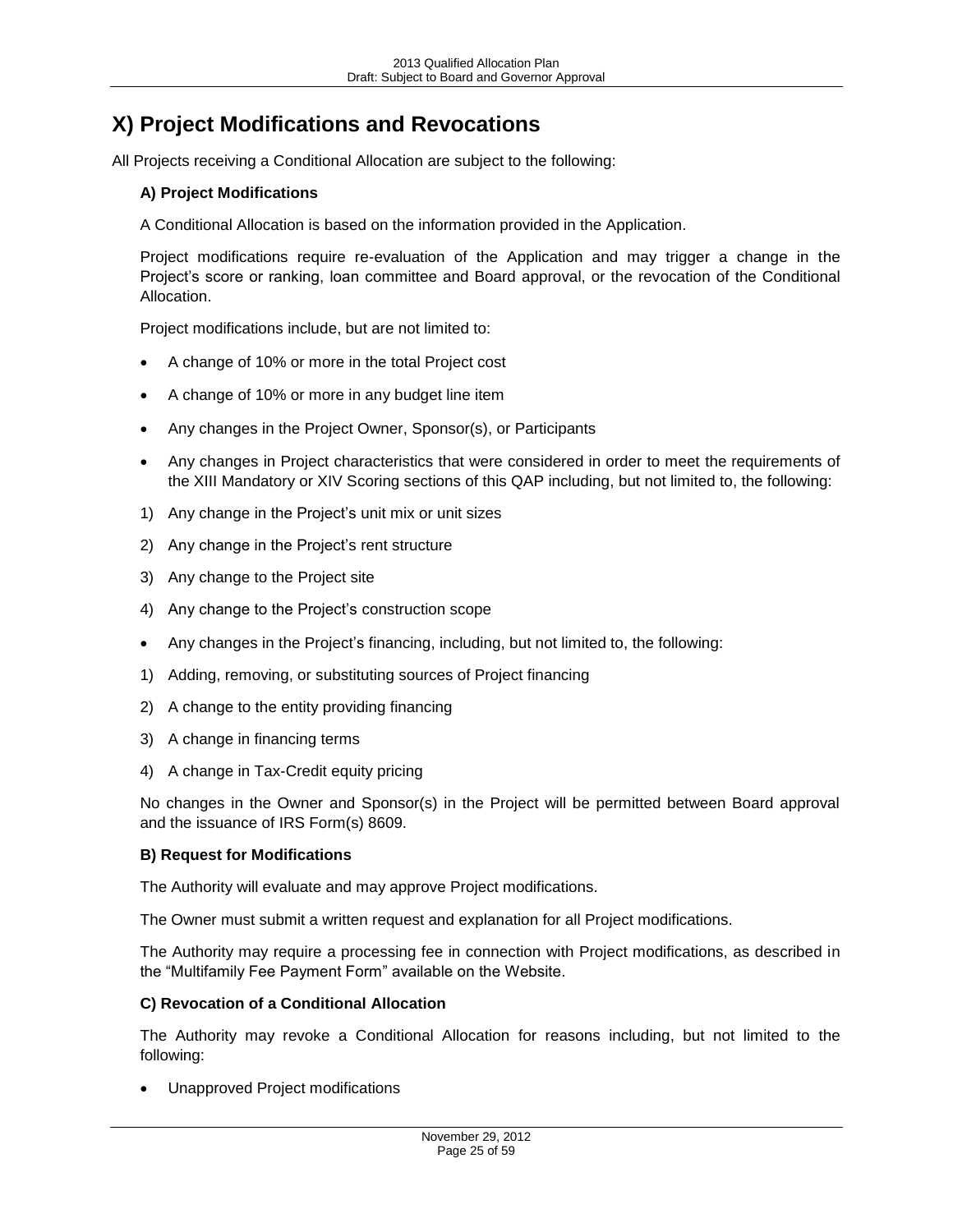- Failure to meet the conditions set forth in the Reservation Letter, Carryover Allocation Letter, Ten Percent Test Letter, Determination Letter, or 42(m) Letter
- Failure to meet the conditions set forth in Section XI Extended Use Agreement, Placement in Service, and 8609
- Material misrepresentation or providing false information in connection with any Authority program
- Non-compliance in any Project
- Delinquency under any Authority Program
- Outstanding fees due and owed to the Authority
- Bankruptcy or any other financial situation that jeopardizes a Project's completion or continued operation
- A Project's inability to proceed

If a Conditional Allocation is revoked, the Authority will retain all fees paid to the Authority in conjunction with the Project.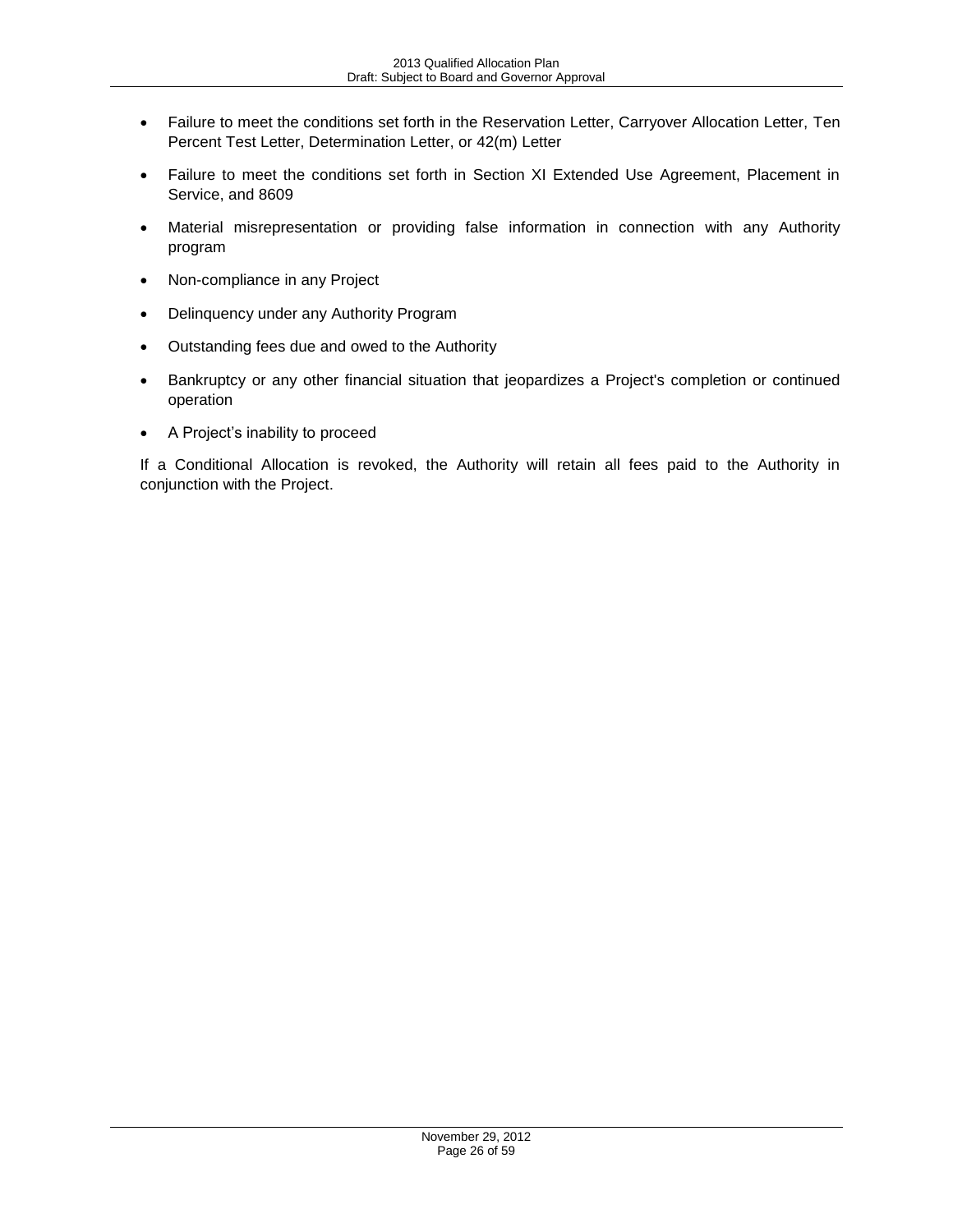# <span id="page-26-0"></span>**XI) Extended Use Agreement, Placement in Service, and 8609**

<span id="page-26-1"></span>All Projects receiving a Conditional Allocation are subject to the following:

#### **A) Extended Use Agreement**

Projects receiving a Conditional Allocation, either through a Reservation Letter or 42(m) Letter, will be subject to an Extended Use Agreement ("EUA") setting forth income and occupancy restrictions.

The EUA must be recorded at the initial financial closing for the Project in the office of the Recorder of Deeds in the County where the Project is located prior to all other Project documents evidencing or securing Project financing.

#### <span id="page-26-2"></span>**B) Placement in Service**

#### **1) Deadline**

Projects with a Conditional Allocation must be Placed in Service no later than the date indicated in the Carryover Allocation Letter or the 42(m) Letter.

#### **2) Request for Extension**

The Authority may extend the time for the Project to be Placed in Service by revoking the existing Conditional Allocation and issuing a new Conditional Allocation of Tax Credits.

The Owner must submit a written request and explanation for a revocation of the existing Conditional Allocation and a new Conditional Allocation of Tax Credits.

#### **3) Extension Review**

Projects that continue to be desirable in terms of meeting the affordable housing needs of the State will be considered for a new Conditional Allocation.

#### **4) New Conditional Allocation Fees**

If the Authority revokes the existing Conditional Allocation and issues a new Conditional Allocation, the Project will be required to pay another non-refundable Reservation or Determination fee.

For information regarding the amount of the Reservation and Determination fees, see the "Multifamily Fee Payment Form", found on the Website.

#### **5) New Conditional Allocation Requirements**

Projects receiving a new Conditional Allocation are remain subject to the requirements in the QAP, including, "9% LIHTC Reservations, Carryover, and 10% Test" for 9% Tax Credit Projects, "IX 4% LIHTC Determinations" for 4% Tax Credit Projects, and "X Project Modifications and Revocations", and "XI Extended Use Agreement, Placement in Service, and 8609" for all Projects.

#### <span id="page-26-3"></span>**C) Issuance of 8609**

The Authority will issue an 8609 to Projects with a Conditional Allocation that fulfill all Authority requirements.

#### **1) 8609 Documentation**

See the 8609 Issuance Checklist available on the Website.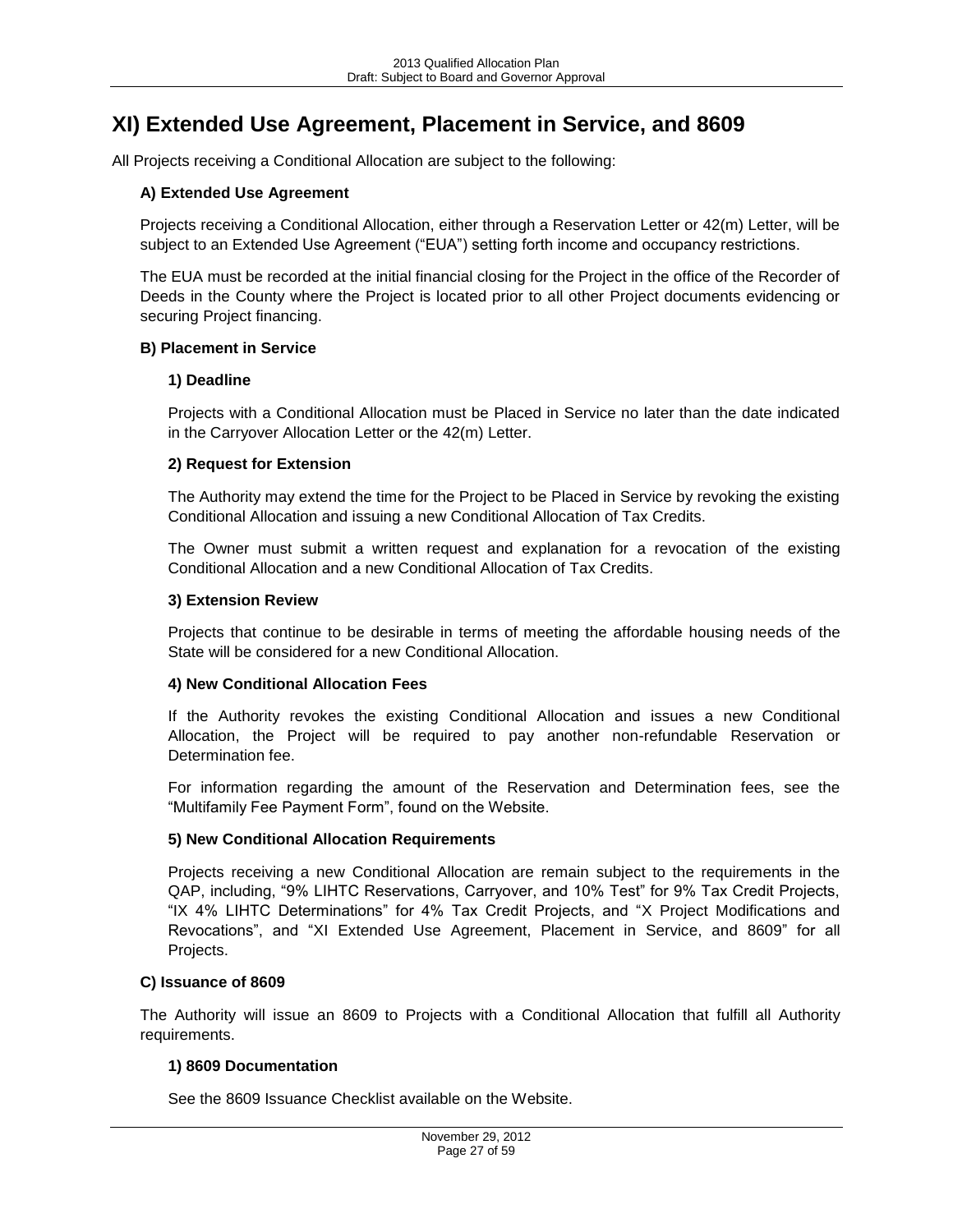# **2) 8609 Timing**

Projects must submit all 8609 documentation to the Authority no later than six (6) months after the end of the year following the deadline to be Placed in Service.

### **3) 8609 Review**

The Authority will review all submitted documentation and conduct a final financial analysis. As required per section 42(m)(2) of the Code, in no cases will the Tax Credit Allocation exceed the amount the Authority determines is necessary for the financial feasibility of the Project and may be less than the Conditional Allocation.

### **4) Request for Extension**

The Authority may extend the time for submitting the 8609 documentation.

The Owner must submit a written request and explanation for an extension.

Failure to submit all 8609 documentation by the due date or to obtain Authority approval for an extension to submit all 8609 documentation may result in a revocation of the Conditional Allocation.

### **5) 8609 Late Fee**

Projects approved for an extension to submit all 8609 documentation will be subject to late fees.

For information regarding the amount of the late fees, see the Multifamily Fee Payment Form, found on the Website.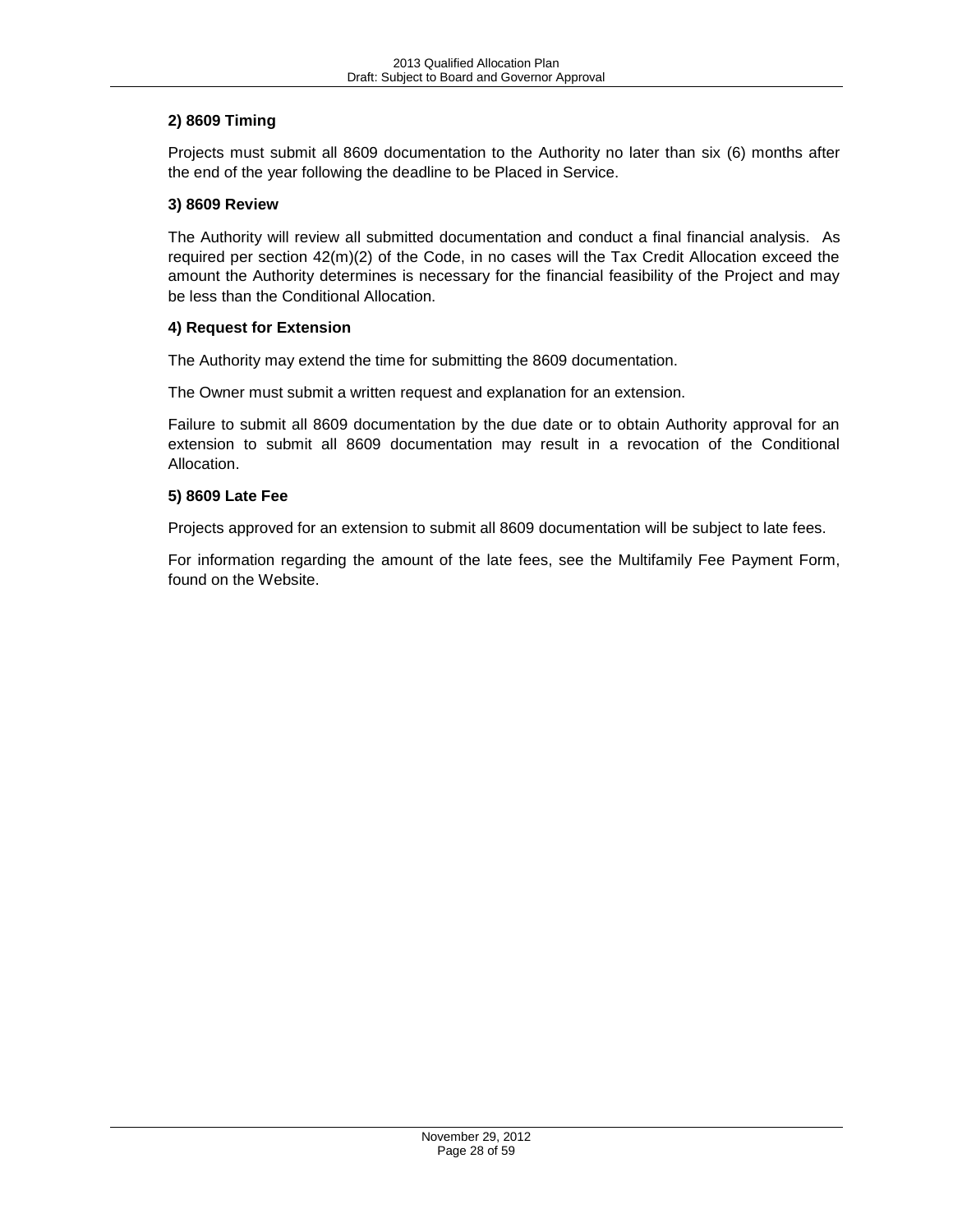# <span id="page-28-0"></span>**XII) Project Compliance**

<span id="page-28-1"></span>All Projects receiving an Allocation are subject to the following:

# **A) Compliance Monitoring**

Projects receiving an Allocation will be subject to ongoing compliance monitoring and reporting requirements.

# <span id="page-28-2"></span>**B) Compliance Reference Guide**

Information regarding ongoing compliance monitoring and reporting requirements is available in the Low Income Housing Tax Credit Compliance Reference Guide, available on the Website.

# <span id="page-28-3"></span>**C) Compliance Monitoring Fee**

The Authority charges ongoing compliance monitoring and reporting fees. Information regarding these fees is available from the Authority's Asset Management Services Department.

# <span id="page-28-4"></span>**D) Additional Compliance Monitoring Information**

Additional information regarding ongoing compliance and reporting requirements is available from:

Asset Management Services Department Illinois Housing Development Authority 401 North Michigan Ave., Suite 700 Chicago, Illinois 60611 312.836.5239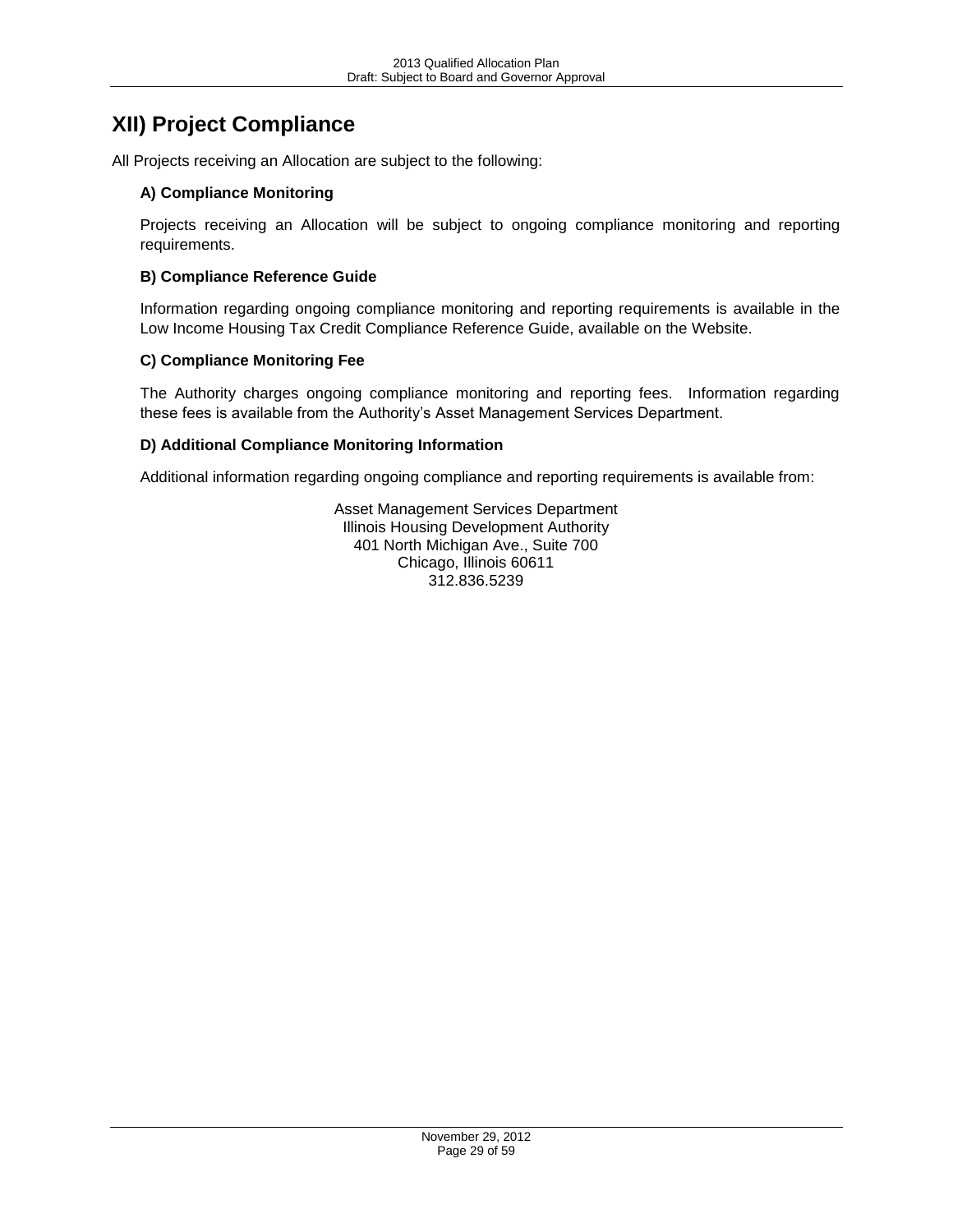# <span id="page-29-0"></span>**XIII) Mandatory**

All Applications for Projects seeking Tax Credits, either through the issuance of a 42(m) Letter for projects financed through the issuance of tax-exempt bonds (4% Tax Credits) or through the competitive selection process (9% Tax Credits), must submit the documentation required per the "Application Checklist" found on the Website and detailed below.

Unless otherwise indicated, all documentation submitted must be dated within six (6) months of the Application deadline.

# <span id="page-29-1"></span>**A) Project Narrative**

The Application must include a completed Project Narrative form, found on the Website.

Sponsors are encouraged to provide as much detail and background information about the Project as possible in order to assist the Authority in assessing the Project.

# <span id="page-29-2"></span>**B) Public Housing Authority Waiting List Preference**

The Application must include the PHA Preference Certification, found on the Website which provides a written certification that the Project will:

Give preferential treatment to persons on the PHA waiting list(s); and

Make on-going efforts to request that the PHA make referrals to the Project, or request that the PHA include relevant information about the Project on any listing the PHA makes available to persons on its waiting list(s).

# <span id="page-29-3"></span>**C) Certification of Consistency with the Consolidated Plan**

All Projects must evidence consistency with the Consolidated Plan for the jurisdiction in which the Project is located.

### **1) Projects located in a county or municipality covered by a Consolidated Plan**

For Projects located in a county or municipality covered by a Consolidated Plan, the Application must include a certification of consistency with the Consolidated Plan. The certification of consistency with the Consolidated Plan must be completed and signed by the jurisdiction covered by the Consolidated Plan.

For a list of counties and municipalities covered by a Consolidated Plan see the Website.

### **2) Projects located outside a county or municipality covered by a Consolidated Plan**

For Projects located outside a county or municipality covered by a Consolidated Plan, the Application must include a written request for the Authority to review the Project for consistency with the State Consolidated Plan.

For a list of counties or municipalities covered by a Consolidated Plan see the Website.

### <span id="page-29-4"></span>**D) Local Support**

The Application must include a letter of support for the Project, or in cases when a letter of support is withheld, a description of the efforts to obtain a letter of support.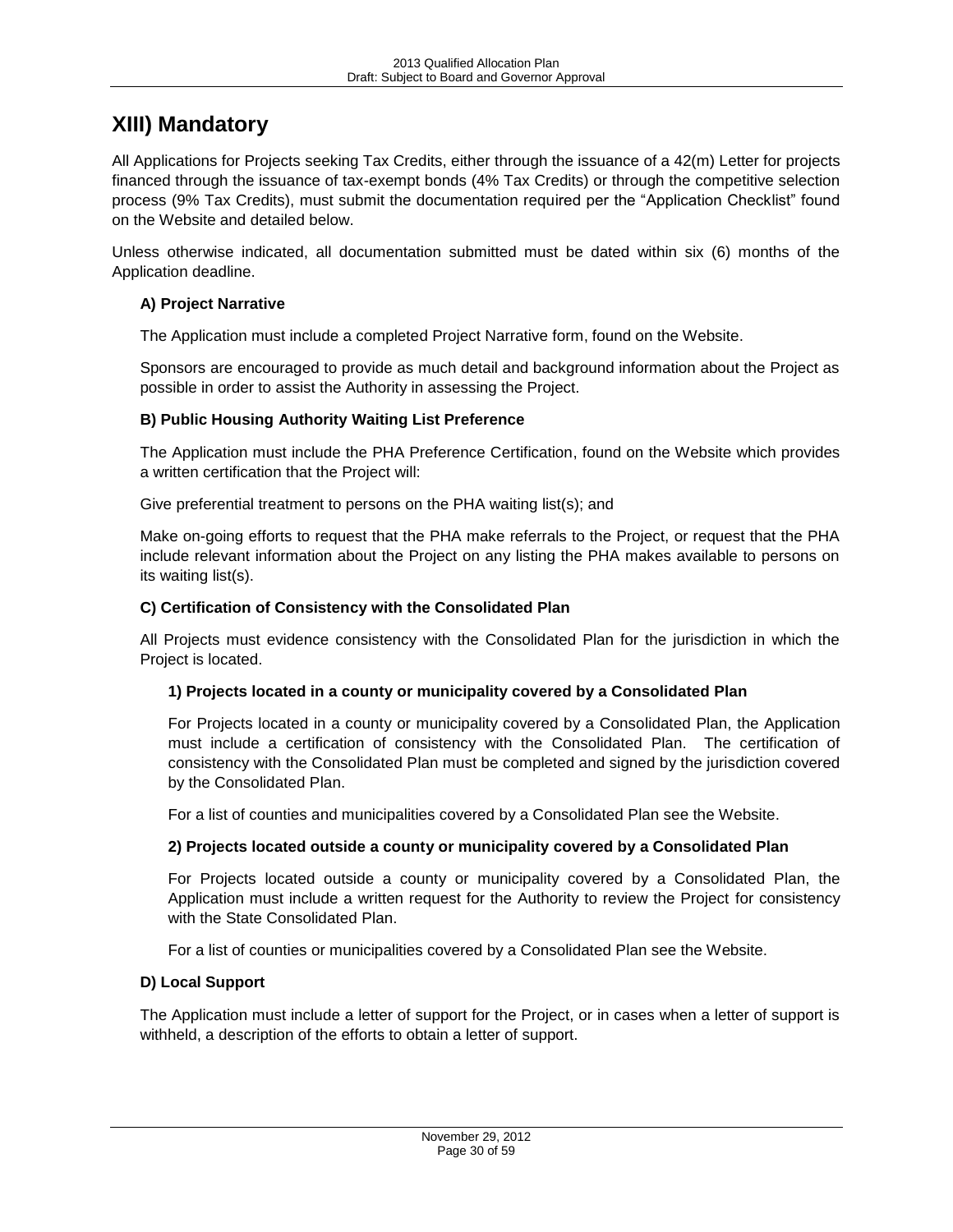# **1) Letters of Support**

The Application must include a letter of support from the chief elected official of all municipalities in which the Project is located. For Projects located in the City of Chicago, a letter of support from the alderman of all wards in which the Project is located is acceptable.

Letters of support must be addressed to the Authority and specifically endorse the Project.

# **2) Letters of Support: Withheld**

Applications for Projects that are unable to obtain a letter of support from the chief elected official or Chicago alderman must include a description of the efforts to obtain the letter of support and if applicable, respond to any concerns regarding the Project.

The Authority will review the documentation, as well as any additional letters of support, and may waive this requirement.

Failure to obtain a letter of support due to timing issues will not be an acceptable reason for this documentation to be missing from the Application.

# <span id="page-30-0"></span>**E) Site Control**

The Application must include evidence of site control for the Project which can only be demonstrated through one of the following:

- A fee simple interest in the subject property in the name of the Sponsor or Owner; or
- A fully executed, binding agreement with a term ending no sooner than six (6) months after the Application deadline, signed by both the Sponsor or Owner and the seller for the purchase of the subject property; or
- A fully executed, binding agreement with a term ending no sooner than six (6) months after the Application deadline, signed by both the Sponsor or Owner and the seller for the long term lease of the subject property with a lease term of at least ninety-nine (99) years; or
- A fully executed, binding agreement with a term ending no sooner than six (6) months after the Application deadline, signed by both the Sponsor or Owner and the seller of the subject property evidencing land and/or building donation; or
- When the subject property is owned by a governmental entity, a letter of intent to the Sponsor or Owner from the governmental entity to sell, donate, or enter into a long term lease of the subject property with a term ending no sooner than six (6) months after the Application deadline.

Site control documentation must include all of the following:

- 1) The sale or lease price; and
- 2) Legal description of the property; and
- 3) Expiration date for purchase option(s), purchase agreement(s), or letter(s) of intent

In addition, the Application must include all of the following:

- 1) A legal description of the site(s) in both a printed and plain text electronic format; and
- 2) Aerial photograph(s) with the location(s) of the Project site(s) clearly marked, and surrounding uses clearly visible.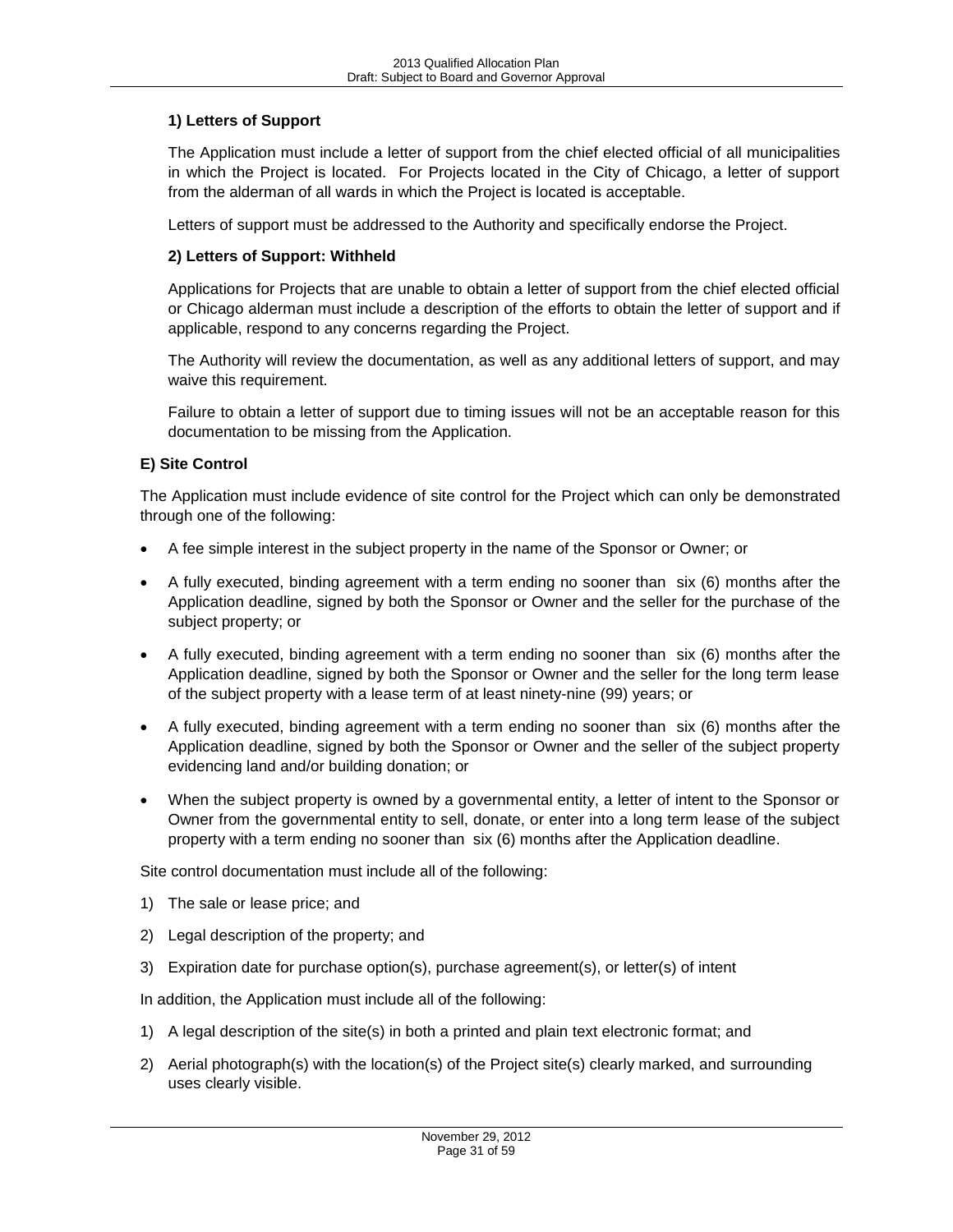Note: Aerial maps and photographs are obtainable at no cost via the internet from several online mapping services.

## <span id="page-31-0"></span>**F) Zoning**

The Application must include evidence that all Project sites are either currently zoned for the proposed use, or will be addressed through a Planned Development or Planned Unit Development ("PUD") process.

## **1) Zoned Project Sites**

Evidence that Project sites are currently zoned for the proposed use can only be demonstrated through:

- A valid building permit; or
- A letter from the local zoning administrator (or chief elected official in localities without a zoning administrator) identifying the Project and containing all of the following:
- 1) The location of the Project site (e.g. address or street crossings); and
- 2) The current zoning and any special use designations; and
- 3) A description of the Project (including number of units, proposed use, and whether it is new construction, rehabilitation, or both); and
- 4) A statement that the current zoning, including any required special use designations, will permit the proposed Project; and
- 5) If there are any pending zoning or special use designation changes, a statement that the pending changes will permit the proposed Project.

### **2) PUD Project Sites**

Evidence that Project sites will be addressed through the PUD process can only be demonstrated through a letter from the local zoning administrator (or chief elected official in localities without a zoning administrator) identifying the Project and containing all of the following:

- 1) The location of the Project site (e.g. address or street crossings); and
- 2) A description of the Project (including number of units, proposed use, and whether it is new construction, rehabilitation, or both); and
- 3) A written explanation of the PUD approval process; and
- 4) Evidence the PUD process has been initiated; and
- 5) Evidence of which stage in the PUD approval process the Project has reached; and
- 6) Evidence that the PUD will be reviewed in a timely manner.

### <span id="page-31-1"></span>**G) Site Physical Information**

#### **1) 100 Year Floodplain or Floodway**

The Application must include a Federal Emergency Management Agency ("FEMA") floodplain map for the Project area with the boundaries of the Project site clearly delineated.

FEMA floodplain maps can be obtained from the FEMA website.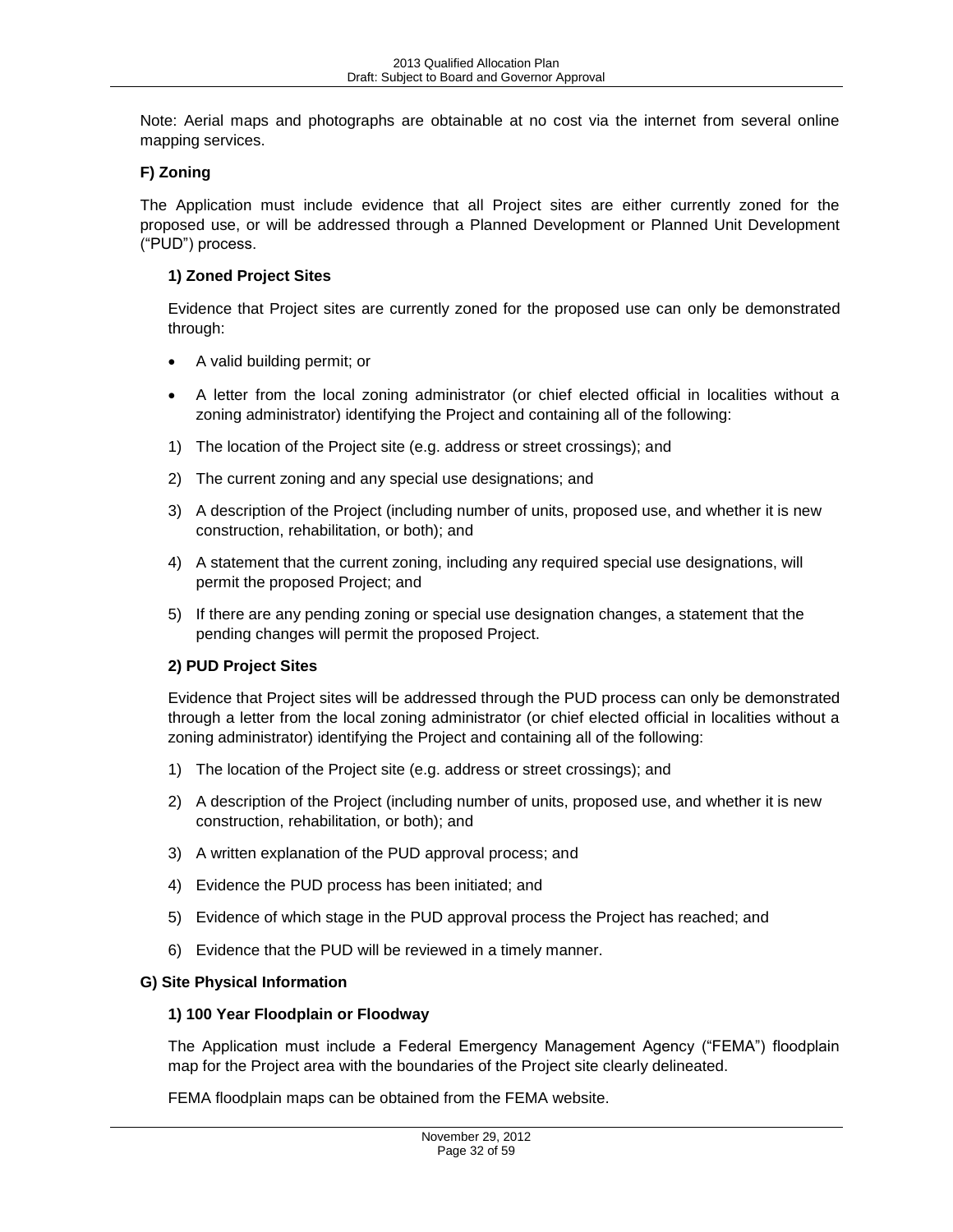If any portion of the Project site is located within the 100 year floodplain or floodway, the Application must include one or both of the following as applicable:

(a) Rehabilitation

Projects proposing the rehabilitation of existing buildings must submit a site plan that clearly indicates all of the following:

- 1) The FEMA determined elevation of the floodplain or floodway; and
- 2) The elevation of the lowest floor level in the existing buildings; and
- 3) The location of the existing buildings.

Note: Projects involving the rehabilitation of existing buildings on sites located in the 100-year floodplain or floodway will ONLY be permitted if the lowest existing floor elevation of each building in the floodplain is at least six (6) inches above the FEMA designated floodplain elevation.

(b) New Construction

Projects proposing new construction must submit a site plan that clearly indicates all of the following:

- 1) The FEMA determined elevation of the floodplain or floodway; and
- 2) The elevation of the lowest floor level in the proposed buildings; and
- 3) The location of the proposed buildings.

In addition, the Application must include:

- 1) A FEMA Conditional Letter of Map Amendment ("CLOMA") or FEMA Conditional Letter of Map Revision ("CLOMR") for the Project site that shows the site is eligible for reclassification out of the floodplain; and
- 2) Evidence that the Project is eligible for flood insurance and that such insurance will be in place if awarded funding from the Authority until FEMA amends the flood plain map and the Authority determines the Project is no longer in the floodplain.

# **2) Wetlands**

The Application must include a U.S. Fish and Wildlife Service ("USFWS") National Wetlands Inventory map for the Project area with the boundaries of the Project site clearly delineated.

USFWS wetland inventory maps can be obtained from the USFWS website.

If any portion of the Project site contains wetlands, or if the Project may impact wetlands, the Application must include one of the following:

- A Letter of No Objection from the U.S. Army Corps of Engineers, or
- A wetlands permit from the U.S. Army Corps of Engineers

# **3) Mining**

The Application must include an Illinois State Geological Survey ("ISGS") mining map for the Project area with the boundaries of the Project site clearly delineated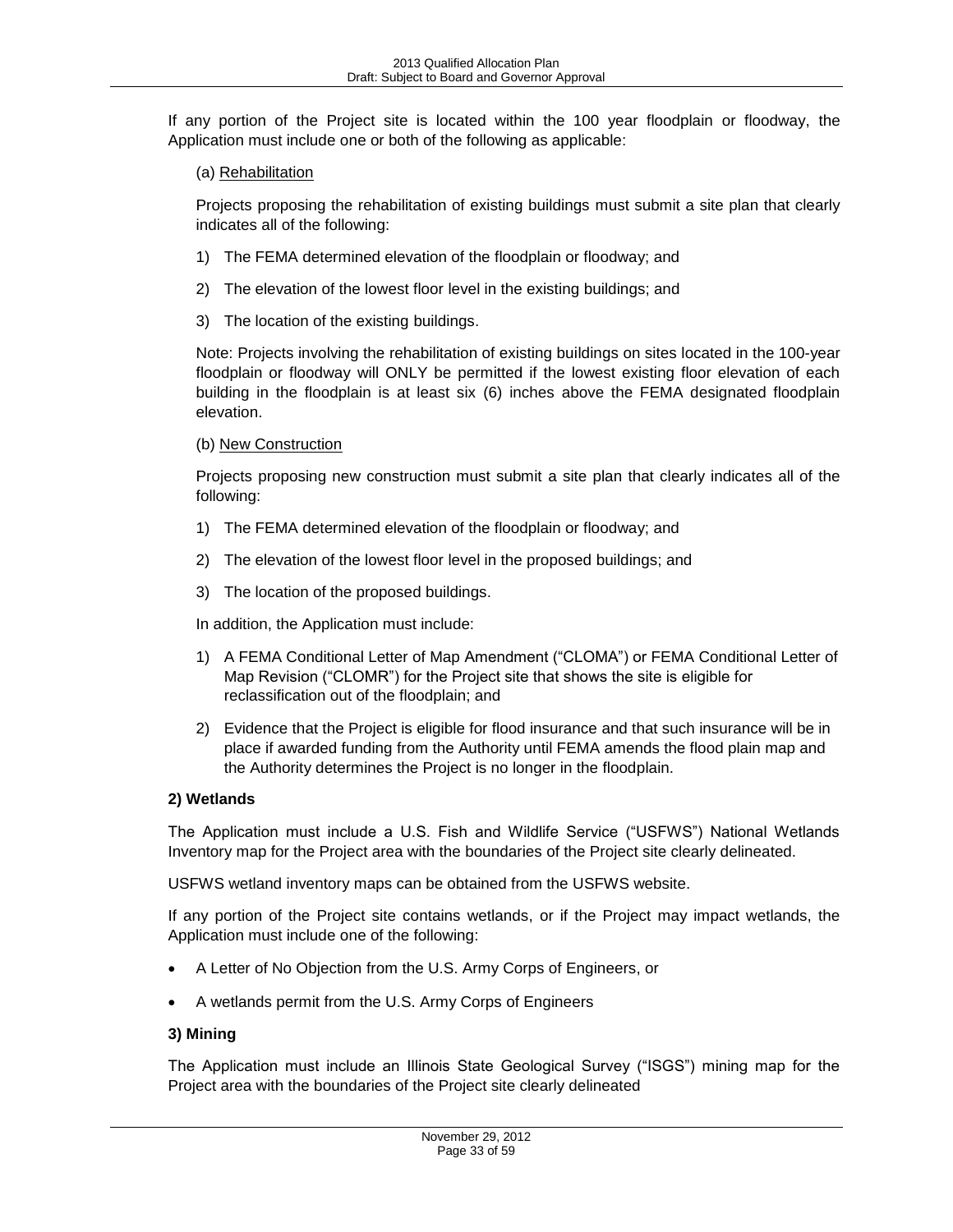ISGS mining maps can be obtained from the ISGS website.

If the Project is in or near an area the ISGS identifies as affected by mining, the Application must include the following:

- The quadrangle study (if available) or the county mine map completed by the ISGS for the area in which the Project is located with the boundaries of the Project site clearly delineated; and
- Information indicating the depth of the mine, the type of mining that was performed, and the year that mining ceased; and
- An opinion from a qualified geotechnical engineer as to whether or not the Project will be impacted by the mining; and
- If the Project will be impacted by mining, evidence of the Project's ability to obtain mine subsidence insurance.

### <span id="page-33-0"></span>**H) Historic Preservation**

The Application must include all documentation listed in the Historic Preservation Checklist found on the Website.

Projects must meet the requirements of the National Historic Preservation Act and the Illinois State Historic Resources Protection Act as determined by the Illinois Historic Preservation Agency ("IHPA"), regardless of the Project type, location or its historic nature.

Information about these requirements is available on the IHPA website.

#### <span id="page-33-1"></span>**I) Phase I Environmental**

The Application must include two (2) copies of a phase I environmental site assessment completed within one (1) year prior to the Application deadline according to the Authority's Standards for Environmental Reviews and Professionals available on the Website.

#### <span id="page-33-2"></span>**J) Architectural Requirements**

All Projects must meet the requirements contained in the Authority's Standards for Architectural Planning and Construction.

The Standards for Architectural Planning and Construction can be found on the Website.

### **1) Architectural Standards Certification**

The Application must include the Standards for Architectural Planning and Construction Certification signed by a licensed architect which provides a written certification that the Project will comply with the Authority's Standards for Architectural Planning and Construction including:

- All minimum green design requirements as specified in the Standards for Architectural Planning and Construction Section 14.00 – Green Criteria; and
- All applicable Federal and State accessibility laws and / or as specified in the Standards for Architectural Planning and Construction Section 8.00 – Accessibility Standards; and
- All Project amenities as specified in the Standards for Architectural Planning and Construction Section 7.00 – Design and Planning.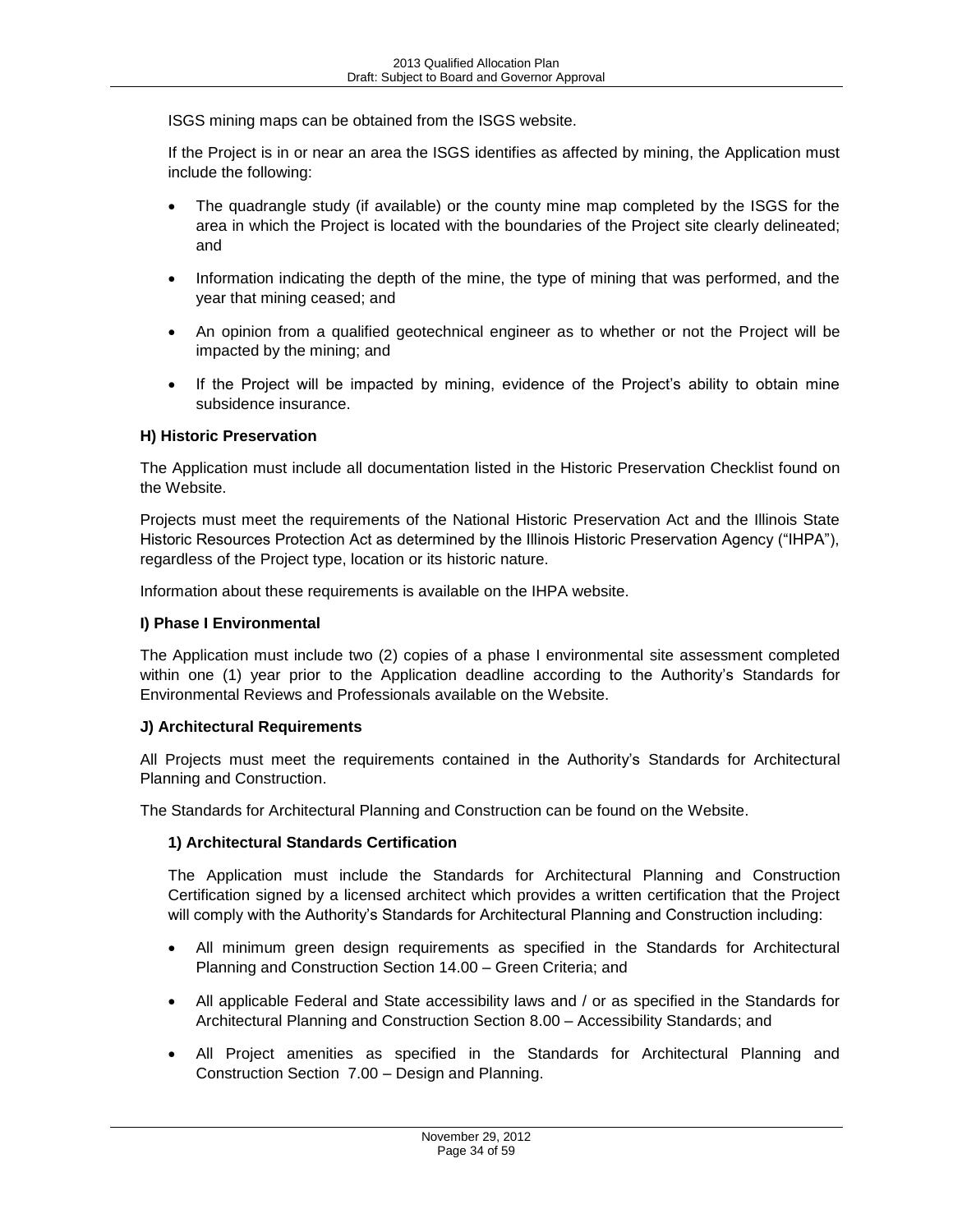The Standards for Architectural Planning and Construction Certification can be found on the Website.

## **2) Preliminary Architectural Plans and Specifications**

The Application must include preliminary architectural plans and specifications that include all of the following:

- Dimensioned floor and unit plans, including square footage, for all unit and building types, indicating adaptable and accessible units; and
- Front elevations for all building types (photographs are acceptable for rehabilitation Projects); and
- A site plan showing the placement and orientation of buildings, parking areas, sidewalks, landscaping, easements, trash dumpsters, buffers, required site amenities, and significant natural features.

### <span id="page-34-0"></span>**K) Construction Cost Breakdown**

The Application must include the Construction Cost Breakdown form completed by a qualified contractor, architect, or construction cost consultant.

The Construction Cost Breakdown form can be found on the Website.

The Application must include a detailed explanation of all construction cost variances existing between the development budget, Construction Cost Breakdown and/or physical needs assessment

In cases where there is an Identity of Interest between a Sponsor and Project general contractor; between a Sponsor and the Project architect; or between the Project architect and Project general contractor; the Construction Cost Breakdown must be completed by an independent third-party construction cost estimation firm according to the Authority's Standards for Construction Cost Estimating available on the Website

For rehabilitation Projects, Construction Cost Breakdown will be evaluated along with the physical needs assessment to ensure that all necessary items are being addressed. If the scope of work is insufficient, the Application will fail the mandatory review.

### <span id="page-34-1"></span>**L) Projects Involving Rehabilitation**

All Projects involving any rehabilitation of existing structures must comply with the following requirements.

### **1) Physical Needs Assessment**

The Application must include two (2) copies of a physical needs assessment ("PNA") completed according to the Authority's Standards for PNA Reviews and Professionals available on the **Website** 

### **2) Minimum Rehabilitation Standards**

At a minimum, the proposed rehabilitation work must address all items identified as "Critical" or "Immediate" in the PNA.

Items identified in the PNA as five (5) to seven (7) year needs in current rehabilitation work may be completed as part of the current construction scope of work, or adequate reserves may be budgeted to ensure these items will be completed within timeframes identified in the PNA.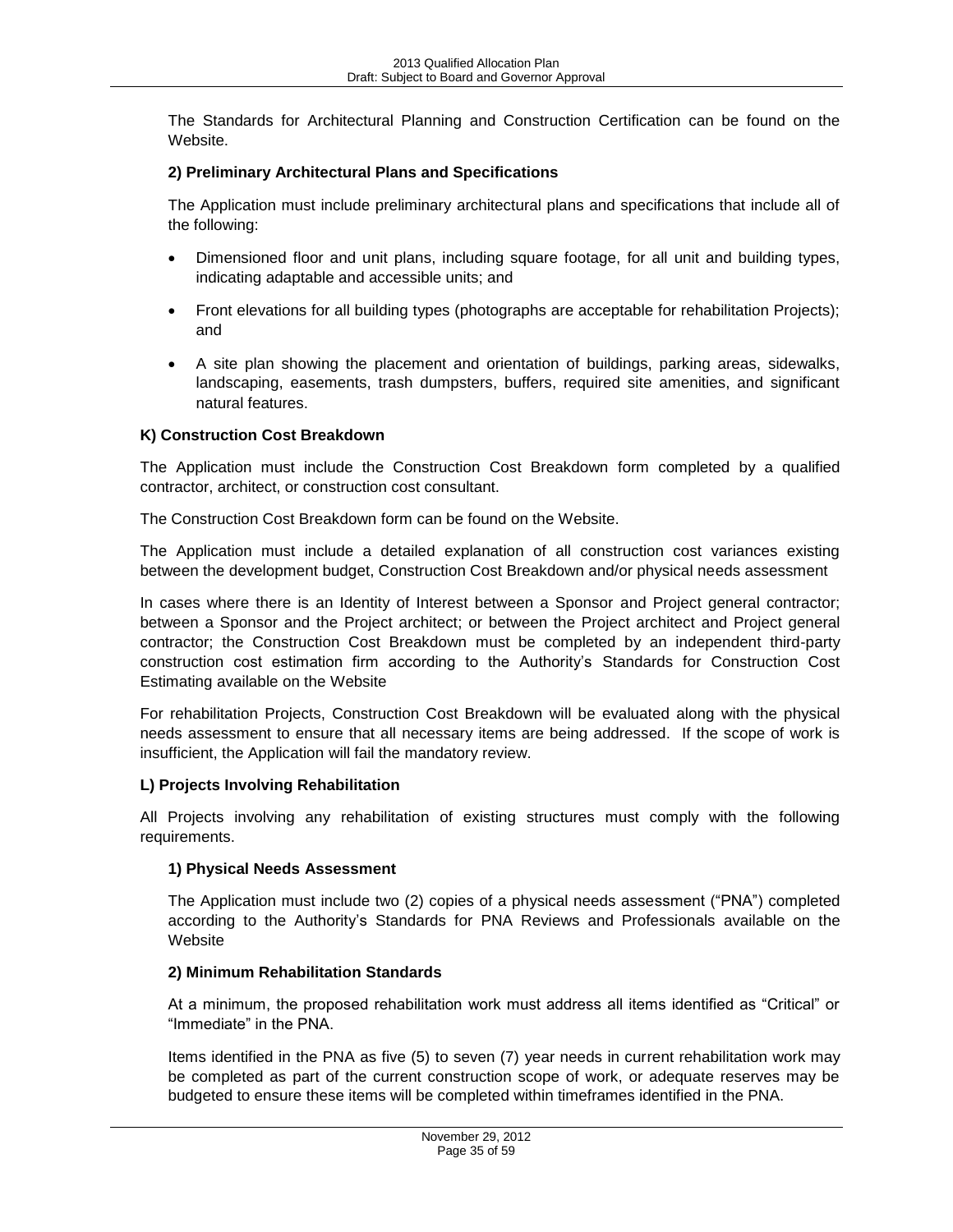The Application must include a detailed explanation of all construction cost variances existing between the development budget, Construction Cost Breakdown and/or physical needs assessment.

## <span id="page-35-0"></span>**M) Relocation**

If the Project involves the acquisition or rehabilitation of a building that is occupied by residential tenants as of Application date, the Application must include all of the following:

- A current tenant profile including household size and income; and
- A current rent and unit schedule; and
- In any cases where the Project's proposed rents exceed the current rents, a detailed explanation of how existing tenants will be able to afford the proposed higher rents; and
- A detailed description of the relocation process through documentation of the following:
- 1) Where tenants will be temporarily or permanently relocated; and
- 2) How long tenants will be relocated; and
- 3) How relocated tenants will be returned to the Project; and
- 4) What benefits and services will be available to relocated tenants; and
- 5) In cases where any tenants will be permanently displaced, an explanation of why tenants are being permanently displaced, as well as any relocation benefits entitled to the tenants must be provided, and
- 6) A relocation budget detailing all expected relocation costs, with this amount also being incorporated in the Common Application.

### <span id="page-35-1"></span>**N) Market Study**

The Application must include two (2) copies of a market study completed according to the Authority's Standards for Market Study Reviews and Professionals available on the Website

The Authority will review the market for the proposed Project. Projects located in areas of inferior market characteristics may fail the mandatory review. Inferior market characteristics may include, but are not limited to, changing or declining occupancy levels at existing affordable properties that indicate the market is unable to support additional units at this time.

### <span id="page-35-2"></span>**O) Appropriate Development Team**

The Authority will evaluate the Participants in the development team and their capacity to successfully complete the Project.

### **1) Required Documentation**

The Application must include the following forms which can be found on the Website:

- A completed Organizational Chart reflecting the ownership structure of the Project; and
- A completed Development Experience Certification for each Project Sponsor, the general contractor, property manager, architect, and consultant; and
- The Identity of Interest Certification.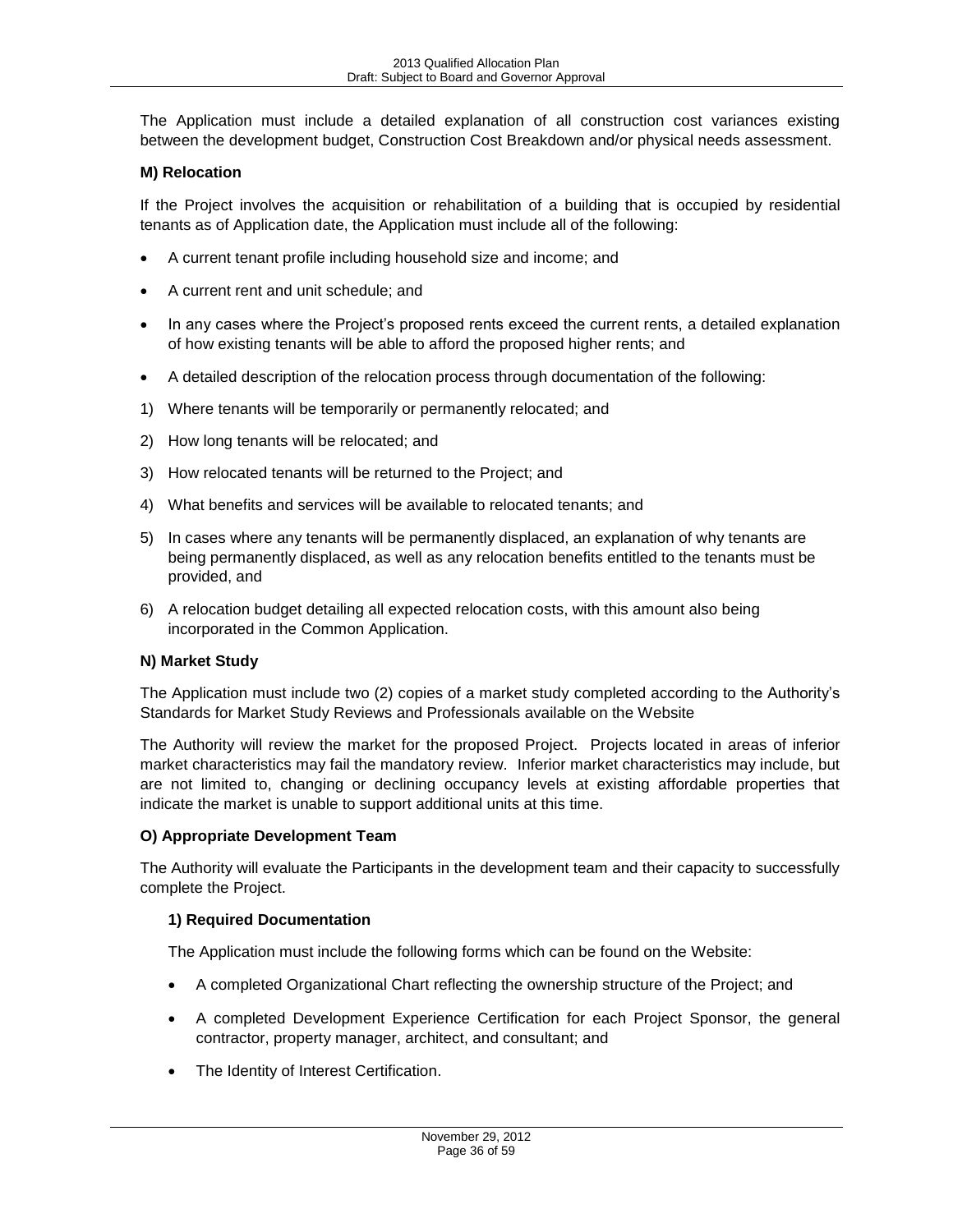#### **2) Required Experience**

The following are the Authority's minimum mandatory development team experience standards:

(a) Ownership Experience

A Project Sponsor must have at least two (2) years of experience including the development and operation of a project meeting one of the following:

- A Tax Credit Project that contains at least seventy five percent (75.0%) of the number of housing units in the proposed Project; or
- A subsidized, low-income multifamily rental development that contains at least at least seventy five percent (75.0%) of the number of housing units in the proposed Project; or
- A comparable housing development as determined by the Authority.

#### (b) Management Experience

The Participant identified as the Property Manager must be an organization whose principal business purpose is to provide residential property management services, including at a minimum the following:

- Preparation of annual operating and capital budgets
- Employment and supervision of all site staff
- Maintenance of financial and accounting records
- Ensuring compliance with all federal, state and governmental agencies
- Supervise and perform maintenance and building services, including securing bids and contracting for vendor services
- Market and lease apartments and commercial space
- Collect rent

Property managers must employ staff who, at a minimum, possesses the following certifications, licenses and training.

For all Projects:

- Licensed Real Estate Broker or Leasing Agent
- Low Income Housing Tax Credit Compliance Specialist
- Fair Housing and Affirmative Marketing certifications

For projects contemplating federal funds:

Certified Occupancy Specialist

For projects contemplating rental subsidy:

Blended Occupancy Specialist

A property manager must have at least two (2) years of experience including the lease up and stabilization (ninety percent (90%) occupancy within one (1) year of Placed in Service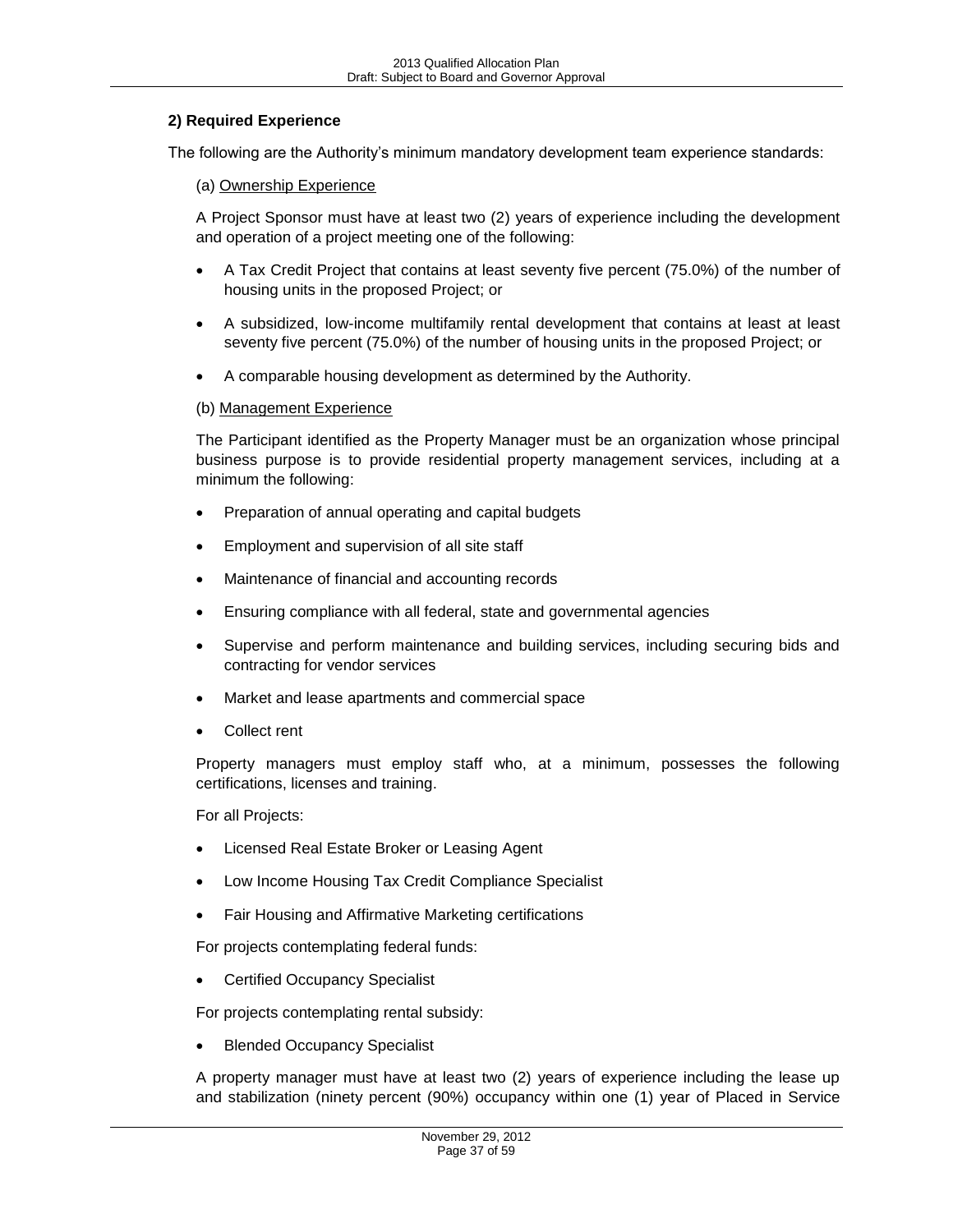date) of a project with tenant income certifications and ongoing reporting requirements meeting one of the following:

- A Tax Credit Project that contains at least at least seventy five percent (75.0%) of the number of housing units in the proposed Project; or
- A subsidized, low-income multifamily rental development that contains at least at least seventy five percent (75.0%) of the number of housing units in the proposed Project; or
- A comparable housing development as determined by the Authority.

# **3) Unacceptable Practices**

A Participant may not be an appropriate development team member if any of the following unacceptable practices apply to the Participant:

- A Participant is affiliated with existing developments which have been cited for material and/or continuing, but curable, noncompliance. Material noncompliance exists when a party exhibits a continual pattern of noncompliance, or when a party demonstrates an inability or an unwillingness to resolve noncompliance in a timely manner.
- A Participant has experienced any events of foreclosure or failed to perform under the terms of a workout agreement over the past three (3) years.
- A Participant has declared bankruptcy over the past three (3) years.
- Any Participant has a mortgage default or arrearage of three (3) months or more within the last three (3) years.
- A Participant has been involved in any development awarded Tax Credits where there has been a change in general partners or managing members during the last three (3) years that was not approved by the Authority.
- A Participant that has been involved in a development determined to have uncorrected noncompliance more than three (3) months from the date of notification in the past three (3) years.
- A Participant that has failed to pay any fee or expense due to the Authority or any other state allocating agency, including outstanding compliance monitoring fees in the past three (3) years.
- A Participant has been involved in any development awarded Tax Credits or other resources by the Authority or any other state allocating agency for which either the permanent financing or equity investment has not closed.
- A Participant has been involved in any development awarded Tax Credits by the Authority or any other state allocating agency for which all requirements for the issuance of 8609s have not been met.
- Any liens or other claims exist against property owned by a Participant for which the Participant has failed to resolve a public filing such as a lien or a judgment.
- A Participant has been debarred or received a limited denial of participation in the past three (3) years by any federal or state agency from participating in any development program.
- A Participant that has materially misrepresented facts on any request for Authority resources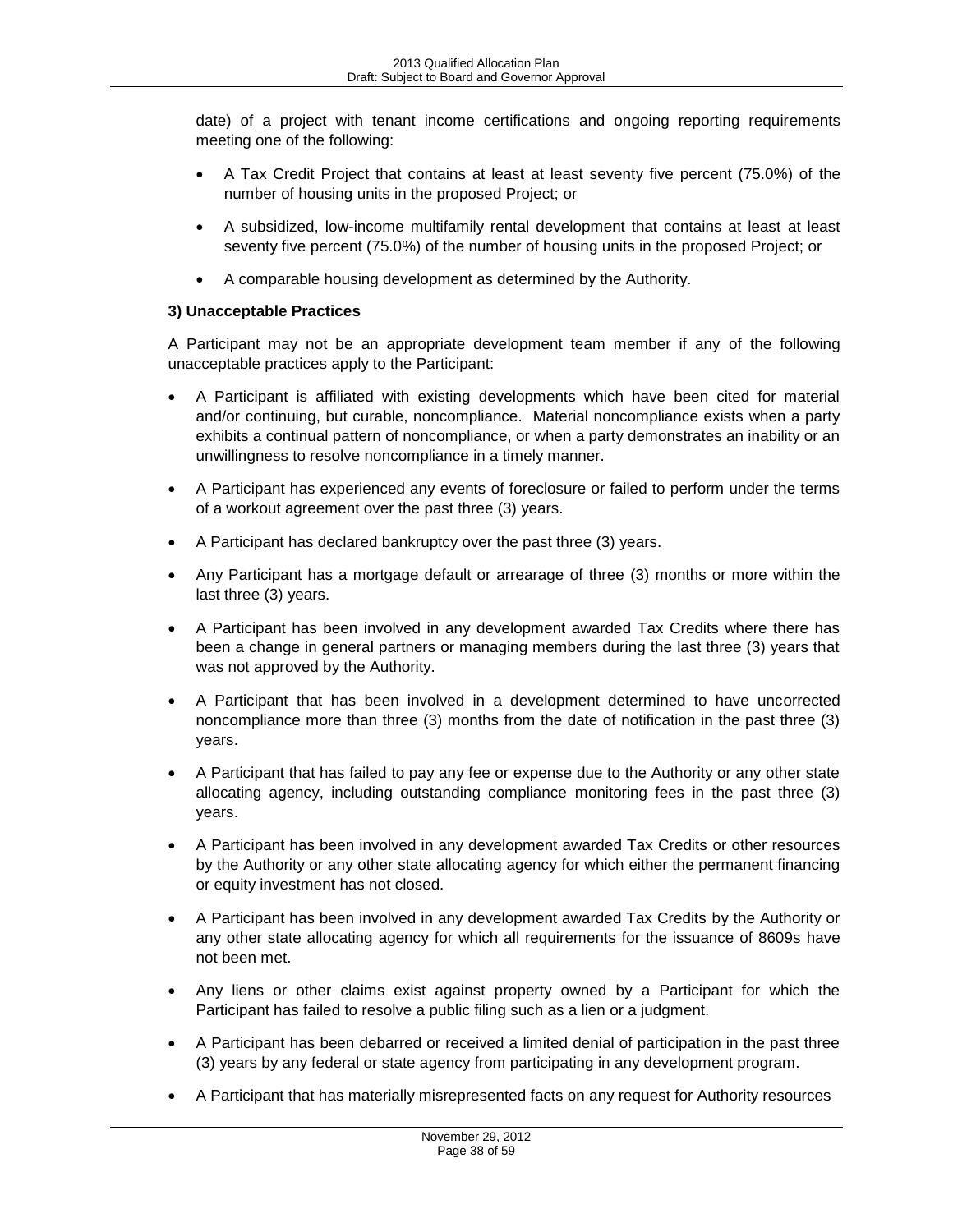In the event any unacceptable practices apply to any Participant, the Application must include an explanation of the circumstances surrounding the unacceptable practice.

## <span id="page-38-0"></span>**P) Financial Feasibility**

The Authority will evaluate the Project's financial feasibility and underwriting assumptions.

In order to demonstrate financial feasibility, Projects must be consistent with the following:

#### **1) Sources**

All Applications must reflect adequate sources of construction and permanent financing to complete the Project and are subject to the following:

#### (a) Maximum Tax Credit Request

Projects are subject to the maximum Tax Credit request contained in the IV Tax Credit Information section of the QAP.

#### (b) Authority Loan Limits

Projects are subject to the maximum Authority loan limits contained in the Authority Loan Parameters found on the Website.

#### (c) Deferred Developer Fee

All Applications must reflect a deferred developer fee as a financing source.

At a minimum, the deferred fee must be the lesser of twenty-five percent (25%) of the developer fee or seventy-five percent (75%) of cash flow after debt service in years one (1) through twelve (12).

### (d) Evidence of Project Financing

The Application must include financing acknowledgment letters for all Project financing sources, including debt, grants, and equity, from all lenders, grantors, and equity providers stating that as of the Application deadline date, the financing source is either under consideration or has been approved as follows:

#### *(i) Authority Debt Sources with Market Interest Rates*

Financing acknowledgement letters for Authority debt sources with market rates of interest must be obtained from the Authority and included in the Application.

For information regarding obtaining a financing acknowledgement letter for Authority debt sources with market rates of interest see "Authority Loan Parameters" found on the Website.

### *(ii) Authority Debt Sources with below Market Interest Rates*

Financing acknowledgement letters for Authority debt sources with below market rates of interest can be evidenced in the Application through a written request to the Authority for debt financing that includes all of the following:

- The loan source requested; and
- The amount of the loan(s); and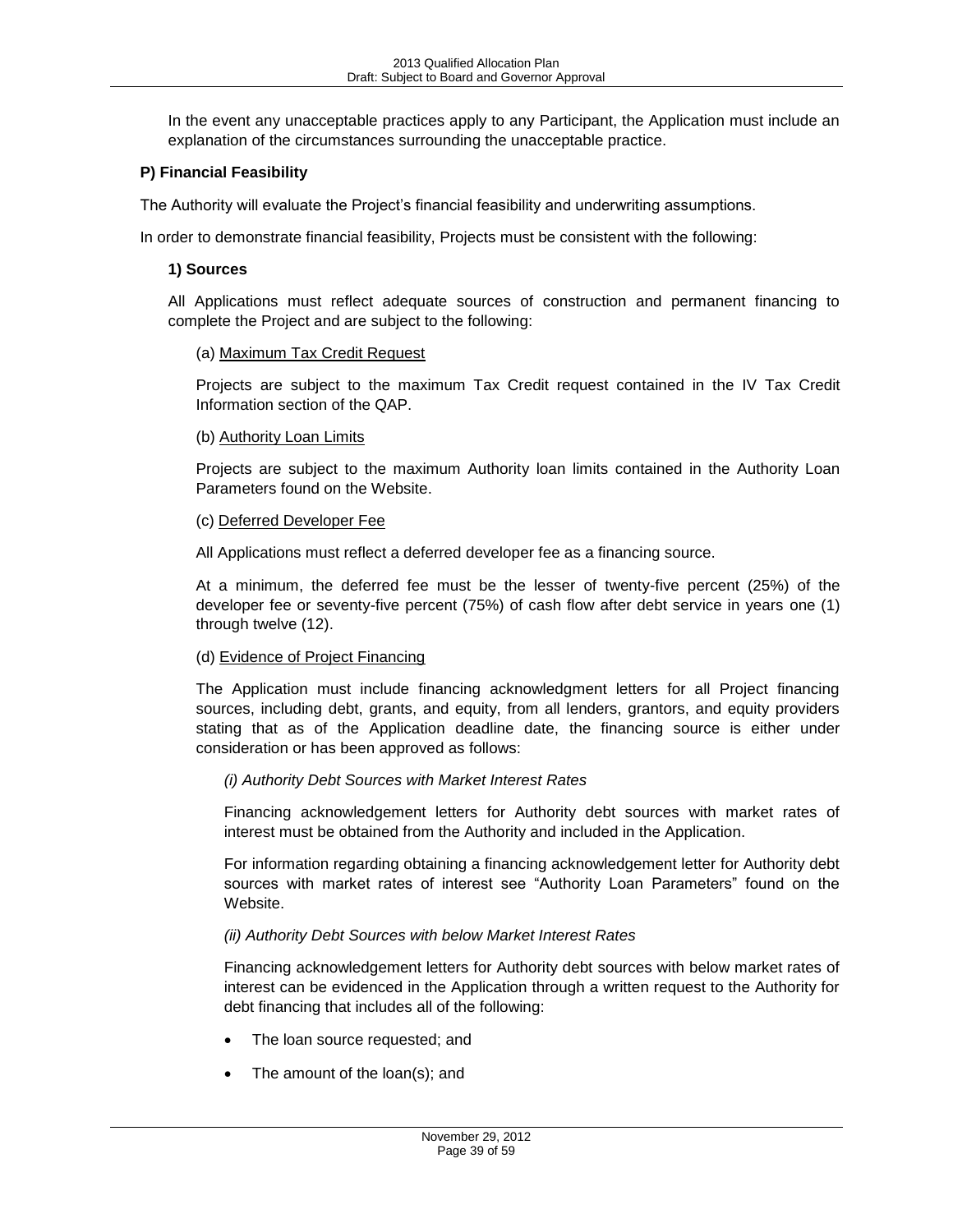- The length of the loan term(s), which must be at least fifteen (15) years (if there is more than one component to the loan, and these components have different terms, the terms of the longest component must be at least fifteen (15) years); and
- The amortization period of the loan(s); and
- The interest rate(s), and any terms and conditions regarding adjustments; and
- The expected monthly or annual debt service payment for each loan

Note that Authority debt sources may require additional information, documentation and restrictions including but not limited to further environmental review, contractor wage rates and standards, and income and occupancy restrictions.

### *(iii) Non-Authority Debt Sources*

Financing acknowledgement letters from each lender of all non-Authority debt sources, including but not limited to, construction loans, permanent loans, equity bridge loans, and the assumption of existing debt, must include all of the following:

- The name of the loan source; and
- The amount of the loan, and
- The length of the permanent loan term, which must be at least fifteen (15) years (if there is more than one component to the loan, and these components have different terms, the terms of the longest component must be at least fifteen (15) years); and
- The amortization period of the loan; and
- The interest rate (and any terms and conditions regarding adjustments); and
- The expected monthly or annual debt service payment; and
- Any financing fees associated with the debt source

#### *(iv) Tax Credit Equity Sources*

Financing acknowledgement letters from each Tax Credit equity source, including state donation tax credits and historic tax credits, must include all of the following:

- The anticipated Tax Credit Allocation; and
- The per credit net cent raise rate; and
- The amount of Tax Credit equity available to the Project; and
- The proposed equity pay-in schedule

#### *(v) Non-Authority Grant Sources*

Financing acknowledgement letters from each grantor of all non-Authority grant sources must include all of the following:

- The name of the grant source; and
- The amount of the grant; and
- When the grant will be available to the Project; and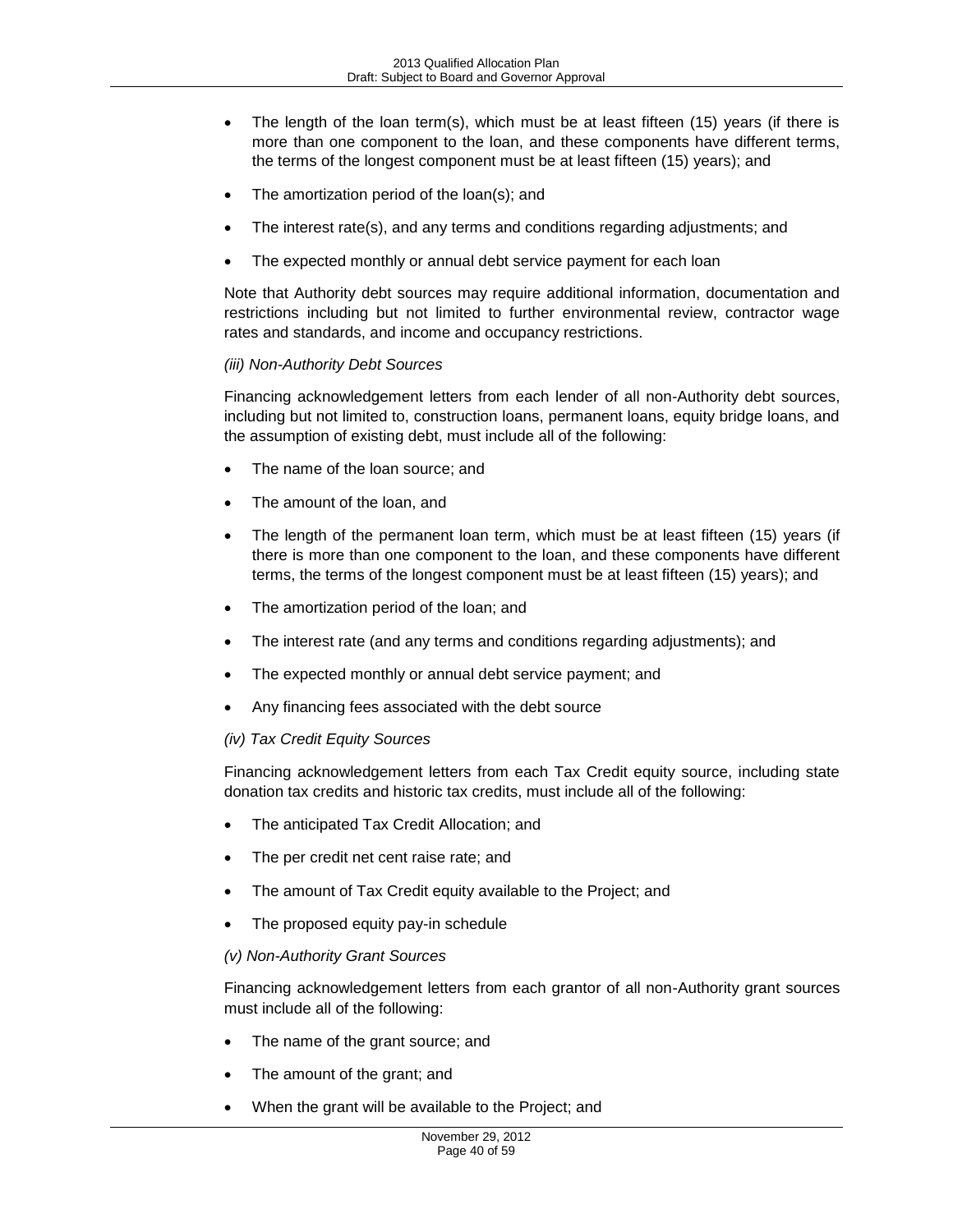Any outstanding requirements to be met prior to grant availability

# **2) Uses**

#### (a) Grand Total Hard Cost Limits

A Project's grand total hard costs, as calculated in the Common Application, are limited to the lesser of the following:

- An average per square foot cost of \$200, or
- The sum of the products of the hard cost limit by bedroom type and the number of units, by bedroom type, in the Project.

| <b>Bedrooms</b> | <b>Hard Cost Limit</b> |
|-----------------|------------------------|
|                 | \$144,785              |
|                 | \$165,972              |
| ာ               | \$201,822              |
| -3              | \$261,090              |
|                 | \$286,597              |

Projects that exceed the grand total hard cost limit must provide a detailed explanation of the specific expenses that result in costs in excess of the limits.

The Authority will review and determine the suitability of grand total hard costs in excess of the limits on a case by case basis.

#### (b) General Contractor Fees

The general conditions, overhead, and profit in a general contractor's budget are limited to fourteen percent (14%) of trade payments & site work as calculated in the Common Application.

#### (c) Architect and Civil Engineering Fees

Fees for architectural services and civil engineering are subject to the limits contained in the Authority's "Standards for Architectural Planning and Construction", as amended and found on the Website.

#### (d) Developer Fee:

A Project's developer fee may not exceed the lesser of two-million (\$2,000,000) or the product of 12% and the Project's grand total development cost net of the following: total developer fee, reserves, syndication costs, and interim costs as calculated in the Common Application except when there is an Identity of Interest as follows:

#### *(i) Identity of Interest between the buyer and the seller*

A Project's developer fee may not exceed the lesser of two-million (\$2,000,000) or the product of twelve percent (12%) and the Project's grand total development cost net of: total developer fee, reserves, syndication costs, interim costs, and acquisition costs plus the product of 5% and the Project's acquisition costs for which there is an Identity of Interest as calculated in the Common Application.

*(ii) Identity of Interest between the general contractor and the Owner*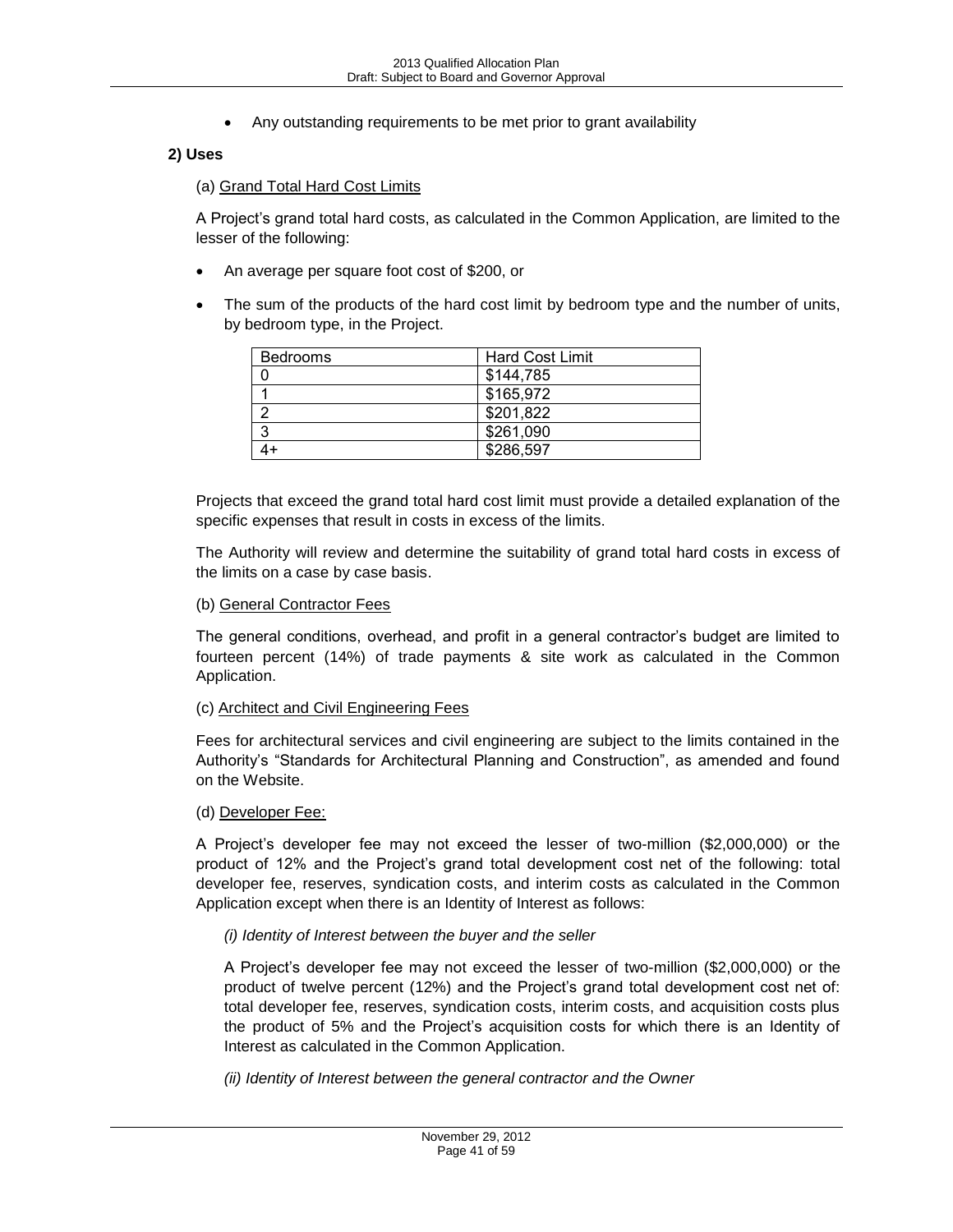A Project's developer fee may not exceed the lesser of two-million (\$2,000,000) or the product of twelve percent (12%) and the Project's grand total development cost net of the following: total developer fee, reserves, syndication costs, and interim costs, less the greater of two percent (2%) of trade payments & site work or the amount of the general contractor's overhead as calculated in the Common Application.

## *(iii) Identity of Interest between the buyer and the seller and the general contractor and Owner*

A Project's developer fee may not exceed the lesser of two-million (\$2,000,000) or the product of twelve percent (12%) and the Project's grand total development cost net of the following: total developer fee, reserves, syndication costs, interim costs, and acquisition costs plus the product of five percent (5%) and the Project's acquisition costs for which there is an Identity of Interest, less the greater of two percent (2%) of trade payments & site work or the amount of the general contractor's overhead as calculated in the Common Application.

Developer fee includes all of the following which shall not appear elsewhere in the Project budget:

- Consultant fees
- Construction management fees
- Architectural and civil engineering fees in excess of the Authority's fee limits
- Developer overhead fees
- Any additional fees related to direct assistance provided to the Sponsor or Owner in conjunction with the completion of the Application or construction of the development.

Developer fees are limited to the amount contemplated at the time of a Conditional Allocation.

### (e) Construction Contingency

The Application must include a construction contingency as follows:

#### *(i) New-Construction:*

Five percent (5%) of trade payments and site work as calculated in the Common Application

### *(ii) Rehabilitation:*

Ten percent (10%) of trade payments and site work as calculated in the Common Application

No more than fifty percent (50%) of construction contingency may be included in a Project's calculation of Tax Credit eligible basis.

### **3) Income**

### (a) Residential Income

Gross residential unit rents (inclusive of utility allowances), as calculated in the Common Application, may not exceed ninety-five percent (95%) of the rent limit imposed by any financing source, program, or other requirement unless the unit is assisted through project based rental assistance.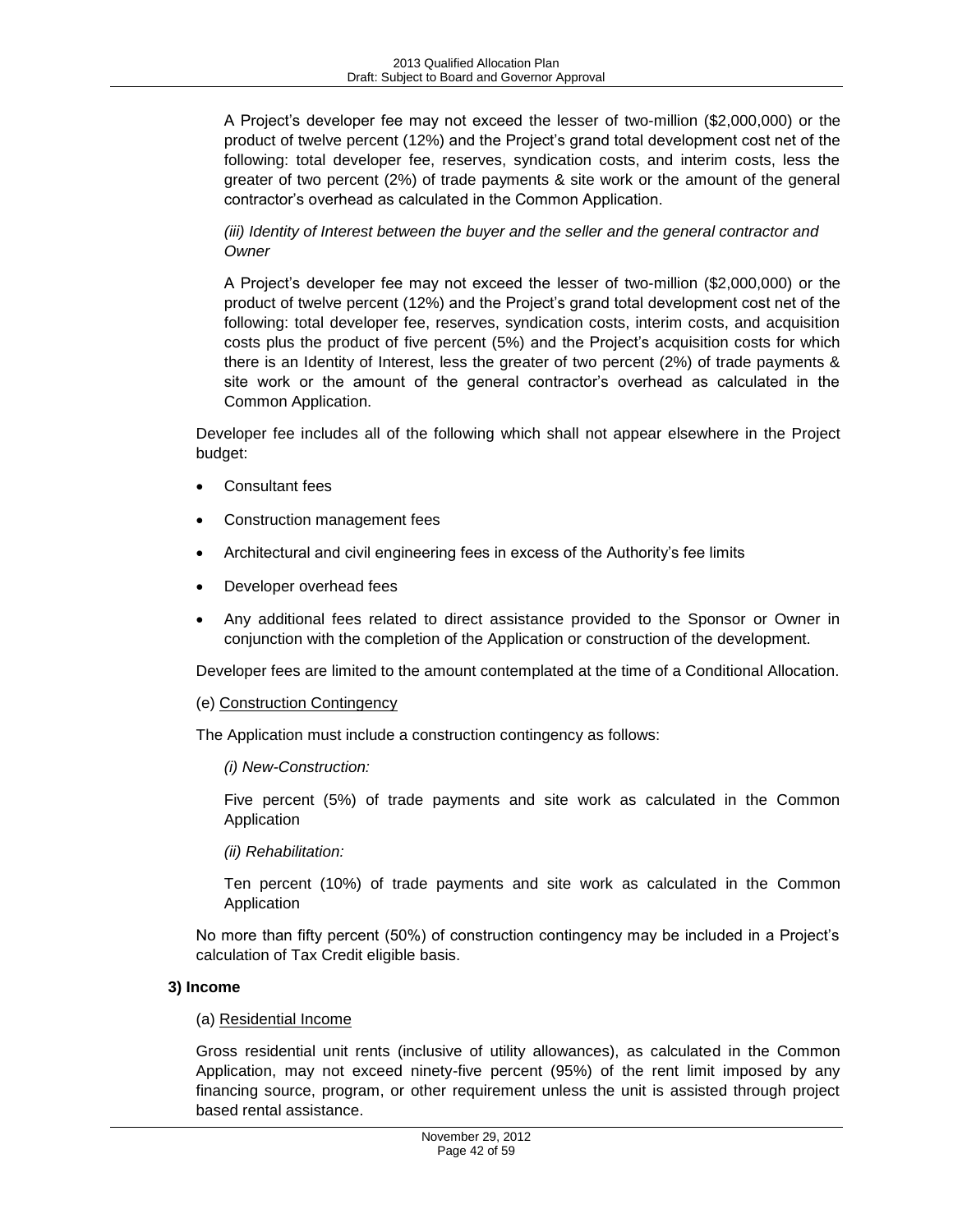Rent and income limits can be found on the Website.

#### (b) Project Based Rental Assistance

Projects with unit based (rather than tenant based) rental assistance must submit a copy of the fully executed rental assistance contract or a rental assistance commitment letter from the entity providing the rental assistance that includes all of the following:

- 1) The maximum percent of Area Median Income; and
- 3) The total number of units assisted; and
- 4) The contract rent paid through the rental assistance; and
- 5) The length of the rental assistance contract

All underwriting assumptions regarding the funding and renewal of rental assistance contracts must be clearly identified.

In the event a Project is assisted by a rental assistance contract, the Application must demonstrate how the Project will remain financially feasible throughout the Compliance Period in the event the rental assistance contract is not funded or renewed.

#### (c) Other Residential Income

Other residential income is limited to income from laundry, vending, and income associated with the provision of resident services.

Applications reflecting other residential income must describe all assumptions regarding the calculation of this income.

#### (d) Commercial Income

Applications reflecting commercial income must describe all assumptions regarding the calculation of this income and must include all existing leases or letters of intent to occupy commercial space.

### **4) Expenses**

#### (a) Per Unit Operating Expenses

Annual per unit operating expenses must be adequate and reasonable for the Project type, location, and population served.

Per unit annual operating expenses, excluding taxes, reserves, resident services, and debt service, as calculated by the Common Application, are expected to fall within the following ranges by Project type and set-aside:

| Project Type | City of Chicago   | Chicago Metro     | Other Metro       | Non-Metro         |
|--------------|-------------------|-------------------|-------------------|-------------------|
| Elderly:     | \$3.600 - \$6.000 | \$2.600 - \$4.400 | \$2.300 - \$4.100 | \$2,000 - \$3,500 |
| Non-Elderly: | $$3,800 - $6,500$ | \$3,300 - \$5,500 | \$2.600 - \$4.500 | \$2,200 - \$3,800 |

In order to substantiate a deviation from the expected ranges, the Application must include supplemental documentation such as historic operating expenses and any additional details about specific expenses.

The Authority will review and determine the suitability of operating expenses outside of the expected ranges on a case-by-case basis.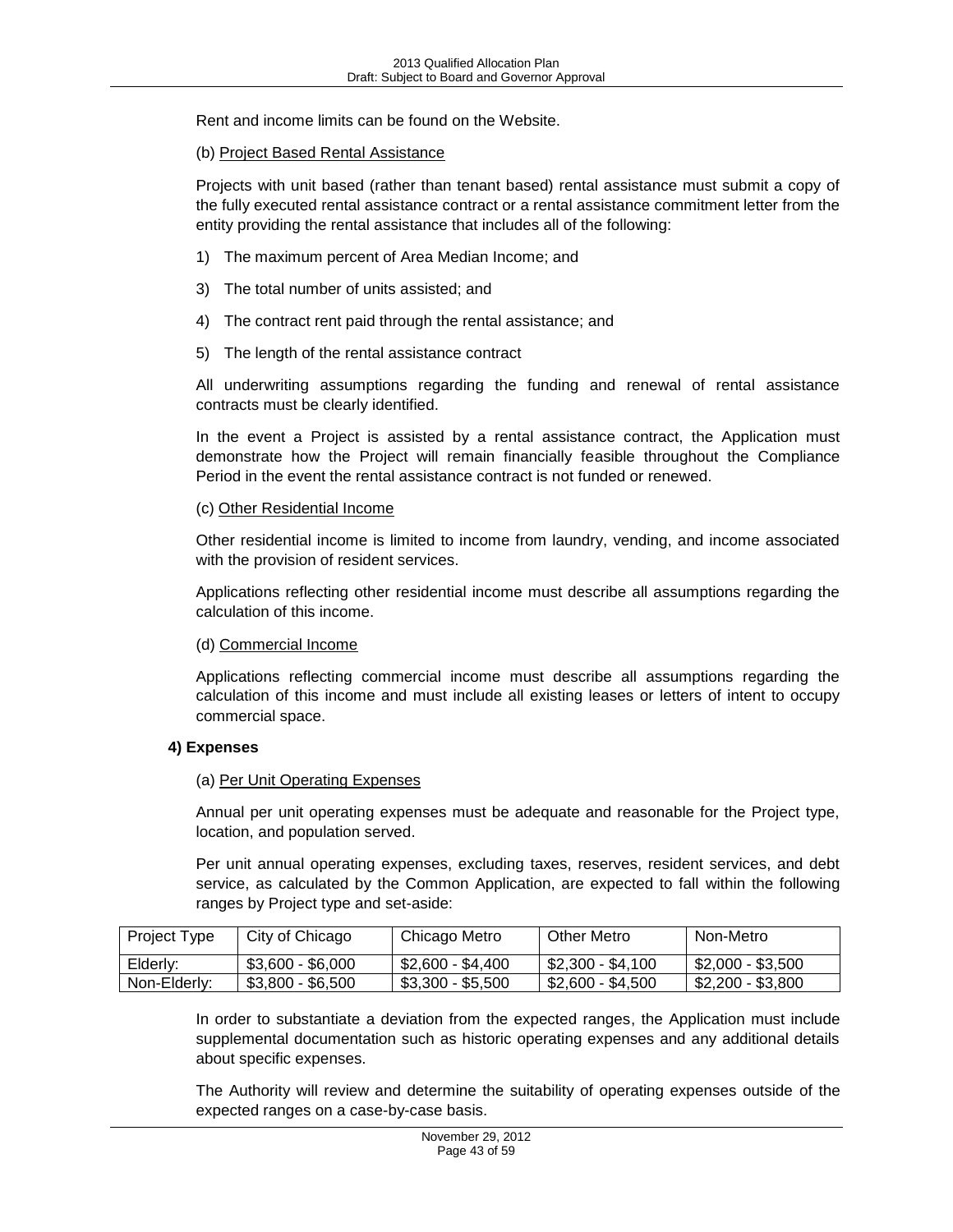## (b) Resident Services

All resident services expenses must be funded from a third-party income stream such as Medicaid, McKinney Vento, or the Veteran's Administration rather than Project income.

#### **5) Reserves**

All Projects must meet the following minimum reserve requirements:

(a) Replacement Reserve

All Projects must capitalize a per unit replacement reserve in the development budget and fund ongoing per unit annual replacement reserves from operations as follows:

|                                                      | Projects with 30 or |         | Projects with less |         |
|------------------------------------------------------|---------------------|---------|--------------------|---------|
|                                                      | more units          |         | than 30 units      |         |
| Project Type                                         | Capitalized         | Ongoing | Capitalized        | Ongoing |
| New Construction Elderly (including SLF's)           | \$300               | \$300   | \$1,500            | \$300   |
| New Construction non-Elderly (all units $\leq 2$ BR) | \$350               | \$350   | \$1,500            | \$350   |
| New Construction non-Elderly (any units $\geq 3$ BR) | \$400               | \$400   | \$1,500            | \$400   |
| All rehabilitation and other Project types           | \$400               | \$400   | \$1,500            | \$400   |

#### (b) Real Estate Tax Reserves

All Projects must capitalize real estate tax reserves in the development budget and fund ongoing annual real estate tax reserves from operations.

The development budget must include fifty-five percent (55%) of the estimated annual real estate taxes in the first year of Project operations.

The operating budget must have adequate annual cash flow to capitalize an annual real estate tax reserve sufficient to pay the Project's real estate taxes in the following year.

The Application must include evidence of how construction period and operational period real estate taxes were estimated.

Applications for Projects assuming real estate tax abatements or exemptions for any period of time must include all of the following:

- The calculation of real estate taxes before, during, and after the abatement or exemption; and
- The anticipated date the abatement or exemption becomes effective; and
- The length of the abatement or exemption; and
- A real estate tax attorney's opinion the Project is eligible for the abatement or exemption.

#### (c) Insurance Reserves

All Projects must capitalize insurance reserves in the development budget and fund ongoing annual insurance reserves from operations.

The development budget must include a reserve in the amount of one-hundred and five percent (105%) of the estimated annual insurance expense in the first year of Project operations.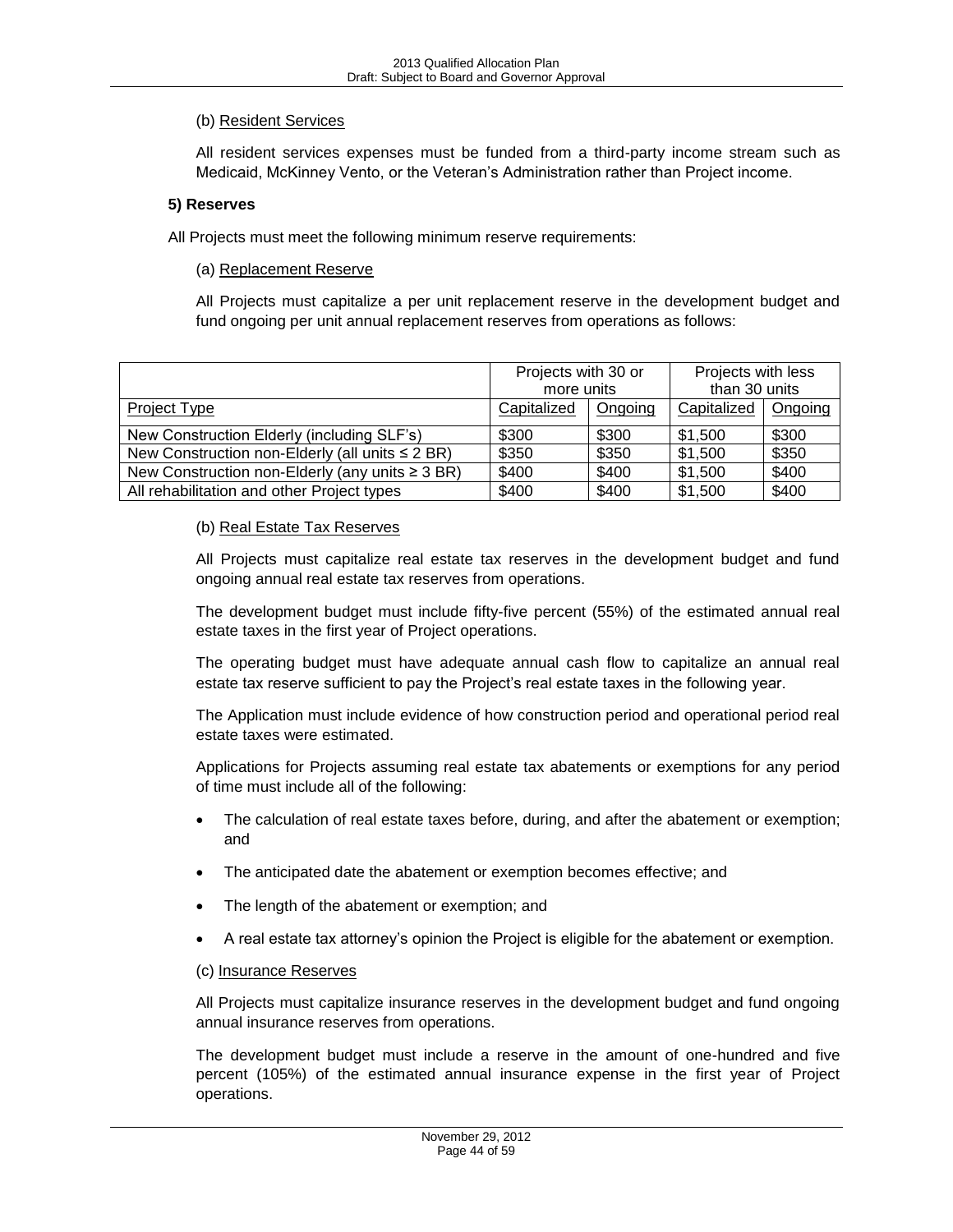The operating budget must have adequate annual cash flow to capitalize an annual insurance reserve sufficient to pay the Project's insurance expense in the following year.

#### (d) Initial Rent-Up Reserves

The Application must estimate Project income generated between the initial certificate of occupancy and stabilized occupancy based on the absorption information contained in the market study and Project operating expenses including administrative, management, payroll, maintenance, utilities, and debt service payments for the same period and size an initial rentup reserve sufficient to offset any shortfall of income to cover expenses.

#### (e) Other Reserves

The Authority will review all other Project reserves to evaluate their sufficiency and reasonableness.

Projects reflecting additional reserve must describe all of the following for each reserve:

- How the reserve will be used; and
- Who is requiring the reserve; and
- How the reserve will be replenished (if required)

### **6) Underwriting Standards**

Projects must demonstrate compliance with the most restrictive underwriting standards and requirements for all Project financing sources for a minimum of the initial fifteen (15) year operating period.

Minimum Authority Tax Credit underwriting standards and requirements are as follows:

#### (a) Debt Service Coverage Ratio

Projects must maintain a Debt Service Coverage Ratio, as calculated by the Common Application, of 1.15.

Project reserves cannot be used to maintain minimum debt service coverage ratios during the initial fifteen (15) year operating period.

#### (b) Cash Flow after Debt Service

Projects must maintain Cash Flow after Debt Service, as calculated by the Common Application, of \$100 per unit per year.

Project reserves cannot be used to maintain minimum Cash Flow after Debt Service requirements during the initial fifteen (15) year operating period.

#### (c) Trending Factors

Authority cash flow trending factors are as follows:

- Annual Increase in real estate taxes: four percent (4%)
- Annual Increase in operating expenses: three percent (3%)
- Annual Increase in income: two percent (2%)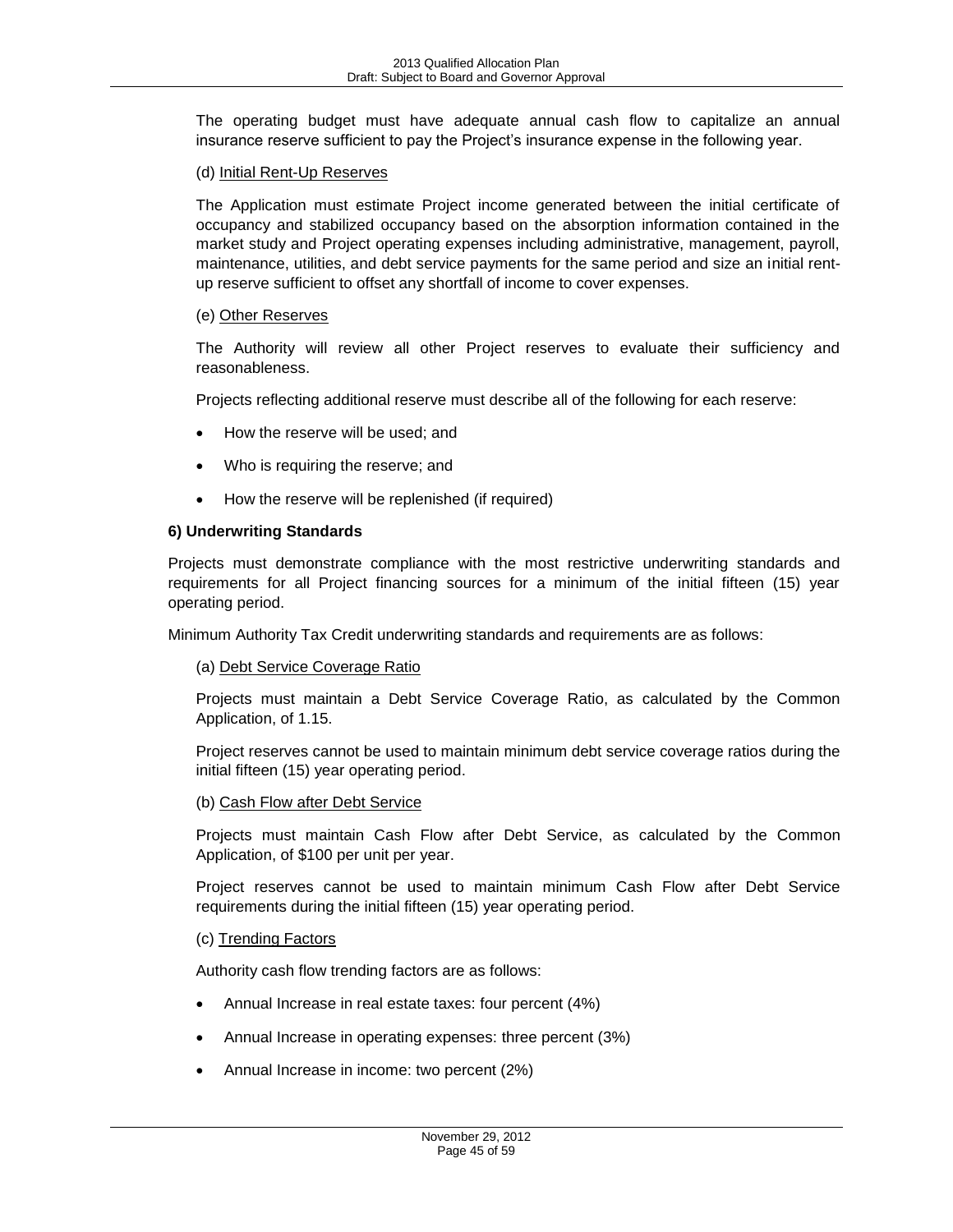In order to substantiate a deviation from Authority cash flow trending factors, the Application must include documentation such as historic Project operating income and expense audits.

The Authority will review and consider documentation substantiating a deviation from Authority cash flow trending factors on a case-by-case basis.

### (d) Vacancy Rates

Authority cash flow vacancy rates are as follows:

- Elderly Projects residential income: six percent (6%)
- Non-Elderly Projects residential income: eight percent (8%)
- SLF residential and service income: ten percent (10%)
- Projects with a preference for Supportive Housing Populations for fifty percent (50%) or more of the total units: ten percent (10%)
- Commercial income: fifty percent (50%)

In order to substantiate a deviation from Authority cash flow vacancy rates, the Application must include documentation such as historic Project operating income and expense audits.

The Authority will review and consider documentation substantiating a deviation from Authority cash vacancy rates on a case-by-case basis.

#### (e) Utility Allowances

Projects with any tenant paid utilities must include current documentation detailing the expected monthly per unit tenant utility expenses (the "Utility Allowance") incurred by utility and appliance type.

Tenant paid utility expenses must be appropriate for the unit size, utilities and appliances covered, and Project location.

In the event a single utility covers multiple appliances, such as gas heat and cooking gas, or electric heat and electric lighting, the utility allowance must differentiate utility expenses by appliance.

Utility Allowance documentation can only be demonstrated through one of the following:

- A current Utility Allowance schedule, provided by the governing public housing authority where the Project is located, or
- A utility survey covering one (1) full year that is representative of each unit type within the Project.

In any case where the Project's expected Utility Allowances are less than reflected in the Utility Allowance documentation, the Application must include a detailed description of all differences that will be evaluated on a case by case basis.

Non-essential utilities including telephone, cable television, internet access, etc., are excluded from the Utility Allowance.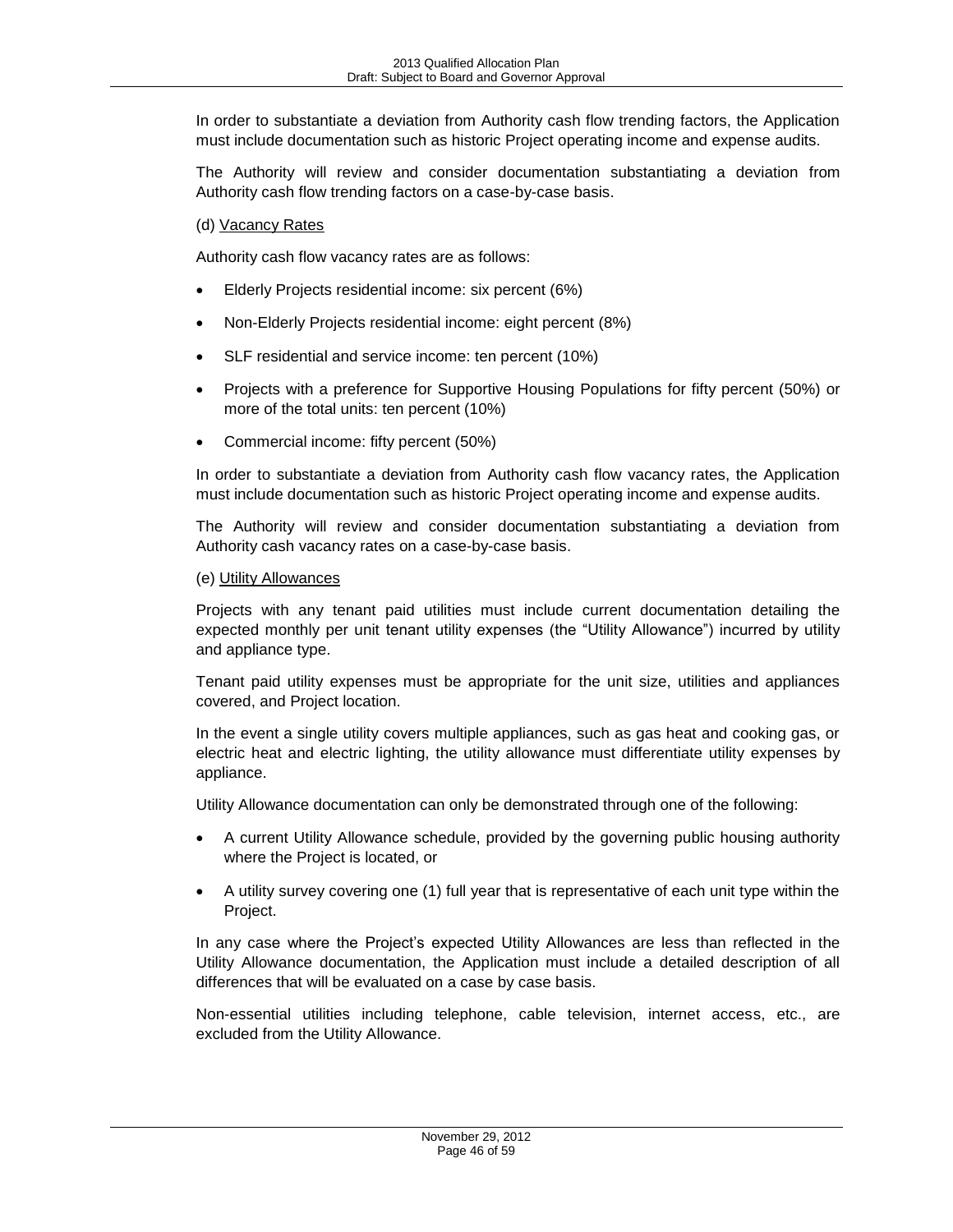# <span id="page-46-0"></span>**XIV) Scoring**

All Applications for Projects seeking Tax Credits through the competitive selection process (9% Tax Credits), must submit the documentation required per the Scoring Checklist found on the Website and detailed below.

Unless otherwise indicated in this QAP, all documentation submitted must be dated within six (6) months of the Application deadline.

Projects receiving an Allocation of 9% Tax Credits will be subject to selected scoring criteria for the duration of the Extended Use Period through incorporation within the Extended Use Agreement.

### <span id="page-46-1"></span>**A) Project Design, Construction, and Amenities**

### **1) Development Amenities**

Projects whose architectural design and construction incorporate a variety of amenities, as evidenced through submission of the Scoring - Development Amenities Certification available on the Website, can earn up to three (3) points as follows:

| <b>Points</b> | <b>Interior</b><br><b>Amenities</b> | <b>Exterior</b><br><b>Amenities</b> | <b>Total Project</b><br><b>Amenities</b> |
|---------------|-------------------------------------|-------------------------------------|------------------------------------------|
|               |                                     |                                     |                                          |
|               |                                     |                                     |                                          |
|               |                                     |                                     |                                          |

| <b>Exterior Amenities</b>                                                                                                                                 | <b>Interior Amenities</b>                                                                     |
|-----------------------------------------------------------------------------------------------------------------------------------------------------------|-----------------------------------------------------------------------------------------------|
| Secured bicycle parking (minimum of eight (8)<br>slots per twenty five (25) units)                                                                        | Exercise / Fitness Center with at least three (3)<br>pieces of equipment per fifty (50) units |
| Full size brick, masonry, pre-cast insulated<br>decorative wall panels, cement board, or a<br>combination thereof, on a minimum of 50% of<br>the exterior | Energy Star-rated ceiling fan with switched light<br>fixture in every living room and bedroom |
| Upgraded, architectural style roof shingles with<br>a minimum warranty of 30 years                                                                        | Microwave oven in every unit                                                                  |
| Full perimeter fencing for multifamily<br>developments or backyard fencing for single<br>family homes                                                     | Computer room equipped with one (1)<br>computer for every ten (10) units                      |
| Screen doors for every unit                                                                                                                               | Day care center                                                                               |
| Two (2) picnic tables and one (1) grill for every<br>twenty-five (25) units                                                                               | Hair salon                                                                                    |
| Covered pavilion / gazebo                                                                                                                                 | Health and wellness center                                                                    |
| Covered driveway at main building entrance                                                                                                                | Library / Reading room                                                                        |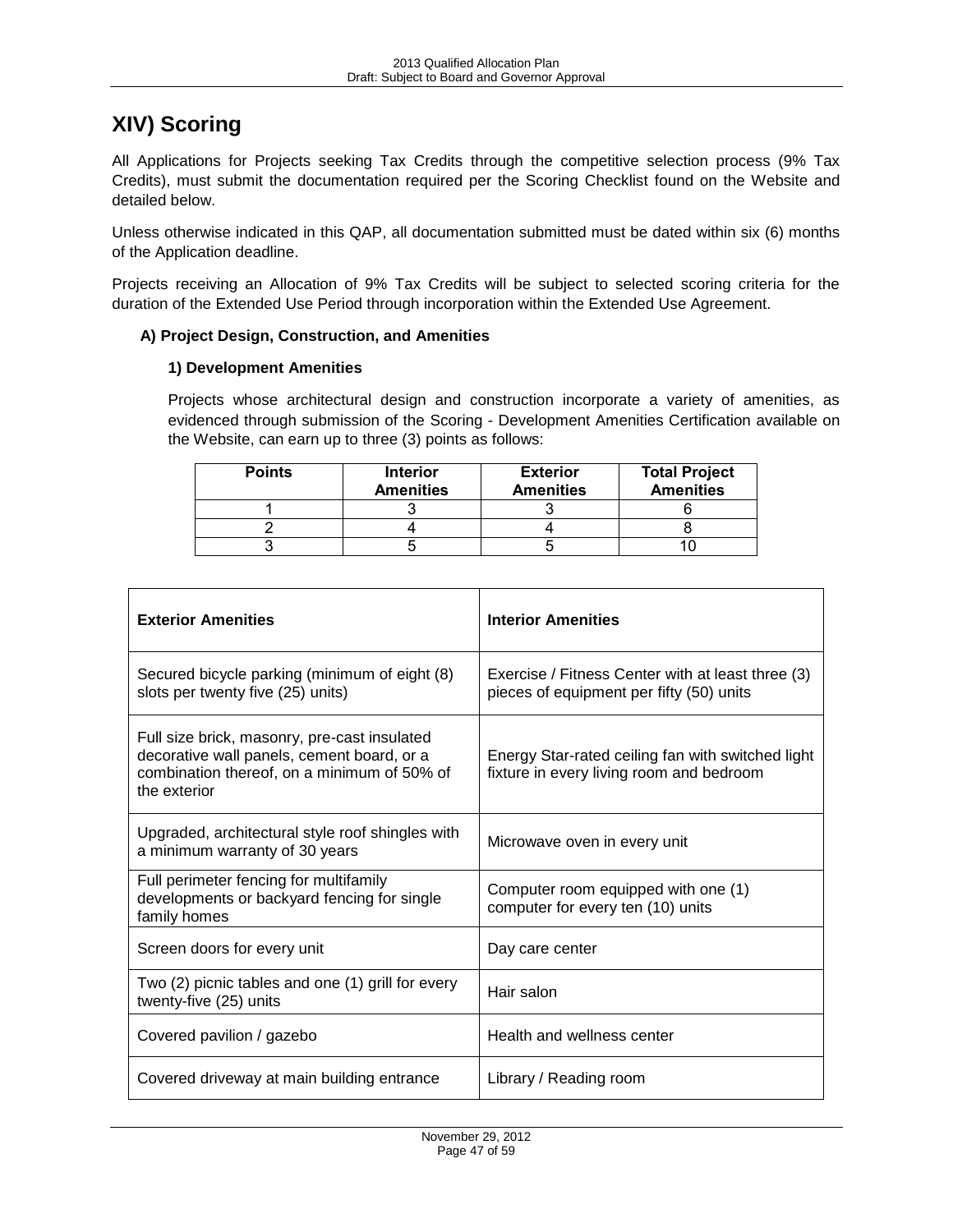| Walking trails with sitting areas                                                            | On-site management office                                        |
|----------------------------------------------------------------------------------------------|------------------------------------------------------------------|
| An equipped sports court (volleyball, tennis,<br>basketball, etc.) for every 100 units       | Trash disposal chutes                                            |
| Garden plots / designated community garden<br>area with a minimum of 15 square feet per unit | Residential units are 15% larger than the<br>minimum requirement |
| Upgraded landscaping, including one tree<br>planted on site for every ten units              | Porch / patio / balcony for each unit                            |
| 100% native or adaptive landscaping                                                          | Storage space is 25% greater than the<br>minimum requirement     |
| On-site car sharing                                                                          | Energy Star-rated dishwasher in every unit                       |
|                                                                                              | On-site convenience store                                        |

# **2) Green Initiatives**

Projects whose architectural design and construction meet or exceed green initiative standards, Evidenced through submission of the Scoring - Green Initiatives Certification, available on the Website, can earn up to four (4) points as follows:

| <b>Points</b> | <b>Green Threshold</b>                                                                                                                                                                                                                                                                                                                                                                                                                                                                 |
|---------------|----------------------------------------------------------------------------------------------------------------------------------------------------------------------------------------------------------------------------------------------------------------------------------------------------------------------------------------------------------------------------------------------------------------------------------------------------------------------------------------|
| 1             | Comply with Section 8.4 Project Data Collection and Monitoring System of the Enterprise<br>Green Communities Criteria 2011;                                                                                                                                                                                                                                                                                                                                                            |
| 2             | Comply with Section 8.4 Project Data Collection and Monitoring System of the Enterprise<br>Green Communities Criteria 2011;<br>-and-<br>Commit to obtaining EPA Energy Star certification                                                                                                                                                                                                                                                                                              |
| 3             | Comply with Section 8.4 Project Data Collection and Monitoring System of the Enterprise<br>Green Communities Criteria 2011;<br>-and-<br>Commit to obtaining EPA Energy Star certification;<br>-and-<br>Commit to obtaining EPA Indoor airPLUS certification                                                                                                                                                                                                                            |
| 4             | Comply with Section 8.4 Project Data Collection and Monitoring System of the Enterprise<br>Green Communities Criteria 2011;<br>-and-<br>Commit to obtaining a sustainable building certification from one of the following:<br>U.S. Green Building Council LEED certification,<br>-or-<br><b>Enterprise Green Communities certification</b><br>-or-<br>ICC 700 National Green Building Standard (NGBS) certification including compliance with<br>Section 704.6.2, third part testing. |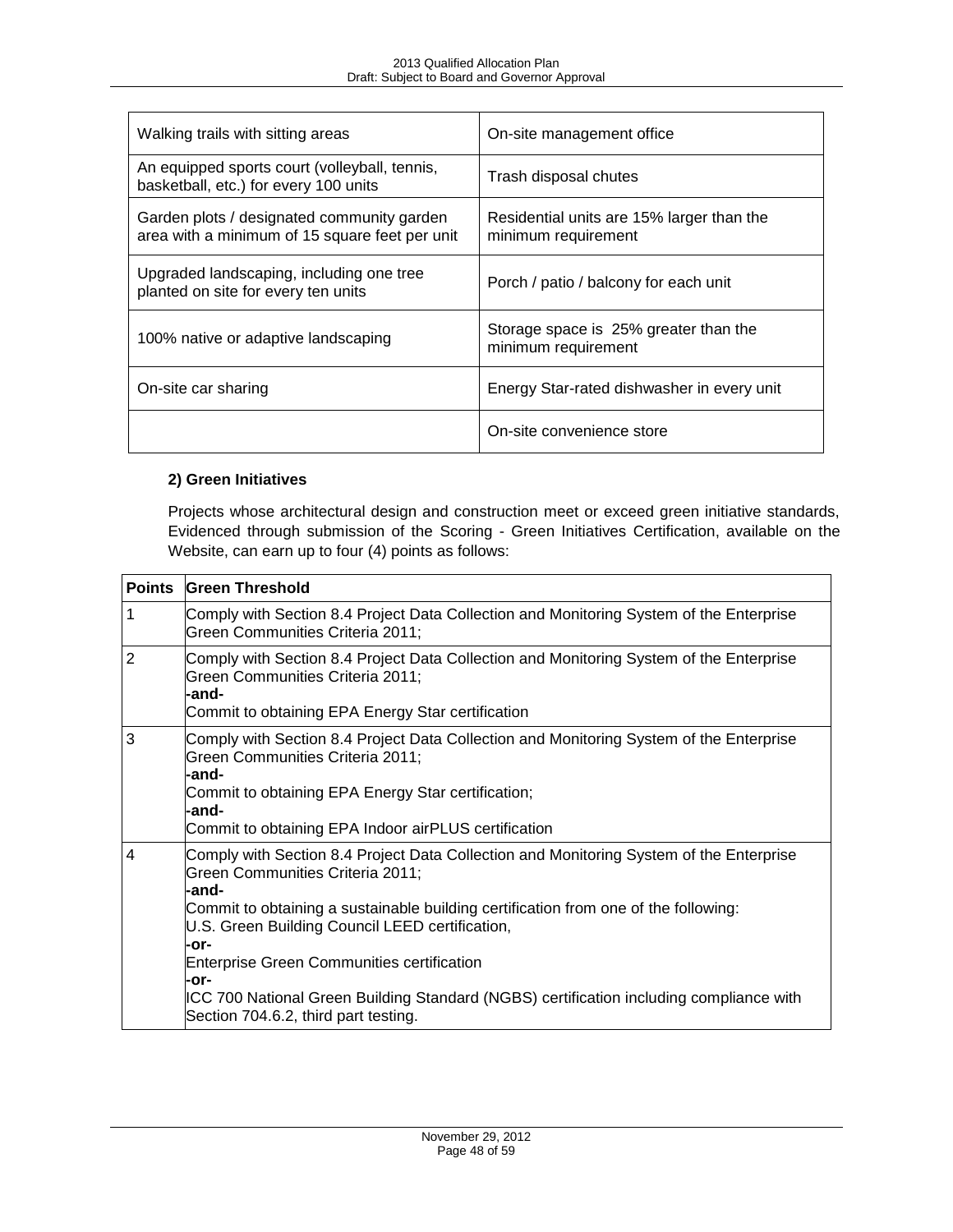# **3) Enhanced Accessibility**

Projects whose architectural design and construction meet or exceed enhanced accessibility standards, evidenced through submission of the Scoring – Enhanced Accessibility Certification, available on the Website, can earn up to three (3) points as follows:

| <b>Points</b>  | <b>Accessibility Threshold</b>                                                                                                                                                                 |
|----------------|------------------------------------------------------------------------------------------------------------------------------------------------------------------------------------------------|
| 1              | At least ten percent (10.0%) of the total units in the Project are designed for persons with<br>mobility impairments, as defined in ICC/ANSI 117.1-2003 Section 1002 Accessible Units<br>-and- |
|                | At least two percent (2.0%) of the total units in the Project are designed for persons with<br>sensory impairments (not less than one unit), as defined in ICC/ANSI 117.1-2003                 |
| $\overline{2}$ | At least ten percent (10.0%) of the total units in the Project are designed for persons with<br>mobility impairments, as defined in ICC/ANSI 117.1-2003 Section 1002 Accessible Units<br>-and- |
|                | At least two percent (2.0%) of the total units in the Project are designed for persons with<br>sensory impairments (not less than one unit), as defined in ICC/ANSI 117.1-2003<br>-and-        |
|                | Projects whose universal design score for all units is at least 50                                                                                                                             |
| 3              | At least ten percent (10.0%) of the total units in the Project are designed for persons with<br>mobility impairments, as defined in ICC/ANSI 117.1-2003 Section 1002 Accessible Units<br>-and- |
|                | At least two percent (2.0%) of the total units in the Project are designed for persons with<br>sensory impairments (not less than one unit), as defined in ICC/ANSI 117.1-2003<br>-and-        |
|                | Projects whose universal design score for all units is at least 75                                                                                                                             |

### **4) Unit Mix**

Projects whose architectural design and construction include multiple bedroom types, evidenced through submission of the Scoring – Unit Mix Certification, available on the Website can earn up to two (2) points as follows:

| <b>Points</b>  | <b>Elderly Restricted Units</b>                                                                                                                                             |
|----------------|-----------------------------------------------------------------------------------------------------------------------------------------------------------------------------|
|                | The Project's Elderly restricted units consist of two bedroom types, with two bedroom types<br>each making up at least ten percent (10.0%) of the Elderly restricted units; |
| 2              | The Project's Elderly restricted units consist of two bedroom types, with two bedroom types<br>each making up at least twenty (20.0%) of the Elderly restricted units;      |
|                |                                                                                                                                                                             |
| <b>Points</b>  | <u>Non-Elderly Units</u>                                                                                                                                                    |
|                | The Project's Non-Elderly units consist of at least two bedroom types, with two bedroom<br>types each making up at least twenty percent (20.0%) of the Non-Elderly units    |
| $\overline{2}$ | The Project's Non-Elderly units consist of at least three bedroom types, with three bedroom<br>types each making up at least ten percent (10.0%) of the Non-Elderly units   |

Units of a different design or layout containing the same number of bedrooms will not be considered different bedroom types.

For Projects serving both Elderly and Non-Elderly populations, points are not cumulative and are limited to the lowest score by population.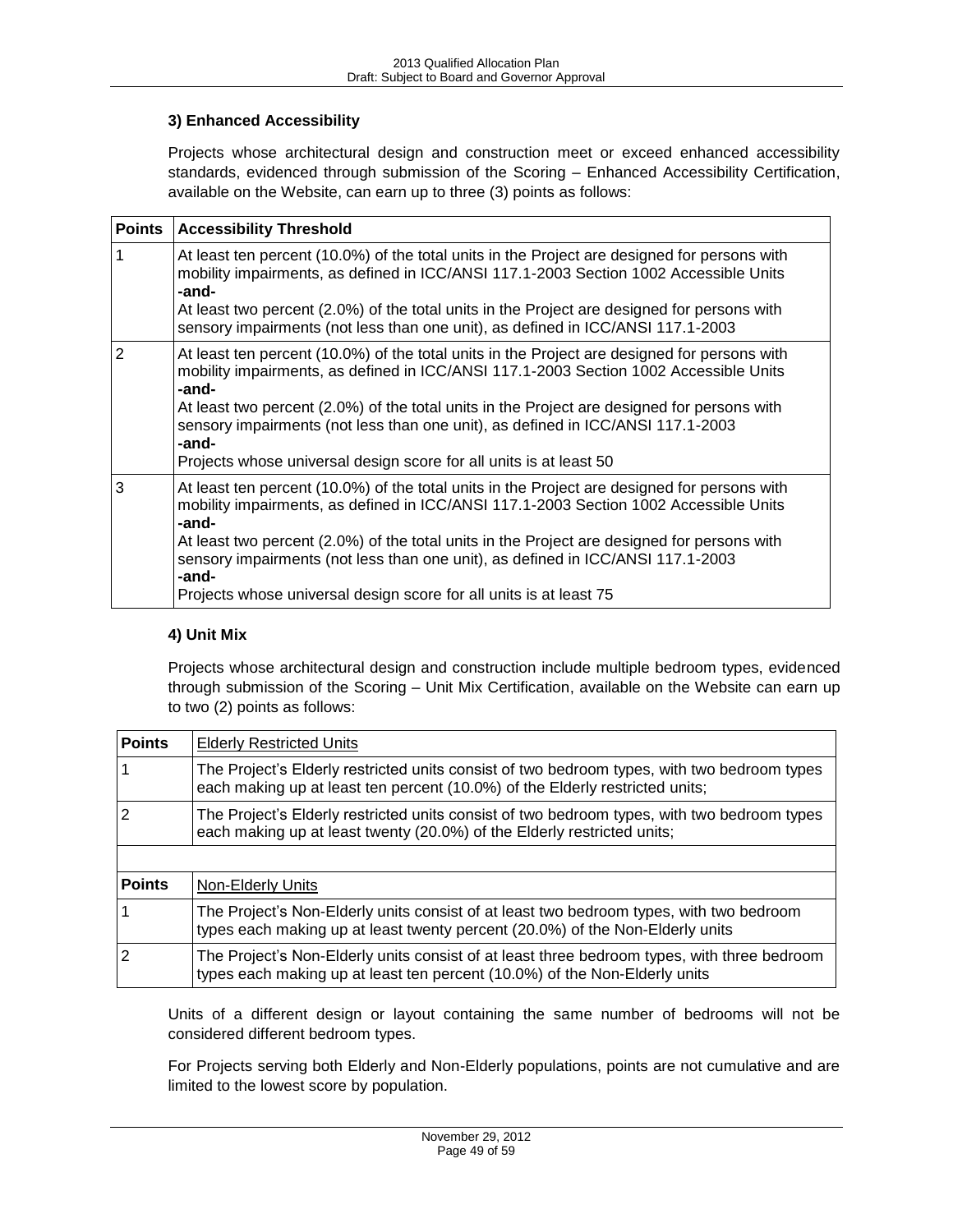# **5) Larger Units**

Projects whose architectural design and construction includes larger units, Evidenced through submission of the Scoring – Larger Units Certification, available on the Website, can earn up to three (3) points as follows:

|   | <b>Elderly Restricted Units</b>                                       | Non-Elderly Units                                             |
|---|-----------------------------------------------------------------------|---------------------------------------------------------------|
|   | Points Two-bedroom units as a % of Elderly<br><b>Restricted Units</b> | Three-bedroom and larger units as a %<br>of Non-Elderly Units |
|   | $5.0\% - 9.99\%$                                                      | l10.0% - 24.9%                                                |
| 2 | $10.0\% - 14.99\%$                                                    | 25.0% - 49.9%                                                 |
| 3 | $15.0\% - 25.0\%$                                                     | 50.0% or more                                                 |

For Projects serving both Elderly and Non-Elderly populations, points are not cumulative and are limited to the lowest score by population.

# **6) Rehabilitation**

Projects that involve the rehabilitation of existing buildings, as evidenced through the Scoring – Rehabilitation Certification available on the Website, can cumulatively earn up to thirteen (13) points as follows:

| <b>Points</b> | <b>Rehabilitation Threshold</b>                                                                       |  |  |
|---------------|-------------------------------------------------------------------------------------------------------|--|--|
|               | 25.0% - 49.99% of Hard Residential Construction Costs attributable to:                                |  |  |
| 1             | The rehabilitation and conversion of existing non-residential buildings into residential<br>buildings |  |  |
| 2             | The rehabilitation of existing housing                                                                |  |  |
| 11            | The rehabilitation of Abandoned and Foreclosed Single-Family Housing                                  |  |  |
|               | 50.0% - 74.99% of Hard Residential Construction Costs attributable to:                                |  |  |
| 2             | The rehabilitation and conversion of existing non-residential buildings into residential<br>buildings |  |  |
| 3             | The rehabilitation of existing housing                                                                |  |  |
| 12            | The rehabilitation of Abandoned and Foreclosed Single-Family Housing                                  |  |  |
|               | 75.0% or more of Hard Residential Construction Costs attributable to:                                 |  |  |
| 3             | The rehabilitation and conversion of existing non-residential buildings into residential<br>buildings |  |  |
| 4             | The rehabilitation of existing housing                                                                |  |  |
| 13            | The rehabilitation of Abandoned and Foreclosed Single-Family Housing                                  |  |  |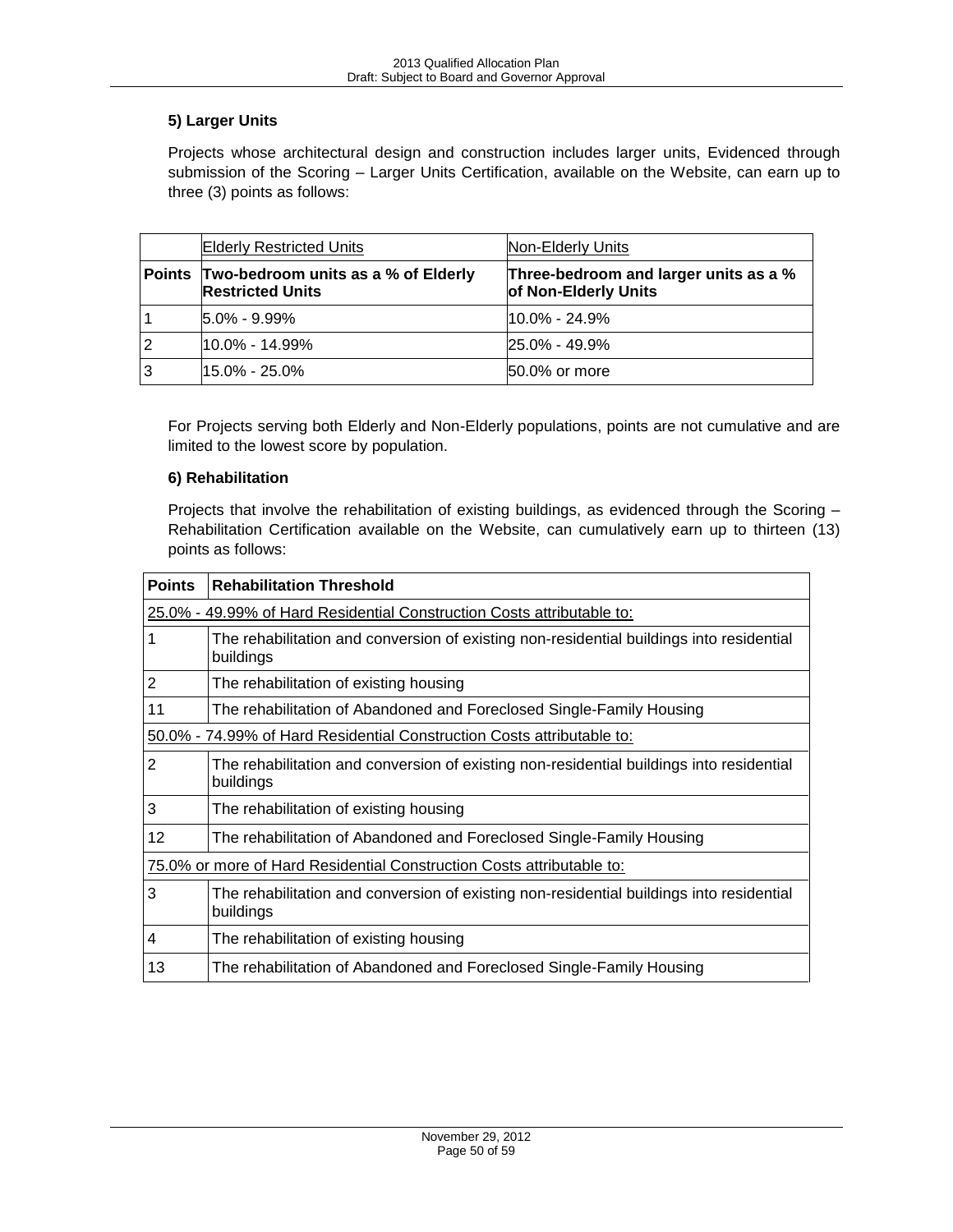### **7) Historic Significance**

| <b>Points   Historic Significance</b>                                                                                                                                                                   |
|---------------------------------------------------------------------------------------------------------------------------------------------------------------------------------------------------------|
| Project involves historically significant elements as determined by the National<br>Register of Historic Places, a local landmarks jurisdiction, or the Illinois Historic<br><b>Preservation Agency</b> |

Historically significant Projects can earn one (1) points as follows:

Evidenced through submission of all of the following:

- 1) Scoring—Historic Significance Certification, available on the Website
- 2) Documentation confirming the Project contains historically significant elements from at least one of the following:
- The National Register of Historic Places
- A local landmarks jurisdiction
- The Illinois Historic Preservation Agency

#### <span id="page-50-0"></span>**B) Site Suitability and Marketability**

#### **1) Market Characteristics**

Projects can earn up to three (3) points for market characteristics as follows:

| <b>Points</b>   | <b>Market Characteristics</b>        |
|-----------------|--------------------------------------|
| $-3$            | Inferior                             |
| $\overline{-2}$ | Better than inferior but not average |
| $-1$            | Less than average but not inferior   |
| 0               | Average                              |
|                 | Better than average but not Superior |
| $\overline{2}$  | Less than superior but not average   |
| 3               | Superior                             |

In evaluating market characteristics, it is expected the average score will be zero (0) which may increase or decrease based on the following:

- Development type (population, unit mix, and unit sizes);
- Rent-up (Project amenities, rent structure, and marketability / visibility of the site); and
- Primary market area characteristics (households and population projections, penetration rate, capture rate, and job growth)

A full description of the evaluation characteristics and criteria is included as part of the Authority's Standards for Market Study Review and Professionals available on the Website.

#### **2) Neighborhood Assets**

Projects whose sites have desirable neighborhood characteristics and amenities located within the proximity radius can earn up to nine (9) points as follows: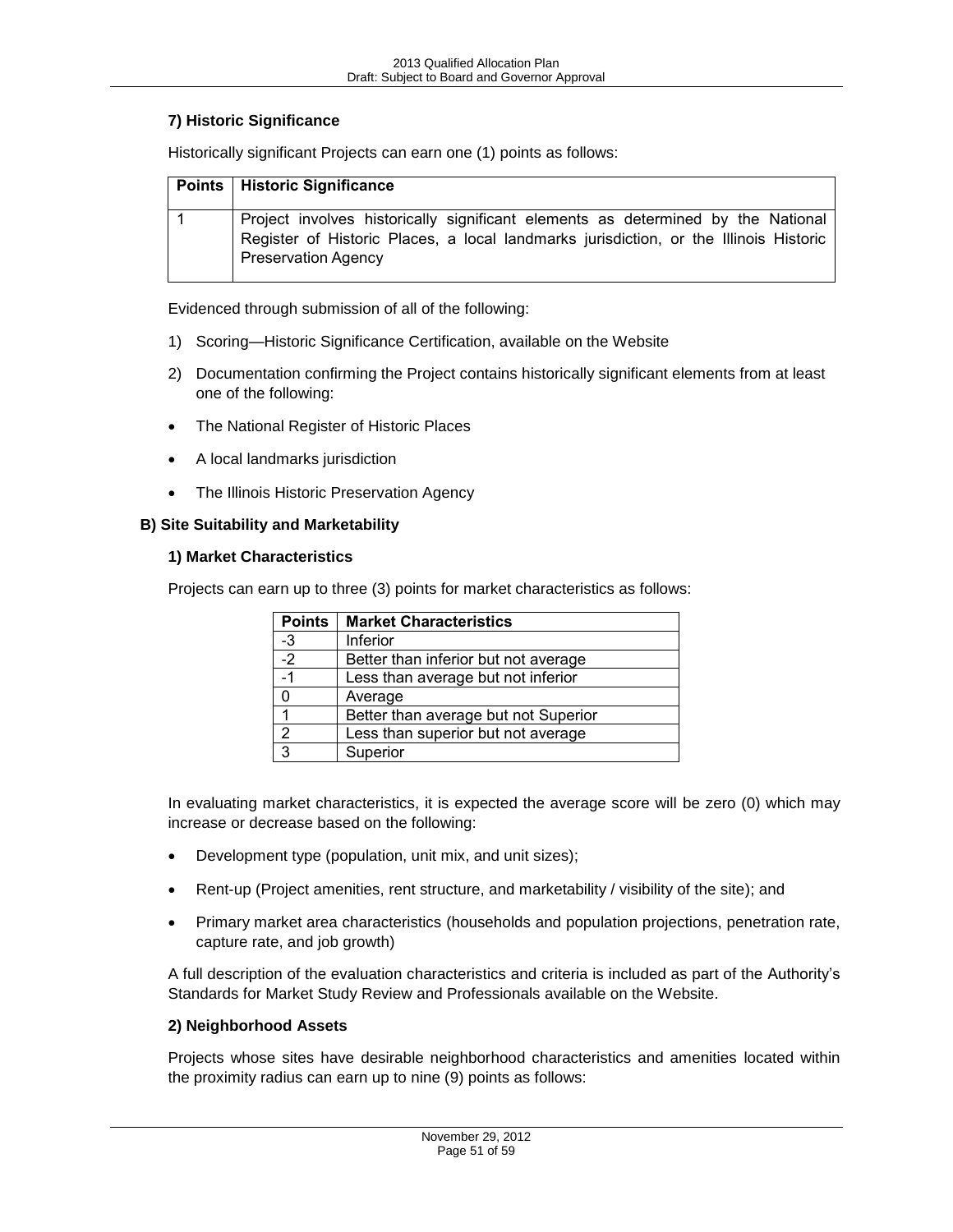| <b>Proximity Radius by Set-Aside</b>   |      |
|----------------------------------------|------|
| City of Chicago                        | 0.25 |
| Chicago Metro (AHPAA Opportunity Area) | 0.5  |
| Chicago Metro (non-AHPAA)              | 0.5  |
| <b>Other Metro</b>                     | 0.75 |
| Non-Metro                              | 1 በ  |

| <b>Points</b>  | Category                                       | <b>Threshold</b>                                                                                                                                                                                                                                                       |
|----------------|------------------------------------------------|------------------------------------------------------------------------------------------------------------------------------------------------------------------------------------------------------------------------------------------------------------------------|
| $\overline{2}$ | <b>Transit-Oriented</b><br>Development         | All Project sites are located within the proximity radius of a fixed route<br>transit stop defined as buses and trains serving local destinations and<br>operating on a schedule beginning no later than 8am and ending no earlier<br>than 6pm, Monday through Friday. |
| 1              | Dial-A-Ride                                    | All Project sites are served by a "Dial-a-Ride" service available to the<br>public at large operating on a schedule beginning no later than 8am and<br>ending no earlier than 6pm, Monday through Friday.                                                              |
| 1              | <b>Grocery Stores</b>                          | All Project sites are located within the proximity radius of a full service<br>grocery store                                                                                                                                                                           |
| 1              | <b>Public Schools</b><br>and Senior<br>Centers | Non-Elderly: All Project sites are located within the proximity radius of a<br>public school. Tuition-based schools and selective enrollment schools do<br>not qualify.<br>Elderly: All Project sites are located within the proximity radius of a public              |
|                |                                                | senior center providing Elderly Services                                                                                                                                                                                                                               |
| 1              | Recreation                                     | All Project sites are located within the proximity radius of a public park with<br>playground equipment, park district facility or field house, or a public<br>swimming pool.                                                                                          |
| 1              | <b>Health Services</b>                         | All Project sites are located within the proximity radius of a pharmacy and a<br>doctor's office, health clinic or hospital.                                                                                                                                           |
| $\mathbf{1}$   | Government<br>Services                         | All Project sites are located within the proximity radius of a post office or<br>public library                                                                                                                                                                        |
| 1              | <b>Social Services</b>                         | All Project sites are located within the proximity radius of a NAEYC-<br>accredited daycare, workforce investment center, community college, or<br>job training center                                                                                                 |

Evidenced through submission of all of the following:

- 1) Scoring Neighborhood Assets Certification, available on the Website
- 2) A map of neighborhood assets that contains all of the following:
- Location of the Project sites; and
- The applicable proximity radius around the Project sites
- 3) A table of Neighborhood Assets that contains all of the following:
- The name of the neighborhood asset; and
- The address of the neighborhood asset; and
- The distance from the Project sites of the neighborhood asset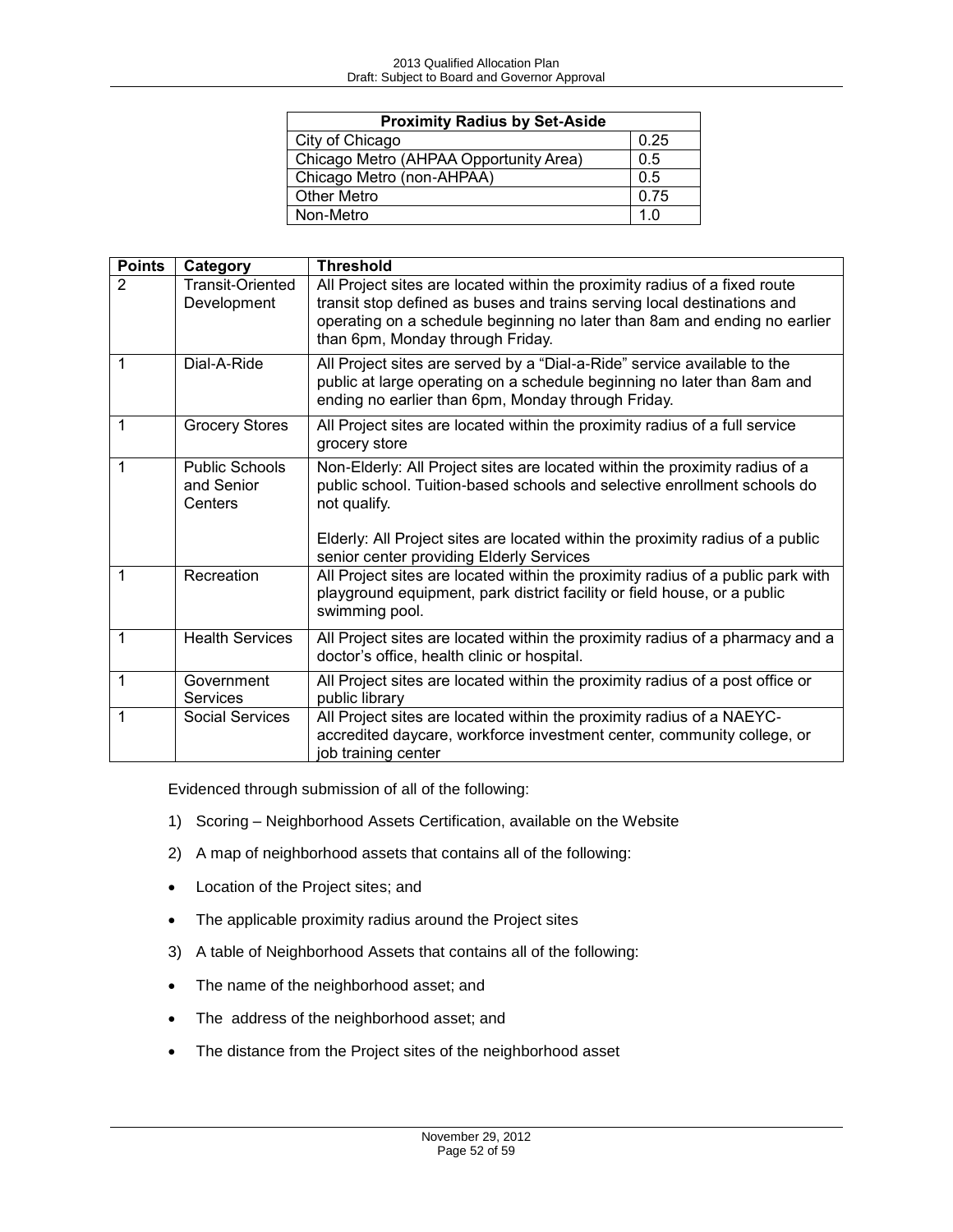## **3) Jobs Housing Mismatch**

Projects whose sites have a minimum number of jobs located within a two (2) mile radius that also demonstrate a need for housing in the vicinity of jobs, as evidenced through submission of the Scoring- Jobs Housing Mismatch Certification, available on the Website, can earn up to two (2) points as follows:

| Minimum Jobs within a 2-Mile Radius of the Project                              |                               |               |                    |           |
|---------------------------------------------------------------------------------|-------------------------------|---------------|--------------------|-----------|
| Set-Aside:                                                                      | Chicago                       | Chicago Metro | <b>Other Metro</b> | Non-Metro |
| Jobs:                                                                           | 40,000                        | 20,000        | 10,000             | 3,000     |
| -and-                                                                           |                               |               |                    |           |
| <b>Points</b><br>Percentage of Workers within a 2-Mile Radius whose Home Census |                               |               |                    |           |
|                                                                                 | Tract more than 10 Miles away |               |                    |           |
|                                                                                 | 40.0% - 55.0%                 |               |                    |           |
| $\overline{2}$                                                                  | 55.1% or more                 |               |                    |           |

#### **4) Revitalization or Redevelopment Plans**

Projects located within the boundaries of an area covered by a revitalization or redevelopment plan that includes affordable housing policy goals can earn one (1) point as follows:

| <b>Points Community Impact</b>                                                                                                                                                                                                               |  |
|----------------------------------------------------------------------------------------------------------------------------------------------------------------------------------------------------------------------------------------------|--|
| Project is located within the boundaries of an area covered by a revitalization or<br>redevelopment plan, commissioned and funded by a public entity, that includes<br>affordable housing policy goals that will be addressed by the Project |  |

| <b>Revitalization or Redevelopment Plans</b>                                            |  |
|-----------------------------------------------------------------------------------------|--|
| Empowerment zones,                                                                      |  |
| Tax increment financing districts,                                                      |  |
| Enterprise communities,                                                                 |  |
| Enterprise zones,                                                                       |  |
| AHPAA opportunity area plans,                                                           |  |
| Comprehensive plans,                                                                    |  |
| Land Bank Authority plans,                                                              |  |
| Transit oriented development plans,                                                     |  |
| Interjurisdictional plans,                                                              |  |
| Other locally designated and approved plans subject to<br>Authority review and approval |  |

Evidenced through submission of all of the following:

- 1) Scoring Revitalization or Redevelopment Plan Certification, available on the Website; and
- 2) Evidence of the public entities formal adoption of the revitalization or redevelopment plan prior to the Application deadline date; and
- 3) A copy of the Project area's revitalization or redevelopment plan; and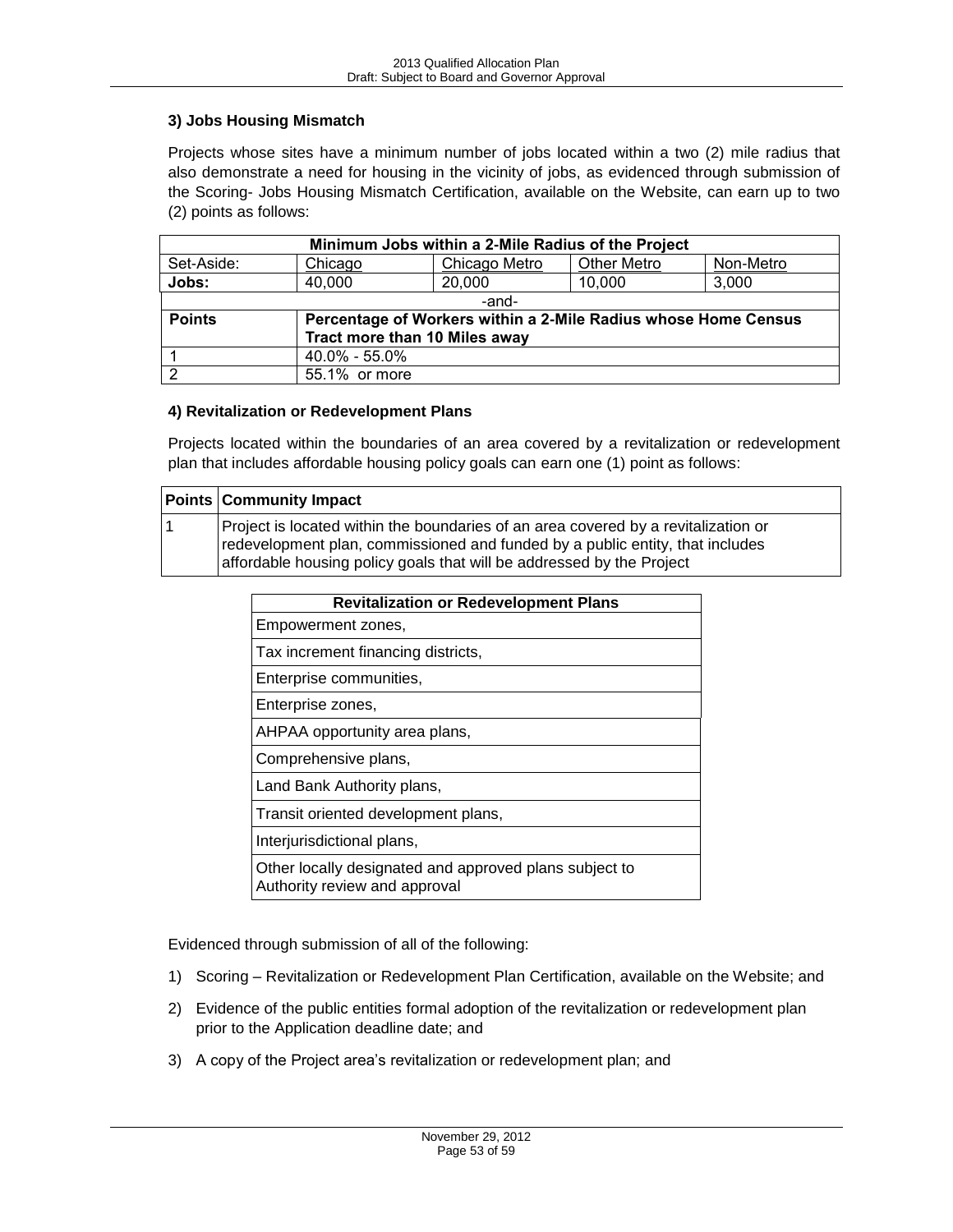- 4) A map clearly delineating the Project site within the boundaries of the revitalization or redevelopment plan; and
- 5) A letter from the public entity that administers the revitalization or redevelopment plan affirming both of the following:
- The revitalization or redevelopment plan was commissioned and funded by a public entity; and
- The Project will contribute to the affordable housing policy goals within the revitalization or redevelopment plan.

### <span id="page-53-0"></span>**C) Development Team Characteristics**

### **1) Illinois Based Minority-, Female-, or Persons with Disabilities Participation**

Projects whose Participants' place of business has been located in the State for a minimum of two (2) years that are certified under the Illinois Business Enterprise Program for Minorities, Females, and Persons with Disabilities, can earn up to three (3) points as follows:

| <b>Points</b> | <b>Participant</b>              |  |
|---------------|---------------------------------|--|
|               | <b>General Contracting firm</b> |  |
|               | Architectural firm              |  |
|               | <b>Property Management firm</b> |  |
| -or-          |                                 |  |
|               | All Project Sponsors            |  |

Evidenced through submission of all of the following for each Participant or Sponsor:

- 1) Scoring—Illinois Based Minority Female or Persons with Disabilities Participation Certification; and
- 2) The Secretary of State's Certificate of Good Standing; and
- 3) Current certification from the Illinois Business Enterprise Program for Minorities, Females, and Persons with Disabilities

### **2) Non-profit Corporation Participation**

Projects that involve the participation of a Qualified Non-Profit Corporation can earn up to three (3) points as follows:

| <b>Points</b> | <b>Participation of Qualified Non-Profit Corporation</b>                                                                                                                                             |
|---------------|------------------------------------------------------------------------------------------------------------------------------------------------------------------------------------------------------|
|               | Material Participation in the development and operations of the Project through the<br><b>Extended Use Period.</b>                                                                                   |
| 2             | Ownership interest of at least twenty-five (25%) in the general partner or non-investor<br>member of the Owner that includes a distribution of financial benefits equal to the<br>ownership interest |
| 3             | Ownership interest of one-hundred (100%) in the general partner or non-investor<br>membership of the Owner.                                                                                          |

Evidenced through submission of all of the following: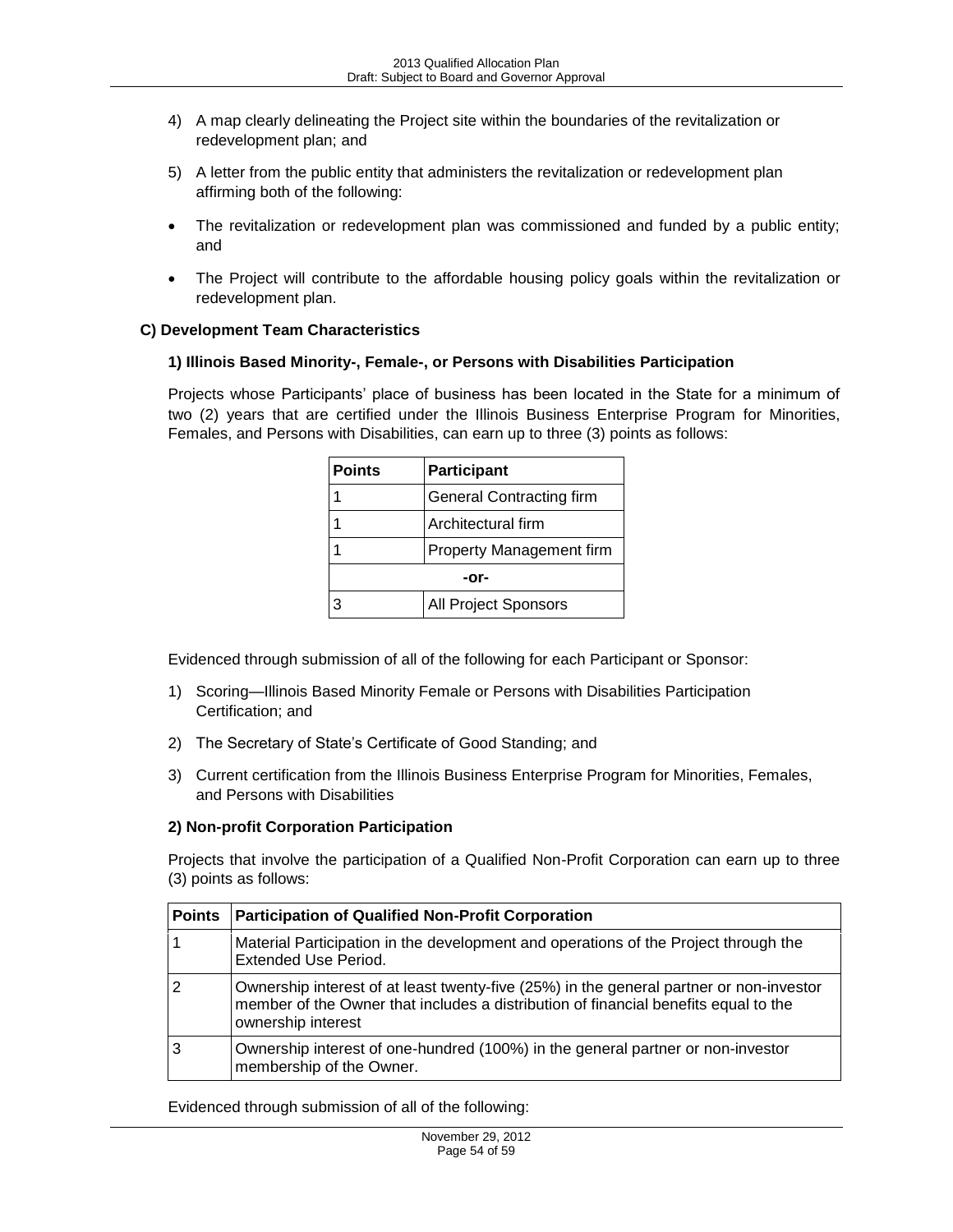- 1) Scoring Non-Profit Corporation Participation Certification, available on the Website
- 2) The Qualified Non-Profit Corporation's IRS determination letter; and
- 3) The Qualified Non-Profit Corporation's Articles of Incorporation; and
- 4) The Qualified Non-Profit Corporation's By-Laws.

## **3) Unfavorable Practices**

Projects may lose up to nine (9) points if at any time within the past three (3) years a Participant has been involved in a regulated affordable housing Project in which any of the following unfavorable practices apply:

- Record of unsatisfactory performance
- Negative results on any physical inspection
- Failure to provide and maintain amenities
- Failure to provide and maintain services
- Failure to construct or rehabilitate a development according to the governing architectural and construction guidelines
- Failure to comply with any representations made in an Application
- Failure to make satisfactory progress
- Failure to utilize an Authority allocated resource
- Involuntarily revocation of a Tax Credit Reservation
- Record of uncorrected noncompliance
- Filing of an IRS form 8823
- Failure to pay any fee or expense owed the Authority

In the event any of the above unfavorable practices apply to any Participant, the Application may include an explanation of the circumstances surrounding the unfavorable practice as it relates to the role of the Participant.

### <span id="page-54-0"></span>**D) Financial Characteristics**

### **1) Rental Assistance**

Projects with unit based (rather than tenant based) rental assistance ensuring tenants pay no more than thirty (30%) of their income towards rent and utility expenses combined, evidenced through submission of a rental assistance contract or commitment can cumulatively earn up to twenty (20) points as follows: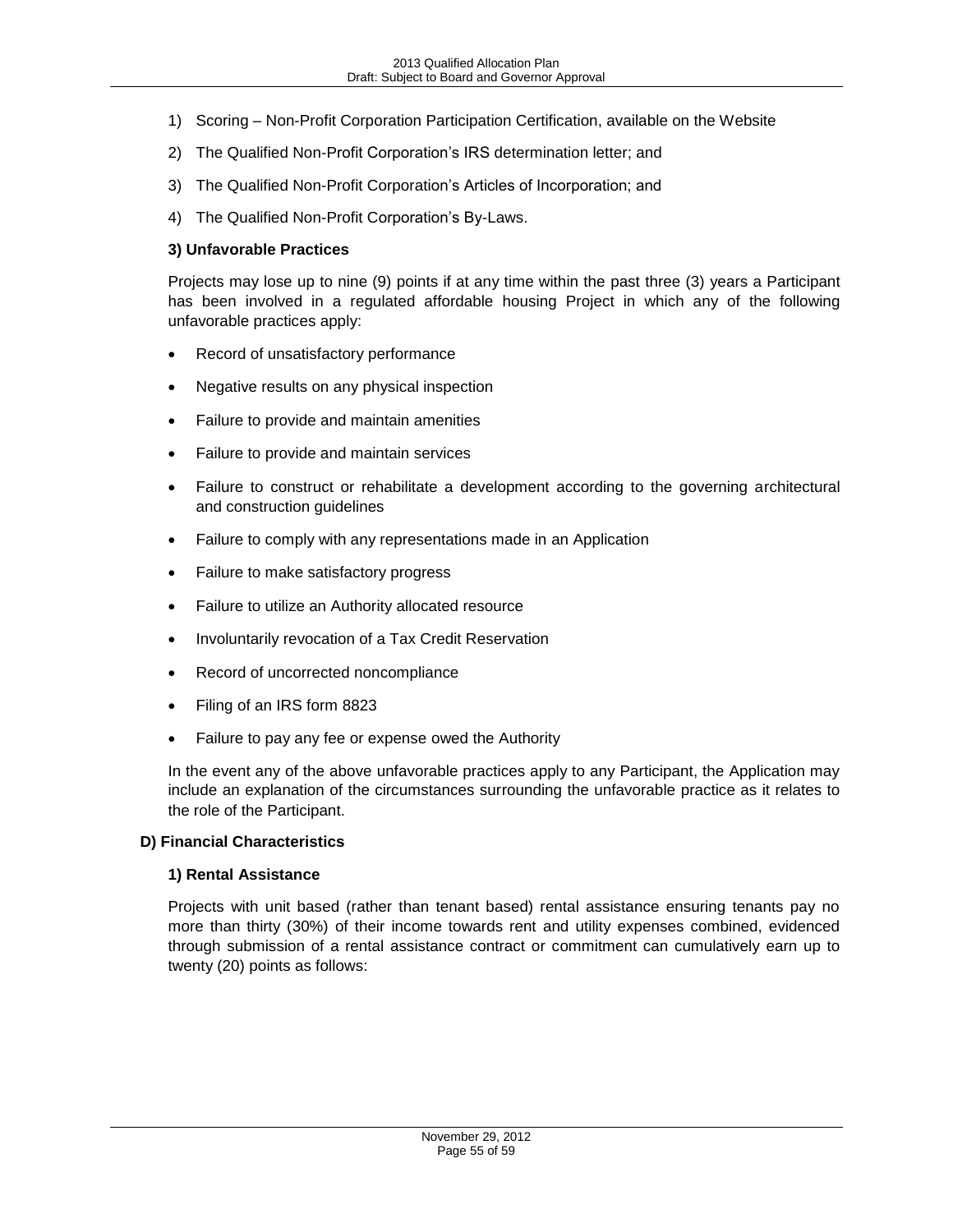|                                                                      |                | <b>State and Federal Rental</b><br><b>Assistance</b> |          |            | <b>Other Rental Assistance</b>            |          |            |
|----------------------------------------------------------------------|----------------|------------------------------------------------------|----------|------------|-------------------------------------------|----------|------------|
|                                                                      |                | Length of Remaining<br>Assistance (years)            |          |            | Length of Remaining Assistance<br>(vears) |          |            |
|                                                                      |                | $3 - 5$                                              | $6 - 10$ | 11 or more | $3 - 5$                                   | $6 - 10$ | 11 or more |
| $n$ its<br>$\frac{1}{2}$<br>Total<br><u>္တူ</u><br>$\frac{96}{6}$ of | 10.0% - 19.99% |                                                      | 3        |            |                                           |          |            |
|                                                                      | 20.0% - 39.99% | 3                                                    | 5        | 8          |                                           | 3        |            |
|                                                                      | 40.0% - 59.99% | 4                                                    | 8        | 12         | 2                                         |          | 6          |
|                                                                      | 60.0% - 79.99% | 5                                                    | 11       | 16         | 3                                         | 5        | 8          |
|                                                                      | 80.0% or more  | 7                                                    | 13       | 20         | 3                                         |          |            |

Evidenced through submission of all of the following:

- 1) Scoring Rental Assistance Certification, available on the Website, and
- 2) A copy of the fully executed rental assistance contract or a rental assistance commitment letter from the entity providing the rental assistance that includes all of the following:
- the maximum percentage of Area Median Income; and
- the total number of units assisted; and
- the length of the rental assistance contract.

| <b>Examples of Rental Assistance</b>                             |                      |  |  |
|------------------------------------------------------------------|----------------------|--|--|
| State and Federal                                                | Other                |  |  |
| Section 8                                                        | Employer assistance  |  |  |
| McKinney-Vento                                                   | Developer assistance |  |  |
| Section 811 PRAC Contract                                        | Municipal assistance |  |  |
| <b>Bridge Rental Subsidy Program</b>                             |                      |  |  |
| Rural Development- Rural Rental Assistance                       |                      |  |  |
| Veterans Affairs Supportive Housing (VASH)                       |                      |  |  |
| <b>Rental Housing Support Program</b>                            |                      |  |  |
| Veterans Affairs Per-Diem                                        |                      |  |  |
| Other State or Federal sources as determined by the<br>Authority |                      |  |  |

### **2) Leveraging Authority Resources**

Projects whose budgets include leveraging resources that are available during the construction period to pay for expenses reflected in the development budget and remain in the Project after construction (ie. permanent financing), as evidenced through submission of the Scoring— Leveraging Authority Resources Certification, available on the Website, can earn up to five (5) points as follows: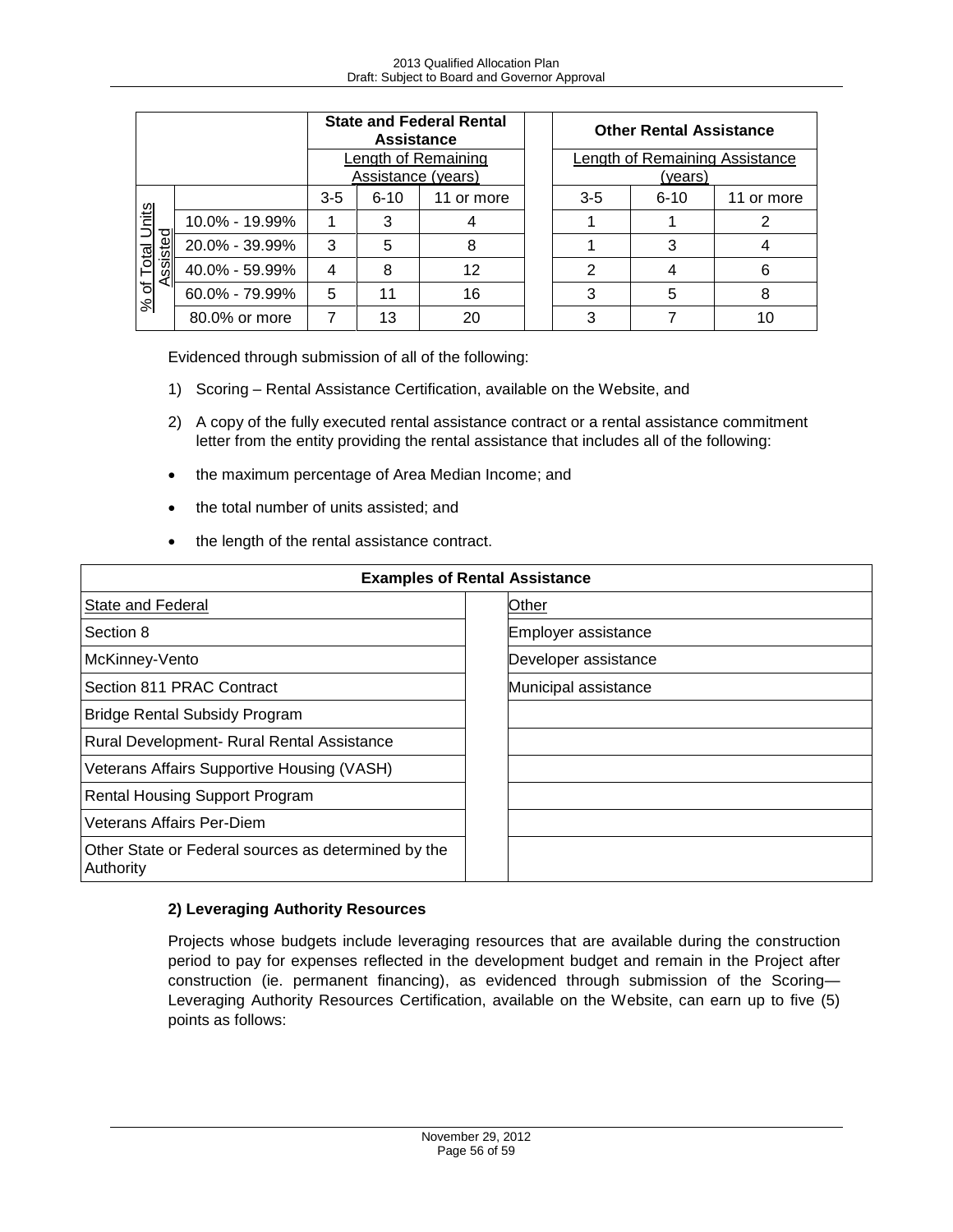|   | Points   Leveraging Resources as a % of the<br>total Project budget |
|---|---------------------------------------------------------------------|
|   | $5.00\% - 9.99\%$                                                   |
| 2 | 10.0% - 29.99%                                                      |
| 3 | $30.0\% - 49.99\%$                                                  |
|   | $50.0\% - 69.99\%$                                                  |
| 5 | 70.0% - 100%                                                        |

| <b>Leveraging Resources</b>                    | <b>Non-Leveraging Resources</b>                                                |
|------------------------------------------------|--------------------------------------------------------------------------------|
| Funds provided by a non-Authority source       | Funds generated by Authority allocated resources<br>(ie. tax-credit equity)    |
| Authority funds with a market rate of interest | Authority funds with a non-market rate of interest                             |
|                                                | Loans that are repaid from Authority allocated<br>resources (ie. bridge loans) |
|                                                | A seller's financing note                                                      |
|                                                | Funds from a Project Participant including deferred<br>developer fees          |

# <span id="page-56-0"></span>**E) Housing Policy Goals and Objectives**

### **1) 30 Percent (30%) Area Median Income Housing**

Projects providing units restricted to households with incomes at or below 30% of Area Median Income, evidenced through submission of the Scoring – 30 Percent AMI Housing certification, available on the Website, can earn up to ten (10) points as follows:

| <b>Points</b>                   | 30% AMI units as a % of the total Project units |  |
|---------------------------------|-------------------------------------------------|--|
| 1                               | 4.99% or less*                                  |  |
| $\overline{2}$                  | $5.0\% - 9.99\%$                                |  |
| 4                               | $10.0\% - 14.99\%$                              |  |
| $\overline{7}$                  | 15.00% - 19.99%                                 |  |
| 10                              | 20.0% or more                                   |  |
| * Must be at least one (1) unit |                                                 |  |

### **2) State Referral Network Units**

Projects that include State Referral Network Units, evidenced through submission of the Permanent Supportive Housing Certification, available on the Website can earn points as follows: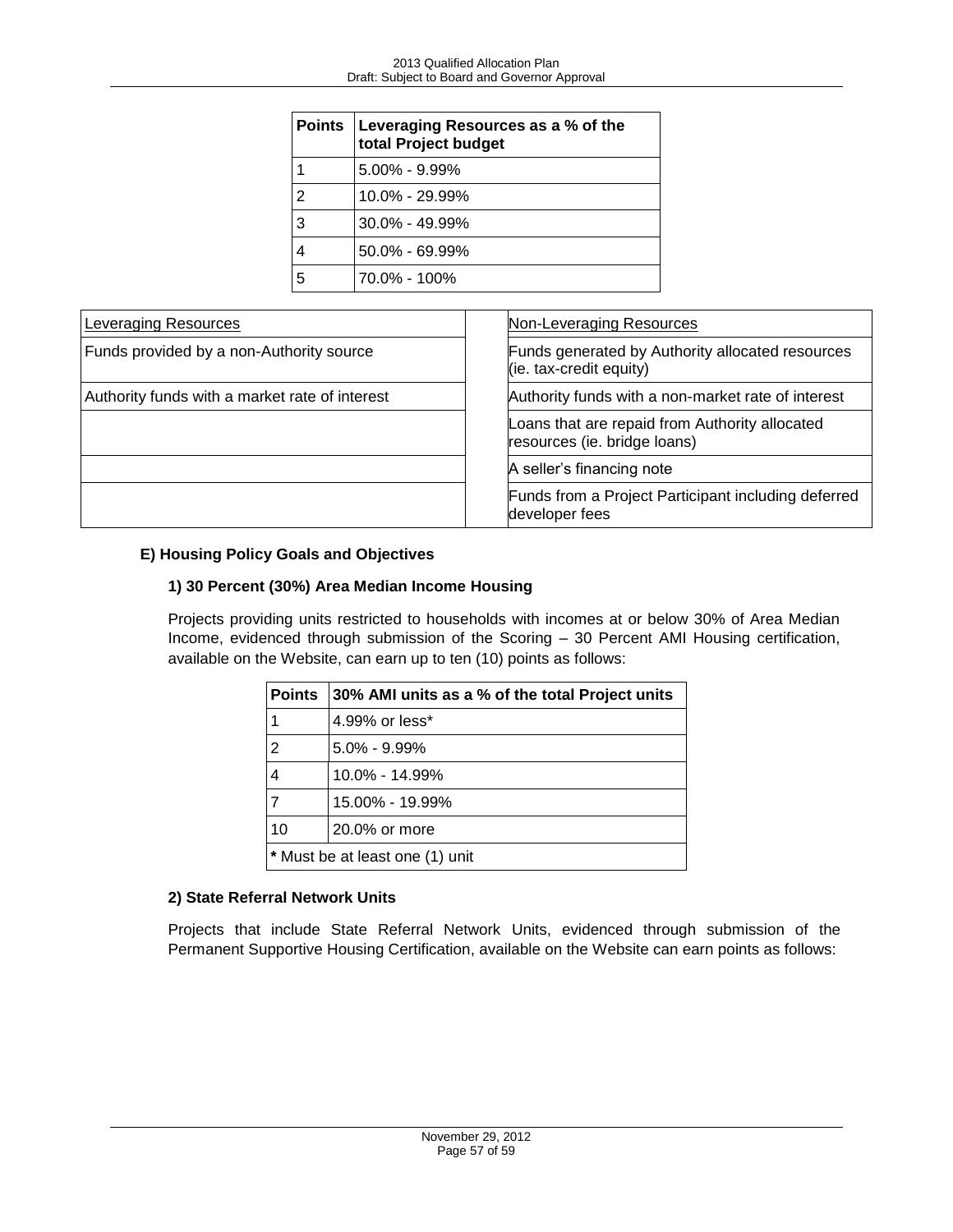| <b>Points</b>                   | State Referral Network Units as a % of the total<br><b>Project units</b> |  |
|---------------------------------|--------------------------------------------------------------------------|--|
| 1                               | 4.99% or less*                                                           |  |
| $\overline{2}$                  | $5.0\% - 9.99\%$                                                         |  |
| 4                               | $10.0\% - 14.99\%$                                                       |  |
| $\overline{7}$                  | 15.00% - 19.99%                                                          |  |
| 10                              | 20.0% or more                                                            |  |
| * Must be at least one (1) unit |                                                                          |  |

Note: Projects seeking points in this category should carefully review the definition of State Referral Network Units and understand the requirements and implications.

# **3) State-Administered Operating Subsidy or Rental Assistance**

Projects containing units that are not assisted by a rental assistance contract that certify a willingness to accept future State-administered operating subsidies or project-based rental assistance, should it be made available, evidenced through submission of the Scoring – State Administered Operating Subsidy or Rental Assistance, available on the Website can earn points as follows:

|   | Points  % of Tax Credit units certified to accept state-<br>administered operating subsidy or rental assistance |
|---|-----------------------------------------------------------------------------------------------------------------|
| 1 | Up to 25.0%                                                                                                     |

State-administered operating subsidies or project-based rental assistance may include, but is not limited to, the revamped Section 811 for Persons with Disabilities Program, the Rental Housing Support Program, or the Illinois Division of Mental Health Bridge Subsidy Program.

State-administered operating subsidies or project-based rental assistance cannot be assumed to be available at the time of Application and would likely house the same population as State Referral Network Units.

### **4) Veterans Housing**

Projects providing housing for veterans can earn up to four (4) points as follows:

| <b>Points</b> | <b>Scoring Threshold</b>                                                                                                                                                                                                                             |
|---------------|------------------------------------------------------------------------------------------------------------------------------------------------------------------------------------------------------------------------------------------------------|
| 2             | Project has a Veteran's Administration (VA) commitment for the provision of<br>onsite social services; or                                                                                                                                            |
| 3             | Project has a commitment for Veteran's Administration Supportive Housing<br>(VASH) Vouchers for 50% or more of the total units; or                                                                                                                   |
|               | Project has a Veteran's Administration (VA) commitment for the provision of<br>onsite social services; or<br>-and-<br>Project has a commitment for Veteran's Administration Supportive Housing<br>(VASH) vouchers for 50% or more of the total units |